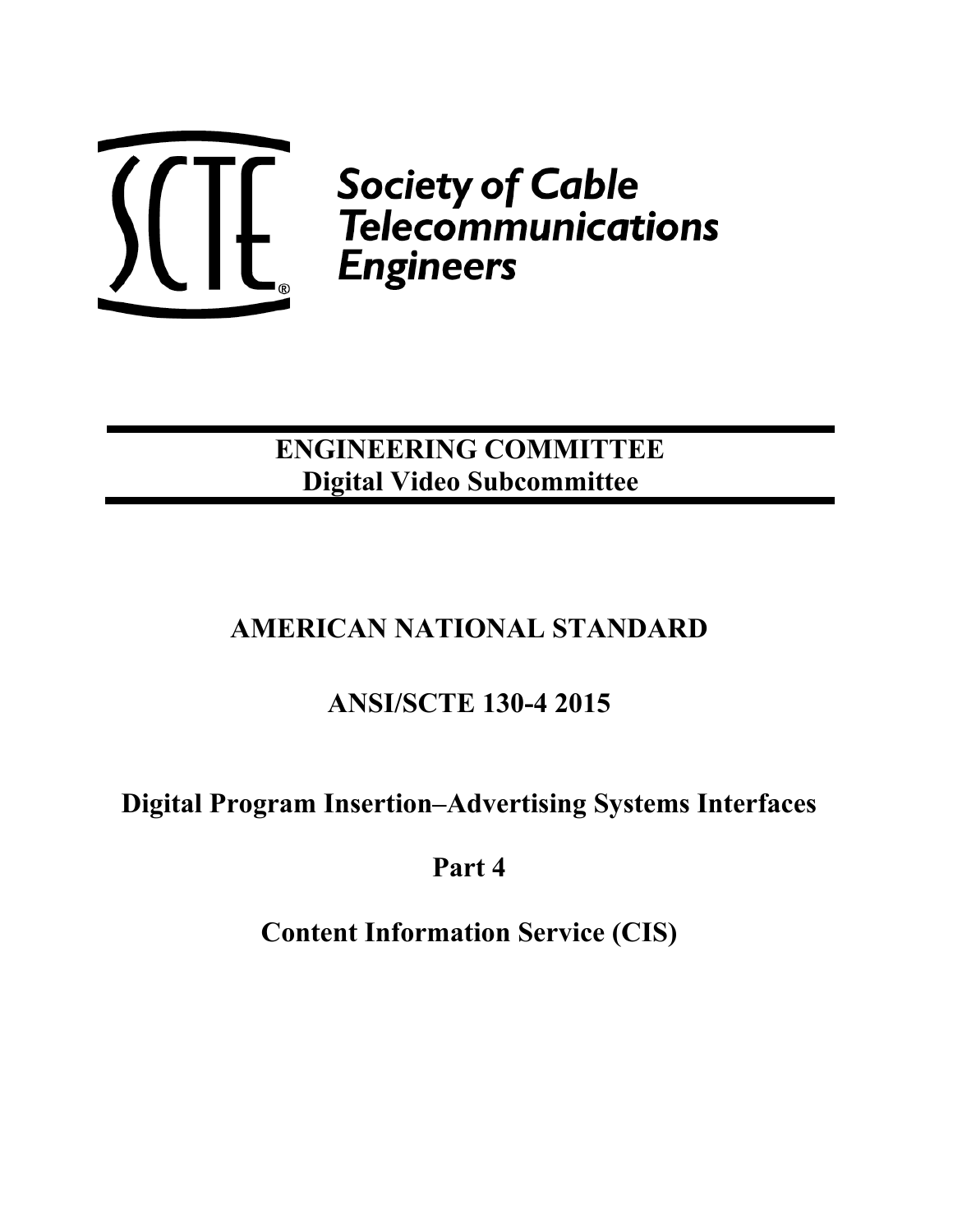## **NOTICE**

The Society of Cable Telecommunications Engineers (SCTE) Standards and Operational Practices (hereafter called "documents") are intended to serve the public interest by providing specifications, test methods and procedures that promote uniformity of product, interchangeability, best practices and ultimately the long term reliability of broadband communications facilities. These documents shall not in any way preclude any member or non-member of SCTE from manufacturing or selling products not conforming to such documents, nor shall the existence of such standards preclude their voluntary use by those other than SCTE members.

SCTE assumes no obligations or liability whatsoever to any party who may adopt the documents. Such adopting party assumes all risks associated with adoption of these documents, and accepts full responsibility for any damage and/or claims arising from the adoption of such documents.

Attention is called to the possibility that implementation of this document may require the use of subject matter covered by patent rights. By publication of this document, no position is taken with respect to the existence or validity of any patent rights in connection therewith. SCTE shall not be responsible for identifying patents for which a license may be required or for conducting inquiries into the legal validity or scope of those patents that are brought to its attention.

Patent holders who believe that they hold patents which are essential to the implementation of this document have been requested to provide information about those patents and any related licensing terms and conditions. Any such declarations made before or after publication of this document are available on the SCTE web site at http://www.scte.org.

All Rights Reserved

© Society of Cable Telecommunications Engineers, Inc. 2015 140 Philips Road Exton, PA 19341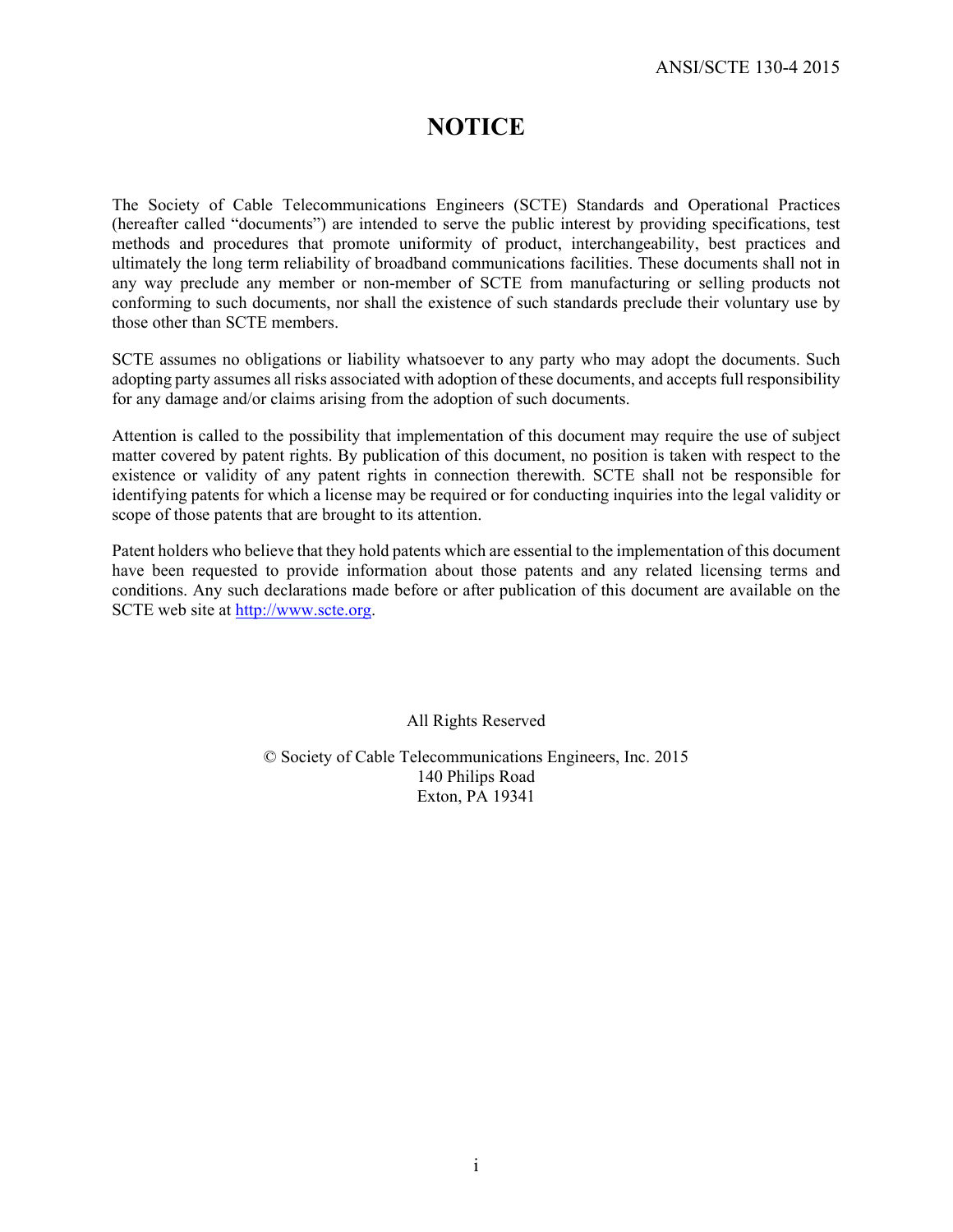## **TABLE OF CONTENTS**

| 1.0        |         |  |
|------------|---------|--|
| 2.0        |         |  |
| 2.1        |         |  |
|            | 2.1.1   |  |
| 3.0        |         |  |
| 4.0        |         |  |
| 5.0        |         |  |
| 6.0        |         |  |
| 7.0        |         |  |
|            |         |  |
| 7.1<br>7.2 |         |  |
| 8.0        |         |  |
| 8.1        |         |  |
| 9.0        |         |  |
|            |         |  |
| 10.0       |         |  |
| 11.0       |         |  |
| 11.1       |         |  |
| 11.2       |         |  |
| 11.3       |         |  |
| 11.4       |         |  |
| 11.5       |         |  |
| 11.6       |         |  |
| 11.7       |         |  |
| 11.8       |         |  |
|            | 11.8.1  |  |
|            | 11.8.2  |  |
| 11.9       |         |  |
| 11.10      |         |  |
|            | 11.10.1 |  |
|            | 11.10.2 |  |
| 11.11      |         |  |
|            | 11.11.2 |  |
| 11.12      |         |  |
|            | 11.12.1 |  |
|            | 11.12.2 |  |
| 11.13      |         |  |
|            | 11.13.1 |  |
|            | 11.13.2 |  |
| 11.14      |         |  |
|            | 11.14.1 |  |
|            | 11.14.2 |  |
| 11.15      |         |  |
|            | 11.15.1 |  |
|            | 11.15.2 |  |
| 11.16      |         |  |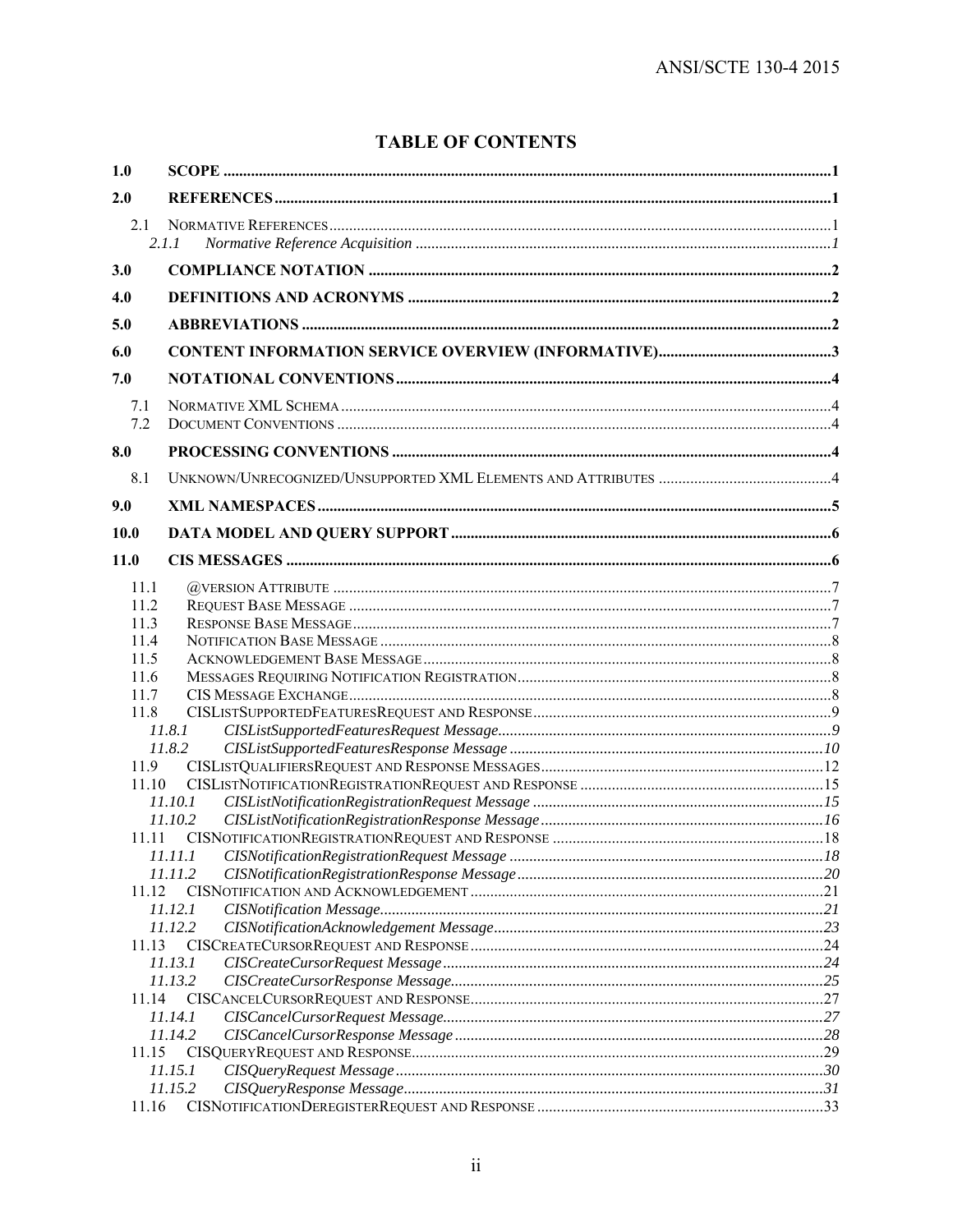| 11.17<br>11.18<br>11.19                                  | 11.16.1<br>11.16.2<br>11.17.1<br>11.17.2                                |  |
|----------------------------------------------------------|-------------------------------------------------------------------------|--|
| A.                                                       | APPENDIX A CABLELABS VOD METADATA 1.1 DATA MODEL CONNECTOR              |  |
| A.1<br>A.2<br>A.3<br>A.4<br>A.5<br>В.                    | APPENDIX B CABLELABS VOD METADATA 3.0 DATA MODEL CONNECTOR              |  |
|                                                          |                                                                         |  |
| B.1<br>B.2<br>B.3<br>B.4<br>B.5<br>B.6                   |                                                                         |  |
| $C_{\bullet}$                                            | APPENDIX C CONTENT FORECASTING DATA MODEL CONNECTOR (NORMATIVE)48       |  |
| C.1<br>C.2<br>C <sub>3</sub><br>C.4<br>C.5<br>C.6<br>C.7 | C.7.1<br>C.7.2<br>C.7.3<br>C.7.4                                        |  |
| D.                                                       |                                                                         |  |
| Е.                                                       |                                                                         |  |
| F.                                                       | APPENDIX F LIST QUALIFIERS REQUEST AND RESPONSE EXAMPLE (INFORMATIVE)55 |  |
| G.                                                       |                                                                         |  |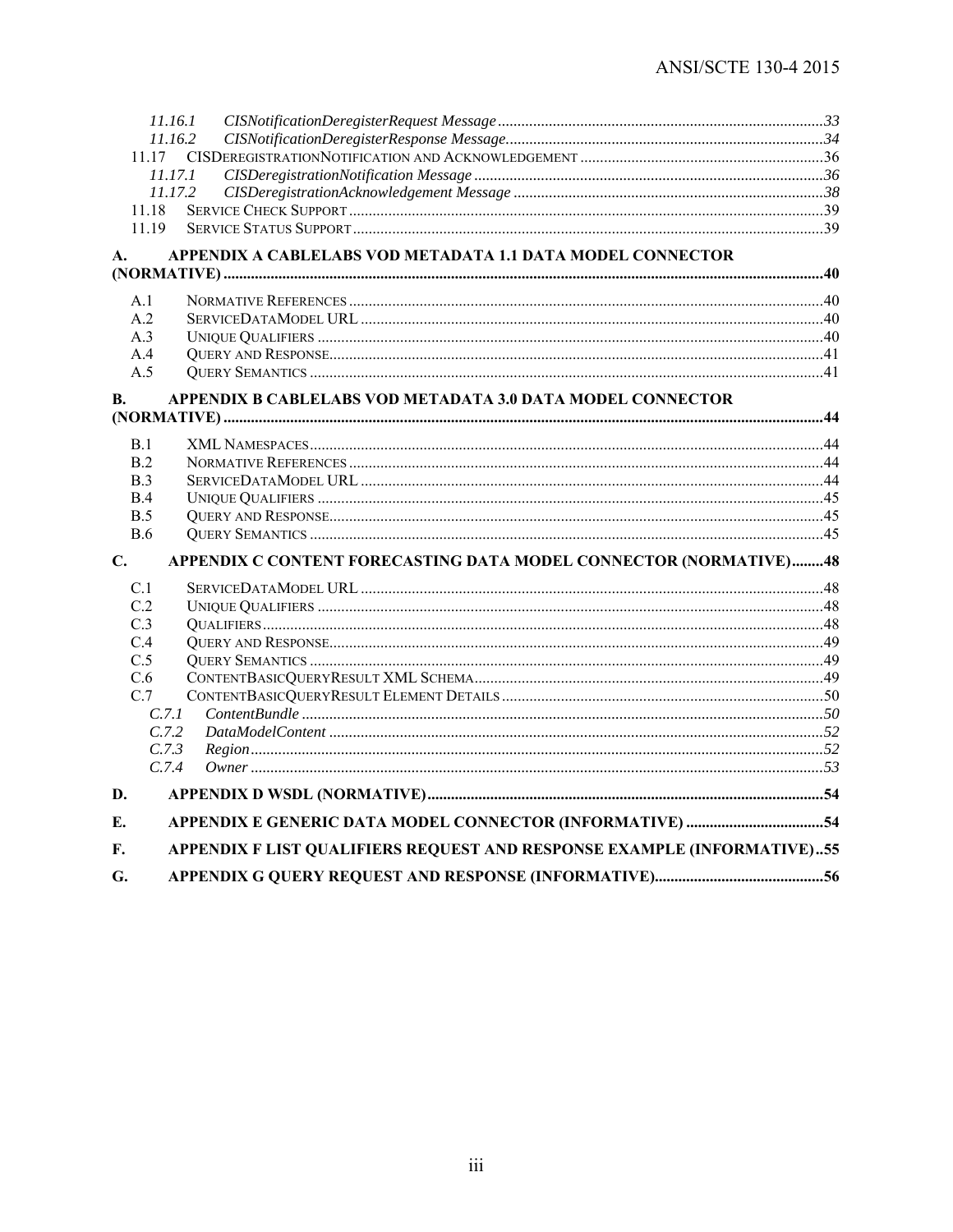## LIST OF FIGURES

| Figure 1 - CIS Content Storage                                   | 3  |
|------------------------------------------------------------------|----|
| Figure 2 - CIS Forecasting                                       | 4  |
| Figure 3 - CIS Message Exchange                                  | 9  |
| Figure 4 - CISListSupportedFeaturesRequest XML Schema            | 10 |
| Figure 5 - CISListSupportedFeaturesResponse XML Schema           | 11 |
| Figure 6 - CISListQualifiersRequest XML Schema                   | 13 |
| Figure 7 – CISListQualifiersResponse XML Schema                  | 14 |
| Figure 8 - CISListNotificationRegistrationRequest XML Schema     | 16 |
| Figure 9 - CISListNotificationRegistrationResponse XML Schema    | 17 |
| Figure 10 - CISNotificationRegistrationRequest XML Schema        | 19 |
| Figure 11 - CISNotificationRegistrationResponse XML Schema       | 21 |
| Figure 12 - CISNotification XML Schema                           | 22 |
| Figure 13 - CISNotificationAcknowledgement XML Schema            | 23 |
| Figure 14 - CreateCursorRequest XML Schema                       | 25 |
| Figure 15 - CreateCursorResponse XML Schema                      | 26 |
| Figure 16 - CISCancelCursorRequest XML Schema                    | 28 |
| Figure 17 - CISCancelCursorResponse XML Schema                   | 29 |
| Figure 18 - CISQueryRequest XML Schema                           | 31 |
| Figure 19 - CISQueryResponse XML Schema                          | 32 |
| Figure 20 - CISNotificationDeregisterRequest XML Schema          | 34 |
| Figure 21 - CISNotificationDeregisterResponse XML Schema         | 35 |
| Figure 22 - CISDeregistrationNotification XML Schema             | 37 |
| Figure 23 – CISDeregistrationAcknowledgement XML Schema          | 38 |
| Figure 24 - VOD Metadata 1.1 Data Model Connector XML Schema     | 42 |
| Figure 25 – Content Metadata 3.0 Data Model Connector XML Schema | 47 |
| Figure 26 - Content Forecasting Data Model Connector XML Schema  | 50 |
| Figure 27 - ContentBundle XML Schema                             | 51 |
| Figure 28 - DataModelContent XML Schema                          | 52 |
| Figure 29 - Region XML Schema                                    | 53 |
| Figure 30 - Owner XML SChema                                     | 53 |

## LIST OF TABLES

| Table 1: Normative References       |  |
|-------------------------------------|--|
| Table 2: Compliance Notice          |  |
| Table 3: XML Namespace Declarations |  |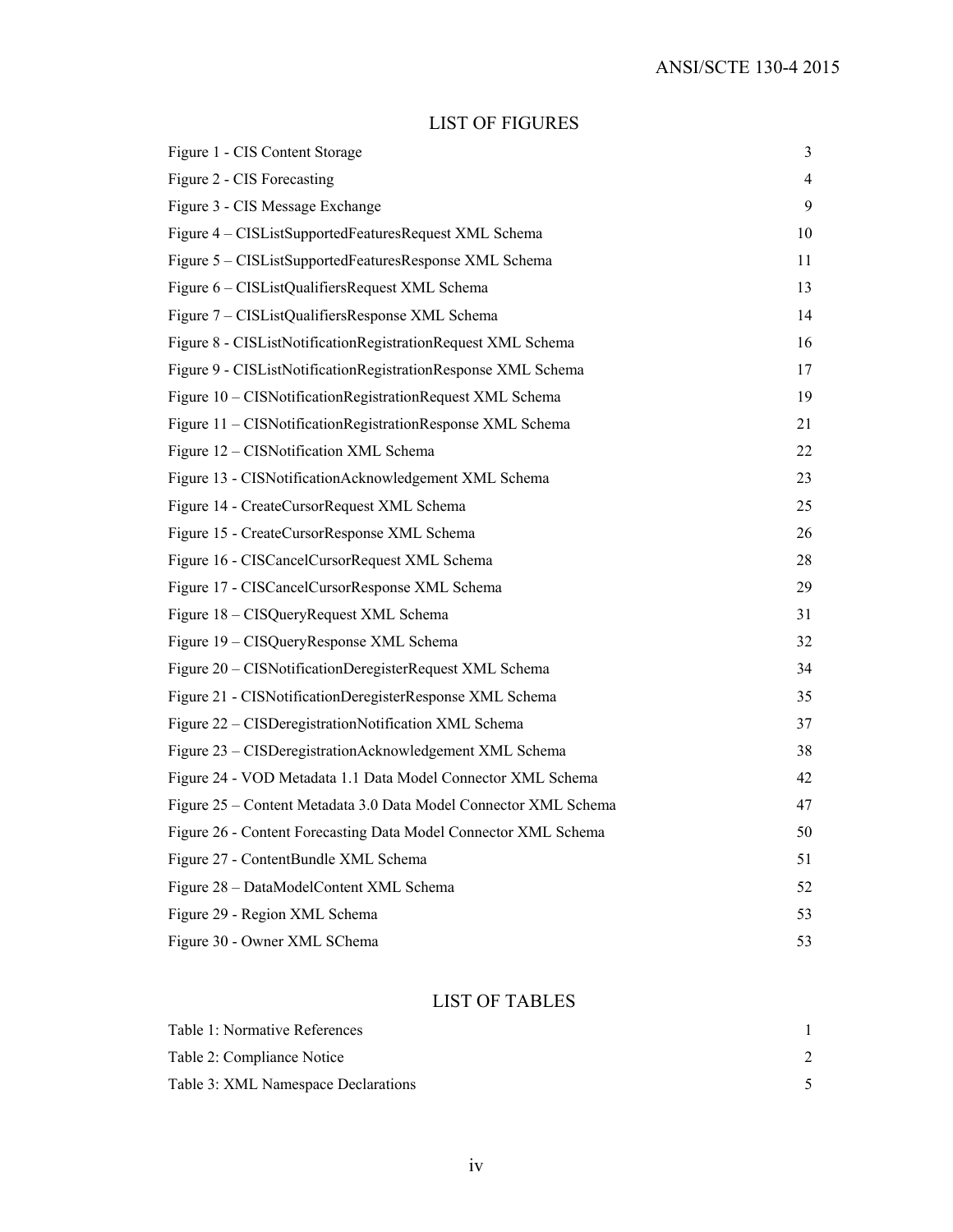| Table 4: CIS Top Level Messages                                                         | 7  |
|-----------------------------------------------------------------------------------------|----|
| Table 5: ListSupportedFeatures core:Callout @message values                             | 12 |
| Table 6: CISNotificationRegistrationResponse core: Callout @message values              | 20 |
| Table 7: VOD Metadata 1.1 Data Model Connector Normative References                     | 40 |
| Table 8: gis:ServiceDataModel Definition for VOD Metadata 1.1 Data Model Connector      | 40 |
| Table 9: @expandOutput Options for the VOD Metadata 1.1 Data Model Connector            | 42 |
| Table 10: Cablelabs VOD Metadata 3.0 Data Model Connector Namespaces                    | 44 |
| Table 11: CableLabs VOD Metadata 3.0 Data Model Connector Normative References          | 44 |
| Table 12: gisServiceDataModel Definition for VOD 3.0 Data Model Connector               | 44 |
| Table 13: @expandOutput choices for VOD 3.0 Data Model Connector                        | 46 |
| Table 14: gis: ServiceDataModel Definition for Content Forecasting Data Model Connector | 48 |
| Table 15: Content Forecasting Data Model Connector Qualifier Descriptions               | 48 |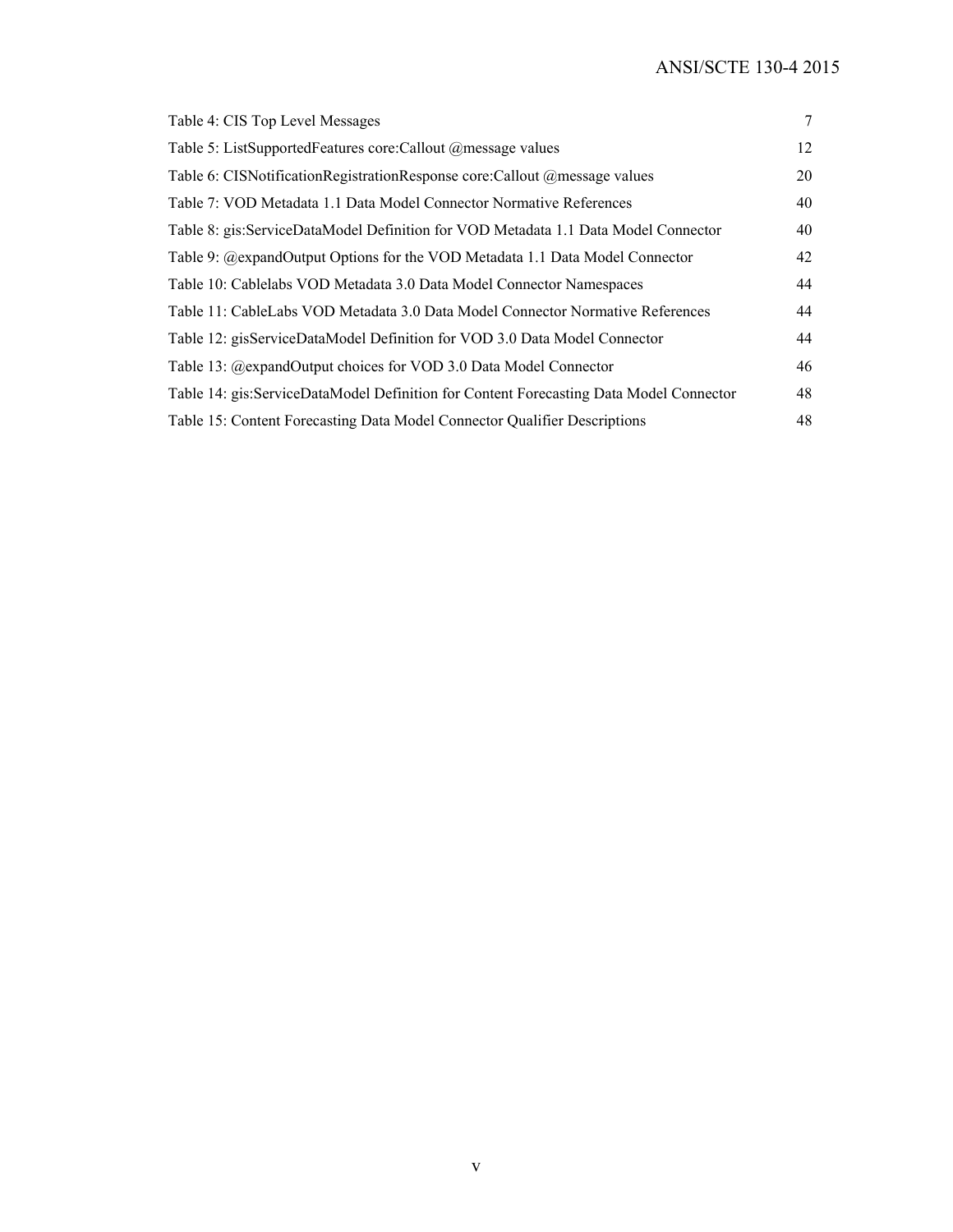## **Digital Program Insertion—Advertising Systems Interfaces Part 4—Content Information Service (CIS)**

## **1.0 SCOPE**

This document, SCTE 130 Part 4, describes the Digital Program Insertion Advertising Systems Interfaces' Content Information Service (CIS) messaging and data type specification using XML, XML Namespaces, and XML Schema.

## **2.0 REFERENCES**

## 2.1 Normative References

The following standards contain provisions that, through reference in this text, constitute provisions of this standard. At the time of publication, the editions indicated were valid. All standards are subject to revision, and parties to agreements based on this standard are encouraged to investigate the possibility of applying the most recent edition of the standards indicated below.

| $[SCTE130-1]$ | SCTE 130-1 2011: Digital Program Insertion—Advertising<br>Systems Interfaces Part 1—Overview                        |
|---------------|---------------------------------------------------------------------------------------------------------------------|
| $[SCTE130-2]$ | SCTE 130-2 2008a: Digital Program Insertion-<br>Advertising Systems Interfaces Part 2 - Core Data Elements          |
| $[SCTE130-7]$ | ANSI/SCTE 130-7 2009: Digital Program Insertion -<br>Advertising Systems Interface Part 7 – Message Transport       |
| $[SCTE130-8]$ | SCTE 130-8 2011: Digital Program Insertion - Advertising<br>Systems Interfaces Part 8 – General Information Service |
| W3C - XSD]    | <b>XML Schema Part 1: Structures Second Edition</b>                                                                 |

#### **Table 1: Normative References**

All normative references found in any of the Table 1 references are included and apply to this document. See the individual specifications for additional information.

- 2.1.1 Normative Reference Acquisition
	- 2.1.1.1 SCTE Standards: United States of America

Society of Cable Telecommunications Engineers Inc., 140 Philips Road, Exton, PA 19341; Telephone 800-542-5040; Facsimile: 610-363-5898; Email: standards@scte.org; URL: http://www.scte.org.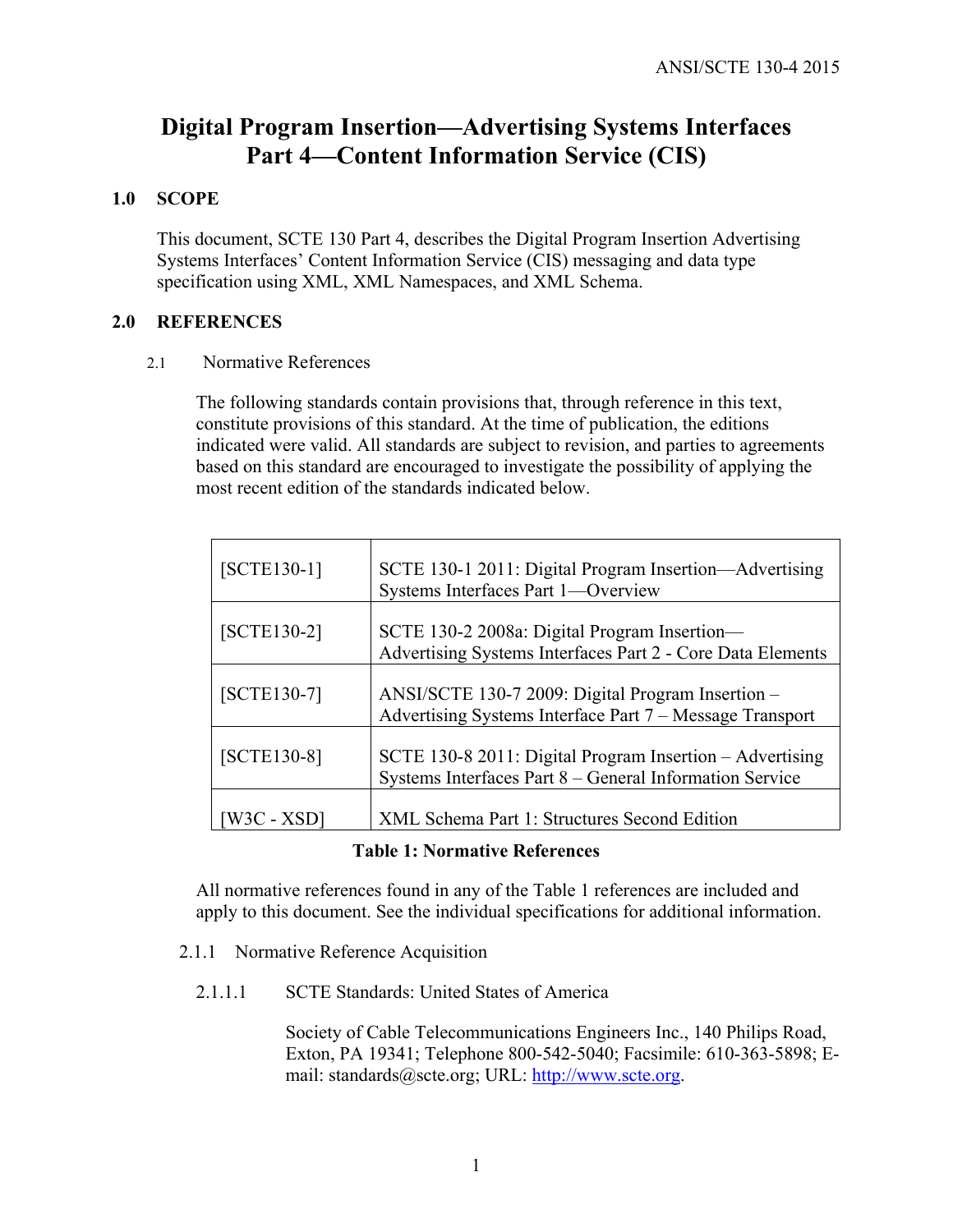#### 2.1.1.2 W3C Standards

MIT, 32 Vassar Street, Room 32-G515, Cambridge, MA 02139, USA; Telephone: +1.617.258.5999; http://www.w3.org..

## **3.0 COMPLIANCE NOTATION**

| "SHALL"     | This word or the adjective "REQUIRED" means that the item is an        |  |
|-------------|------------------------------------------------------------------------|--|
|             | absolute requirement of this specification.                            |  |
| "SHALL NOT" | This phrase means that the item is an absolute prohibition of this     |  |
|             | specification.                                                         |  |
| "SHOULD"    | This word or the adjective "RECOMMENDED" means that there              |  |
|             | may exist valid reasons in particular circumstances to ignore this     |  |
|             | item, but the full implications should be understood and the case      |  |
|             | carefully weighted before choosing a different course.                 |  |
| "SHOULD     | This phrase means that there may exist valid reasons in particular     |  |
| NOT"        | circumstances when the listed behavior is acceptable or even useful,   |  |
|             | but the full implications should be understood and the case carefully  |  |
|             | weighed before implementing any behavior described with this           |  |
|             | label.                                                                 |  |
| " $MAX"$    | This word or the adjective "OPTIONAL" means that this item is          |  |
|             | truly optional. One vendor may choose to include the item because a    |  |
|             | particular marketplace requires it or because it enhances the product, |  |
|             | for example; another vendor may omit the same item.                    |  |

#### **Table 2: Compliance Notice**

## **4.0 DEFINITIONS**

Throughout this standard the terms below have specific meanings. Because some of the terms are defined in other SCTE documents having very specific technical meanings, the reader is referred to the original source for their definition. For terms defined by this standard, brief definitions are given below.

All [SCTE130-2], [SCTE130-7] and [SCTE130-8] definitions are included herein. See [SCTE130-2], [SCTE130-7] and [SCTE130-8] for additional information

## **5.0 ABBREVIATIONS**

All [SCTE130-2], [SCTE130-7] and [SCTE130-8] definitions are included herein. See [SCTE 130 -2], [SCTE130-7] and [SCTE130-8] for additional information. This interface is an advertising service of [SCTE130-8] and makes references accordingly.

CIS – Content information service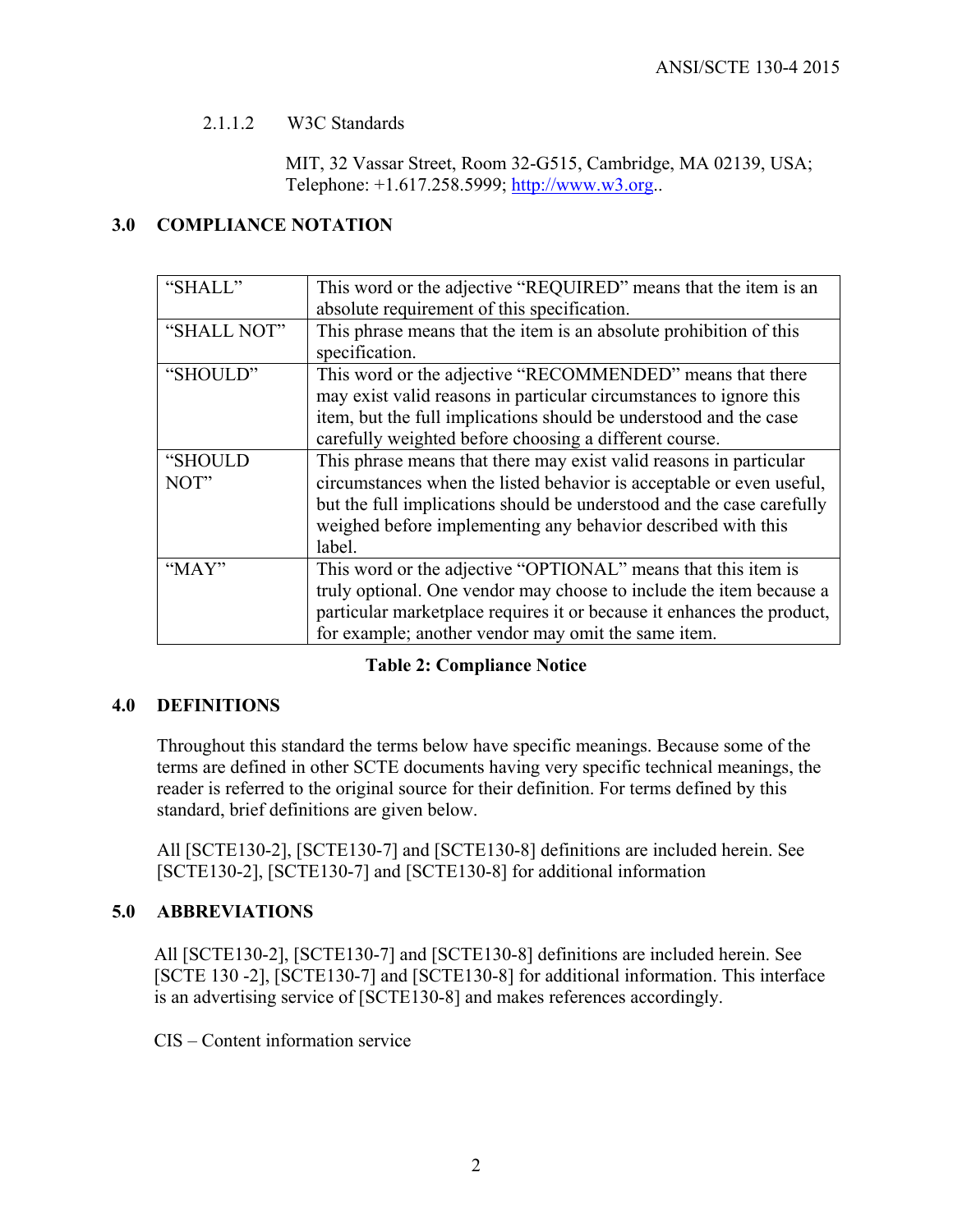#### **6.0 CONTENT INFORMATION SERVICE OVERVIEW (INFORMATIVE)**

A CIS provides asset metadata query and notification services, including media availability if known, to service consumers. Using the interfaces defined in this specification, service consumers may retrieve detailed information about assets referenced by a CIS.

There are multiple use cases supported by this standard. A straightforward example is a VOD or linear delivery system with stored ad content. The advertising system queries the delivery system's available storage using the CIS interface to insure ad copy is available for placement.

A second CIS use is to inform an advertising system of available entertainment content or metadata for creating and directing campaigns. In this case, an advertising system may adjust dynamically to the arrival of new entertainment content, or metadata.

Figure 1 shows the location and possible clients of a CIS representing stored ad or entertainment content.



**Figure 1 - CIS Content Storage** 

A third use case, referred to as 'forecasting' herein, has the advertising system or campaign manager include a CIS in order to provide information relative to ad and/or entertainment assets required by clients at the present time, or at some future time. Content information returned by a forecasting service does not necessarily reflect stored ad copy, but rather reflects current or upcoming ad and/or entertainment copy needs. The client of such a forecasting service could use the retrieved information to obtain, transcode and/or otherwise prepare ad and/or entertainment assets for current or future needs.

Note that all the use cases outlined above may exist in the same system. A delivery system may access a forecasting service to access and prepare ad copy. When the ad copy is available for placement, the delivery system may update or notify the advertising system that the available ad copy has changed and the advertising system may then begin to include the new advertisements in advertising decisions.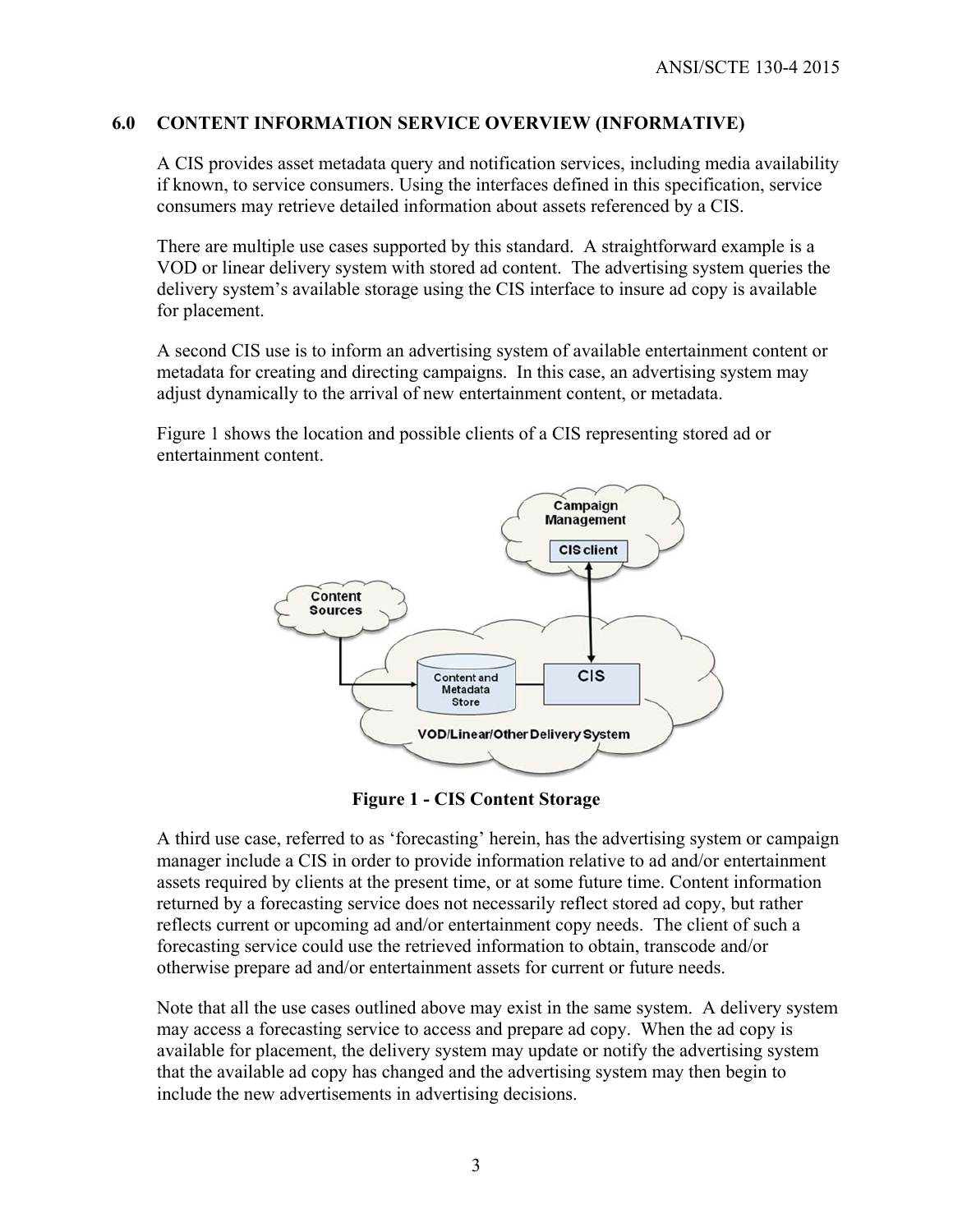

Figure 2 below illustrates this use of dual CIS services.

**Figure 2 - CIS Forecasting**

Part 4 facilitates the expression of CIS supported data models through the use of XML substitution groups. The inclusion of multiple data models is accomplished using a 'connector schema'. Connector schemas conform to SCTE 130 Part 8 by extending the definition of the gis:BasicQueryResultAbstract, using XML substitution groups. These substitution groups may include references to additional namespaces and/or XML elements.

See Appendix E for and explanation of the generic format of a connector schema. Also see Appendices A, B and C for optional normative connectors defined by this standard.

## **7.0 NOTATIONAL CONVENTIONS**

7.1 Normative XML Schema

SCTE 130 Part 4 employs the same notational conventions as [SCTE130-8]. Refer to [SCTE130-8] for an explanation of notational conventions.

7.2 Document Conventions

SCTE 130 Part 4 employs the same document conventions as [SCTE130-8]. Refer to [SCTE130-8] for an explanation of document conventions.

#### **8.0 PROCESSING CONVENTIONS**

8.1 Unknown/Unrecognized/Unsupported XML Elements and Attributes

See [SCTE130-2] for information.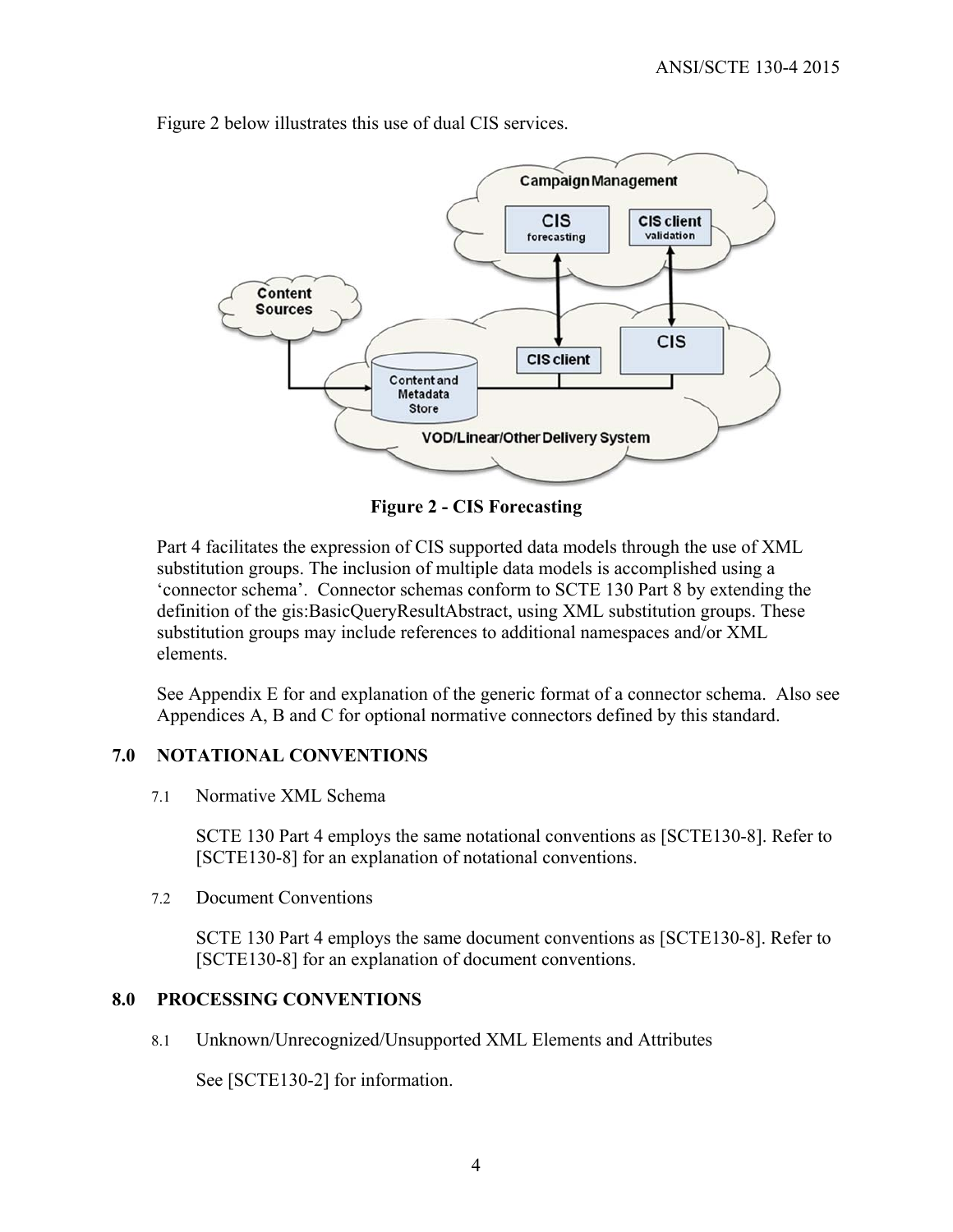## **9.0 XML NAMESPACES**

This specification uses the 'cis' prefix, as described in Table 3, for the interface associated with the specific XML namespace URI that shall be used by all implementations. Table 3 lists the prefix, the corresponding namespace, and a description of the defining specification used herein.

| Prefix            | Namespace                                        | Description     |
|-------------------|--------------------------------------------------|-----------------|
| core              | http://www.scte.org/schemas/130-2/2008a/core     | See [SCTE130-2] |
| $\frac{gis}{cis}$ | http://www.scte.org/schemas/130-8/2011/gis       | See [SCTE130-8] |
|                   | http://www.scte.org/schemas/130-4/2011/cis       | SCTE 130 Part 4 |
| query             | http://www.scte.org/schemas/130-4/2011/cis/query | SCTE 130 Part 4 |
| wsdl              | http://www.scte.org/wsdl/130-4/2011/cis          | SCTE 130 Part 4 |
| xsd               | http://www.w3.org/2001/XMLSchema                 | See [W3C-XSD]   |

#### **Table 3: XML Namespace Declarations**

Unless otherwise stated, all references to XML elements illustrated in this document are from the 'cis' namespace. Elements from other namespaces will be prefixed with the name of the external namespace, e.g.  $\leq$ core: $XXX$ >.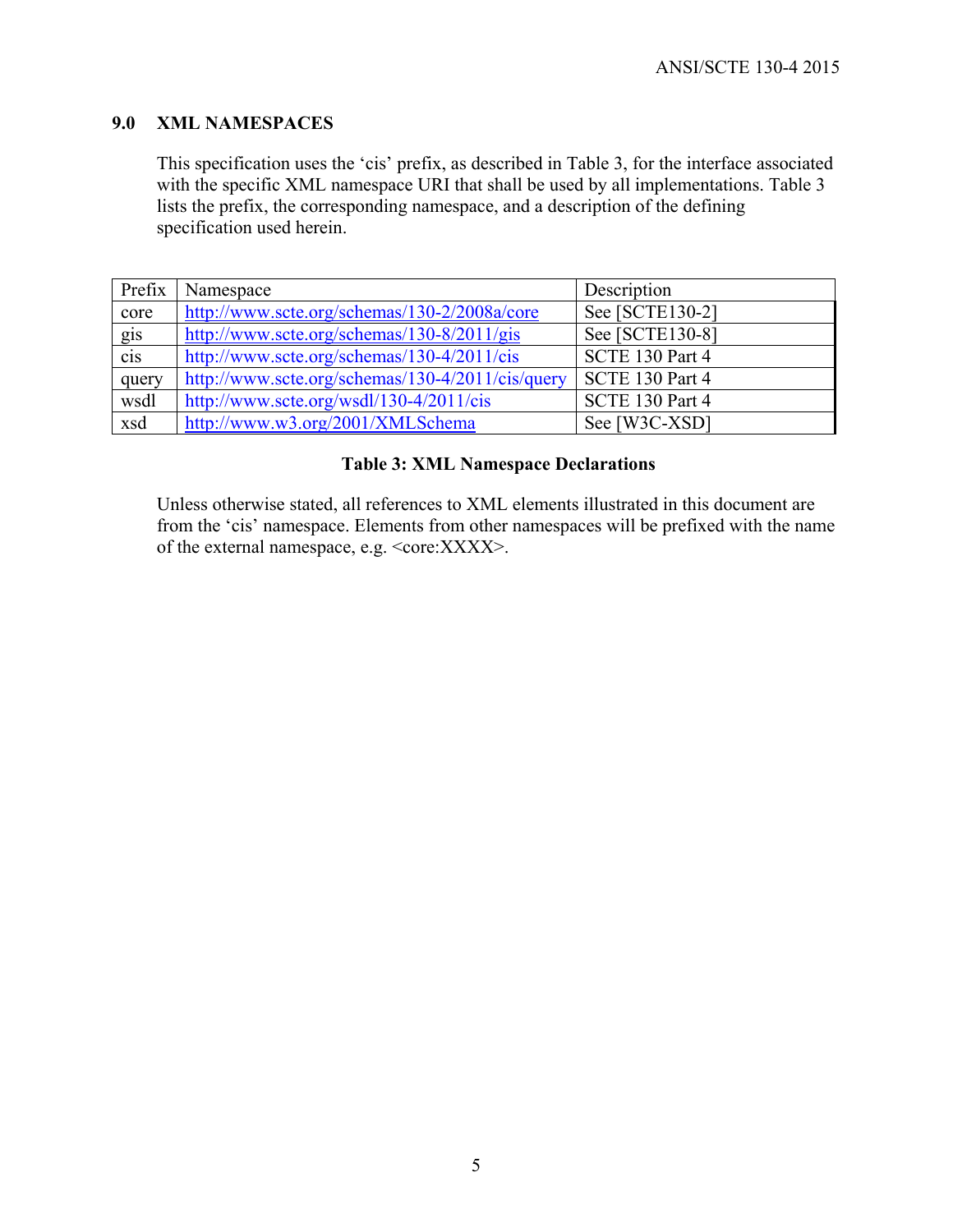## **10.0 DATA MODEL AND QUERY SUPPORT**

For query and response messages limited to basic query support, CIS implementations shall support the exchange of name/value pairs, referred to as qualifiers. See [SCTE130-8]. Additionally, a CIS may support any number of external data models and an appropriate connector schema should be defined for each supported data model.

CIS implementations are not required to support any specific data model. All data models and connector schemas described herein are optional. CIS implementations choosing to support one or more data models described in Appendices A, B or C, shall implement the connector schema as described in the respective normative section.

## **11.0 CIS MESSAGES**

This specification includes a query and a notification model for CIS to endpoint messaging. The model includes associated notification management functions such as registration, deregistration and active registration listing.

The following topics are covered by [SCTE130-8].

- Message format
- XML message carriage
- Transport mechanisms
- Message error handling

This specification considers all aspects defined therein to be normative and applicable herein. See [SCTE130-2] and [SCTE130-8] for additional information.

The CIS message interface shall include the messages defined in [SCTE130-2]. Table 4 identifies additional SCTE 130 Part 4 CIS specific messages.

| <b>Message</b>                                 | <b>Description</b>                                |
|------------------------------------------------|---------------------------------------------------|
| <b>CISListSupportedFeaturesRequest</b>         | Request to retrieve a list of CIS supported       |
|                                                | features                                          |
| <b>CISListSupportedFeaturesResponse</b>        | Response to CISListSupportedFeaturesRequest       |
| <b>CISListQualifiersRequest</b>                | Request to list basic query qualifier information |
| <b>CISListQualifiersResponse</b>               | Response to CISListQualifiersRequest              |
| CISListNotificationRegistrationRequest         | Request to list existing registrations            |
| <b>CISListNotificationRegistrationResponse</b> | Response to                                       |
|                                                | <b>CISListNotificationRegistrationRequest</b>     |
| <b>CISNotificationRegistrationRequest</b>      | Registration request for content notification     |
| <b>CISNotificationRegistrationResponse</b>     | Response to                                       |
|                                                | <b>CISNotificationRegistrationRequest</b>         |
| <b>CISNotification</b>                         | Notification message indicating asset status      |
|                                                | change                                            |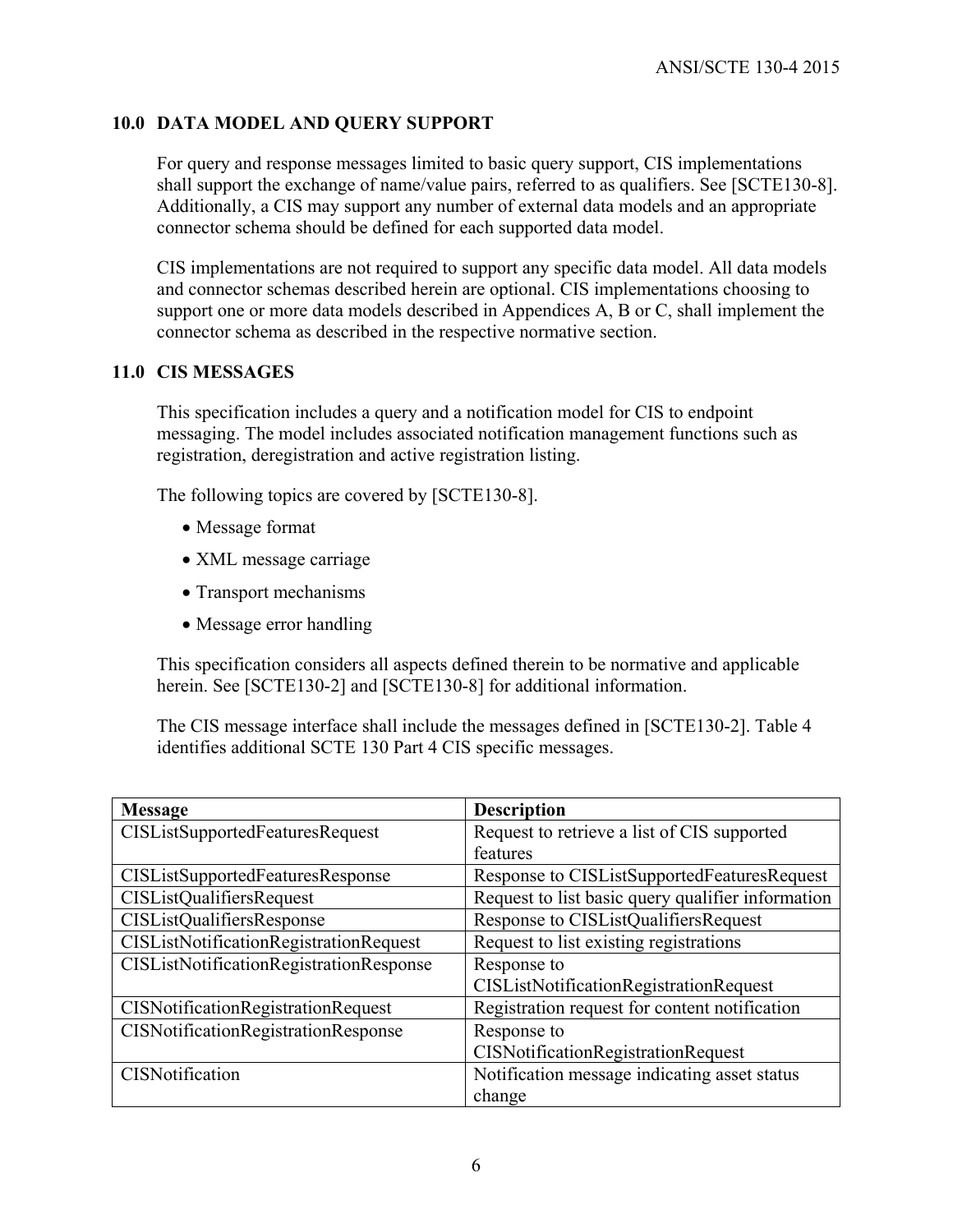| CISNotificationAcknowledgement          | Response to CISNotification                  |
|-----------------------------------------|----------------------------------------------|
| <b>CISCreateCursorRequest</b>           | Request to create a cursor                   |
| <b>CISCreateCursorResponse</b>          | Response to CISCreateCursorRequest           |
| <b>CISCancelCursorRequest</b>           | Request to cancel an existing cursor         |
| <b>CISCancelCursorResponse</b>          | Response to CISCancelCursorRequest           |
| <b>CISQueryRequest</b>                  | Request to acquire records from the CIS      |
| CISQueryResponse                        | Response to CISQueryRequest                  |
| CISNotificationDeregisterRequest        | Request to de-register a previously accepted |
|                                         | registration                                 |
| CISNotificationDeregisterResponse       | Response to CISNotificationDeregisterRequest |
| CISDeregistrationNotification           | Deregistration notification                  |
| <b>CISDeregistrationAcknowledgement</b> | Deregistration notification acknowledgement  |

#### **Table 4: CIS Top Level Messages**

11.1 @version Attribute

For all SCTE 130 Part 4 messages defined herein (i.e., those messages prefix with the string "CIS"), the  $@v$  version attribute shall be set to the value "2.0" for this document's revision. For messages defined by the core namespace, for example core:ServiceStatus and core:ServiceNotification, their @version attribute shall contain the value defined by the normatively referenced specification (e.g., "1.1"). See [SCTE130-2] for additional information.

11.2 Request Base Message

All CIS top level *request* messages are derived from the gis:Msg\_RequestBaseType abstract base message type.

11.2.1 Request Base Message Attributes

All request Base Message Attributes are consistent with those listed in [SCTE130-8].

11.2.2 Request Base Message Elements

All Request Base Message Elements are consistent with those listed in [SCTE130-8]

11.3 Response Base Message

All CIS top level *response* messages are derived from the gis:Msg\_ResponseBaseType abstract base message type.

11.3.1 Base Response Message Attributes

All Response Base Message Attributes are consistent with those listed in [SCTE130-8]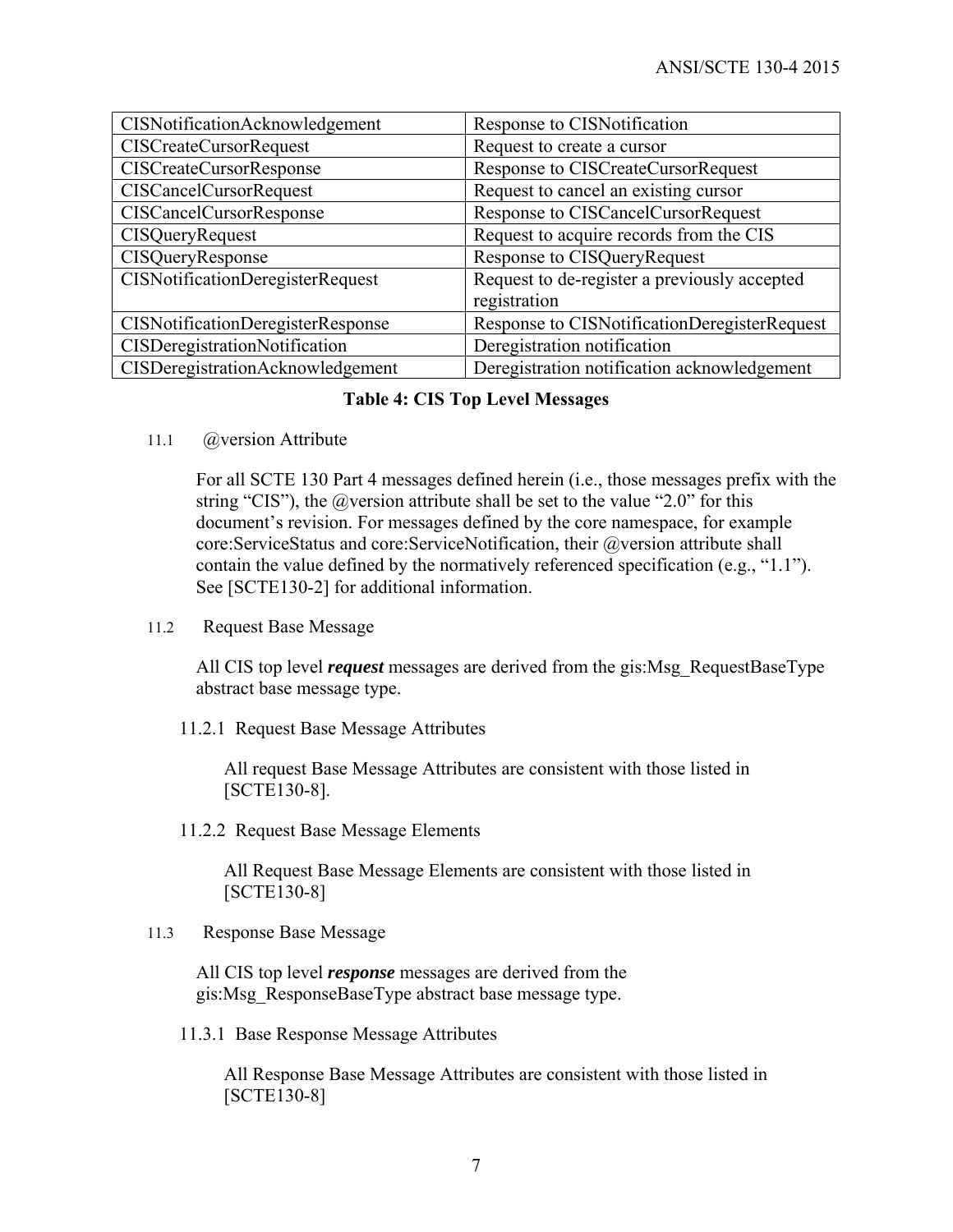11.3.2 Base Response Message Elements

All Response Base Message Elements are consistent with those listed in [SCTE130-8], except those elements listed below in this section.

11.4 Notification Base Message

All CIS top level *notification* messages are derived from the gis:Msg\_NotificationBaseType abstract base message type. See the [SCTE130-8] document for details on the attributes and elements contained in this base message.

11.4.1 Notification Base Message Attributes

All Notification Base Message Attributes are consistent with those listed in [SCTE130-8].

11.4.2 Notification Base Message Elements

All Notification Base Message Elements are consistent with those listed in [SCTE130-8].

11.5 Acknowledgement Base Message

All CIS top level *acknowledgement* messages are derived from the gis:Msg\_AcknowledgementBaseType abstract base message type. See the [SCTE130-8] document for details on the attributes and elements contained in this base message.

11.5.1 Acknowledgement Base Message Attributes

All Acknowledgement Base Message Attributes are consistent with those listed in [SCTE130-8].

11.5.2 Acknowledgement Base Message Elements

All Acknowledgement Base Message Elements are consistent with those listed in [SCTE130-8].

11.6 Messages Requiring Notification Registration

Registration is required for CISNotification, CISNotificationDeregisterRequest and CISDeregistrationNotification message exchanges. All other CIS messages do not require registration and may be sent at any time.

11.7 CIS Message Exchange

The following diagram illustrates a typical message exchange between a CIS client and the CIS.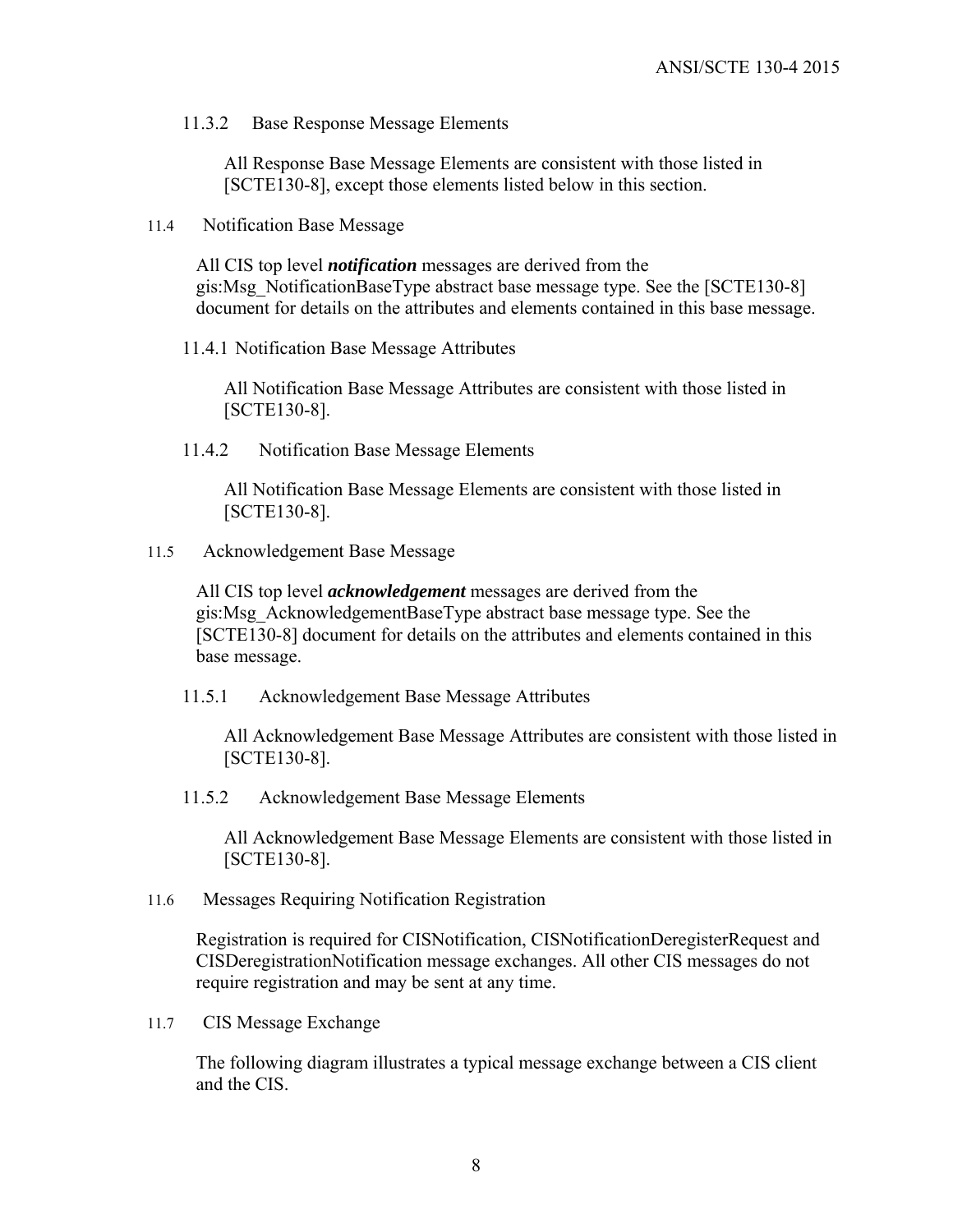

Notes: The CISQuery and Notification exchange can be called or may happen repeatedly between logical service channel setup and tear down.

**Figure 3 - CIS Message Exchange** 

Figure 3 illustrates all of the message exchanges that are specific to the CIS. The core:ServiceCheck and core:ServiceStatus message exchanges are not depicted in this illustration.

#### 11.8 CISListSupportedFeaturesRequest and Response

The CISListSupportedFeatures request and response messages allow clients to inquire about CIS supported data models and advanced query languages.

11.8.1 CISListSupportedFeaturesRequest Message

The CISListSupportedFeatures request message allows a CIS client to inquire about the data models and advanced query languages supported by a CIS. Advanced query language support is optional and thus, the response message may or may not contain information regarding advanced query languages.

The XML schema definition for this message is illustrated in Figure 4.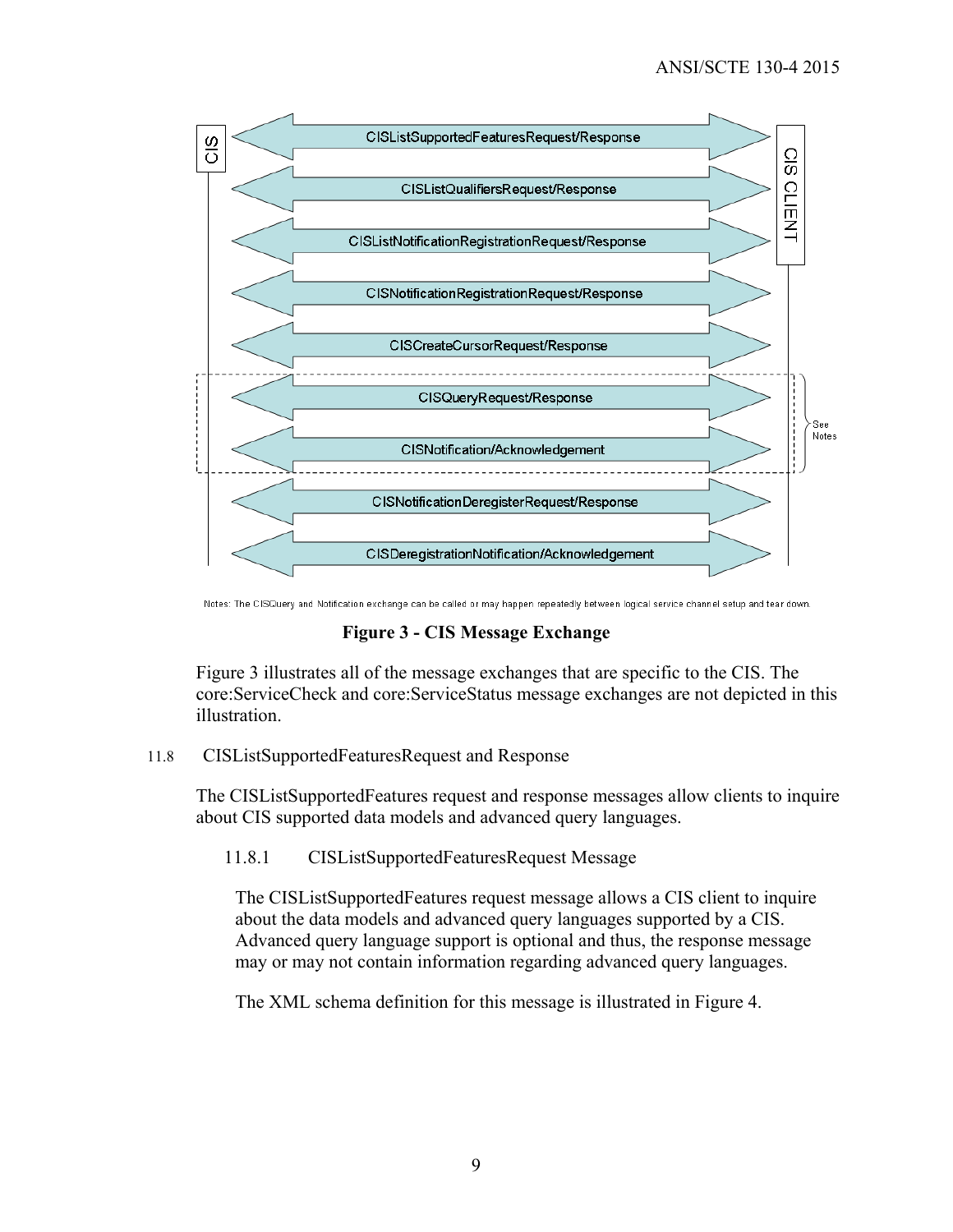

## **Figure 4 – CISListSupportedFeaturesRequest XML Schema**

This CIS interface adds only a single core:Ext to the gis:ListSupportedFeaturesRequestType defined by [SCTE130-8]. See [SCTE130-8] for additional information.

11.8.2 CISListSupportedFeaturesResponse Message

A successful return status in the CISListSupportedFeaturesResponse message indicates the message shall contain at a minimum the following elements.

- A single core:Callout element containing one or more core:Address element(s) supplying an endpoint for additional services as specified by Table 5. See [SCTE130-2] and [SCTE130-8] for additional information.
- One or more gis:ServiceDataModelProfile elements describing a data model supported by a CIS. CIS supported data models are outside the scope of this specification.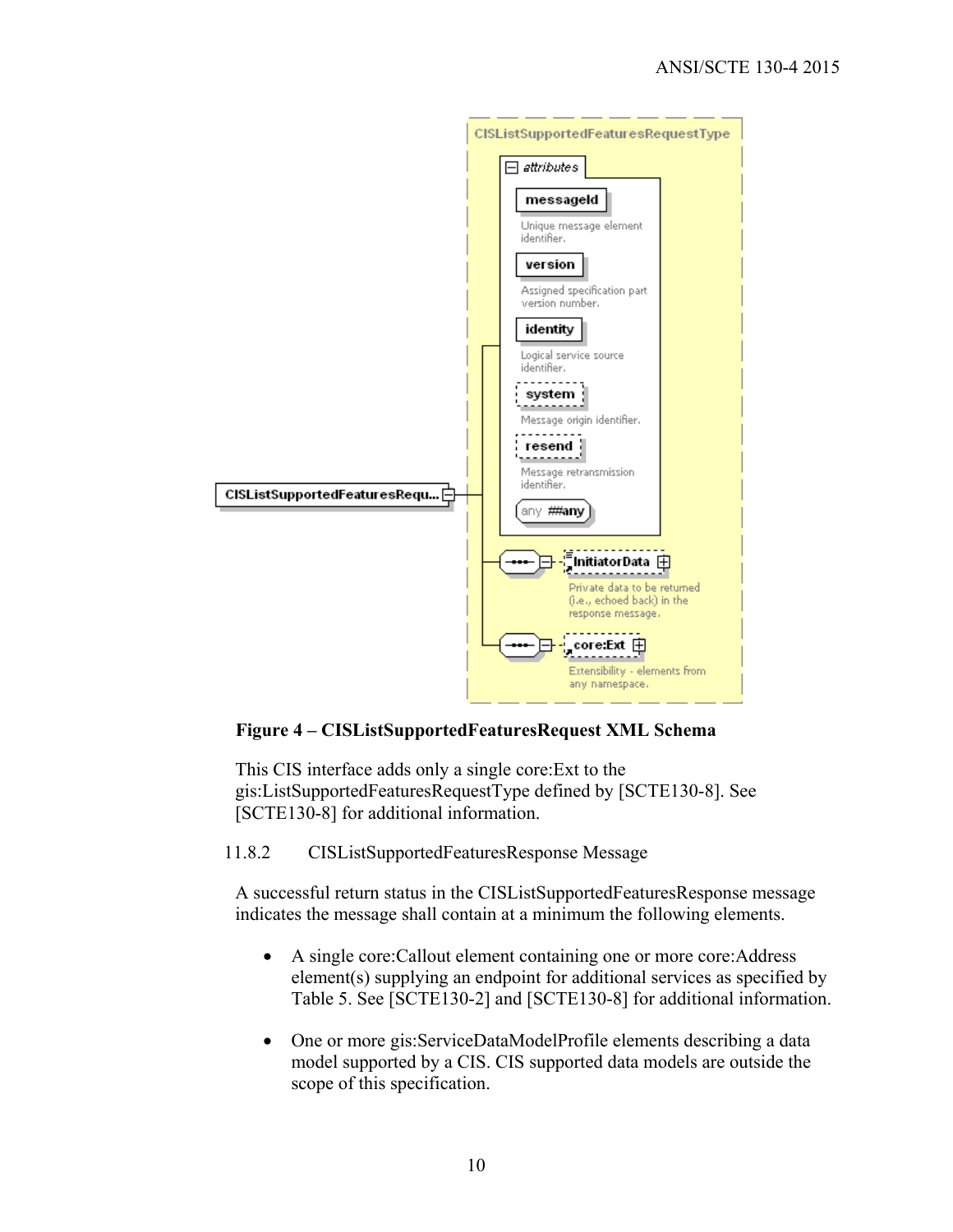

The XML schema definition for this message is illustrated in Figure 5.

**Figure 5 – CISListSupportedFeaturesResponse XML Schema**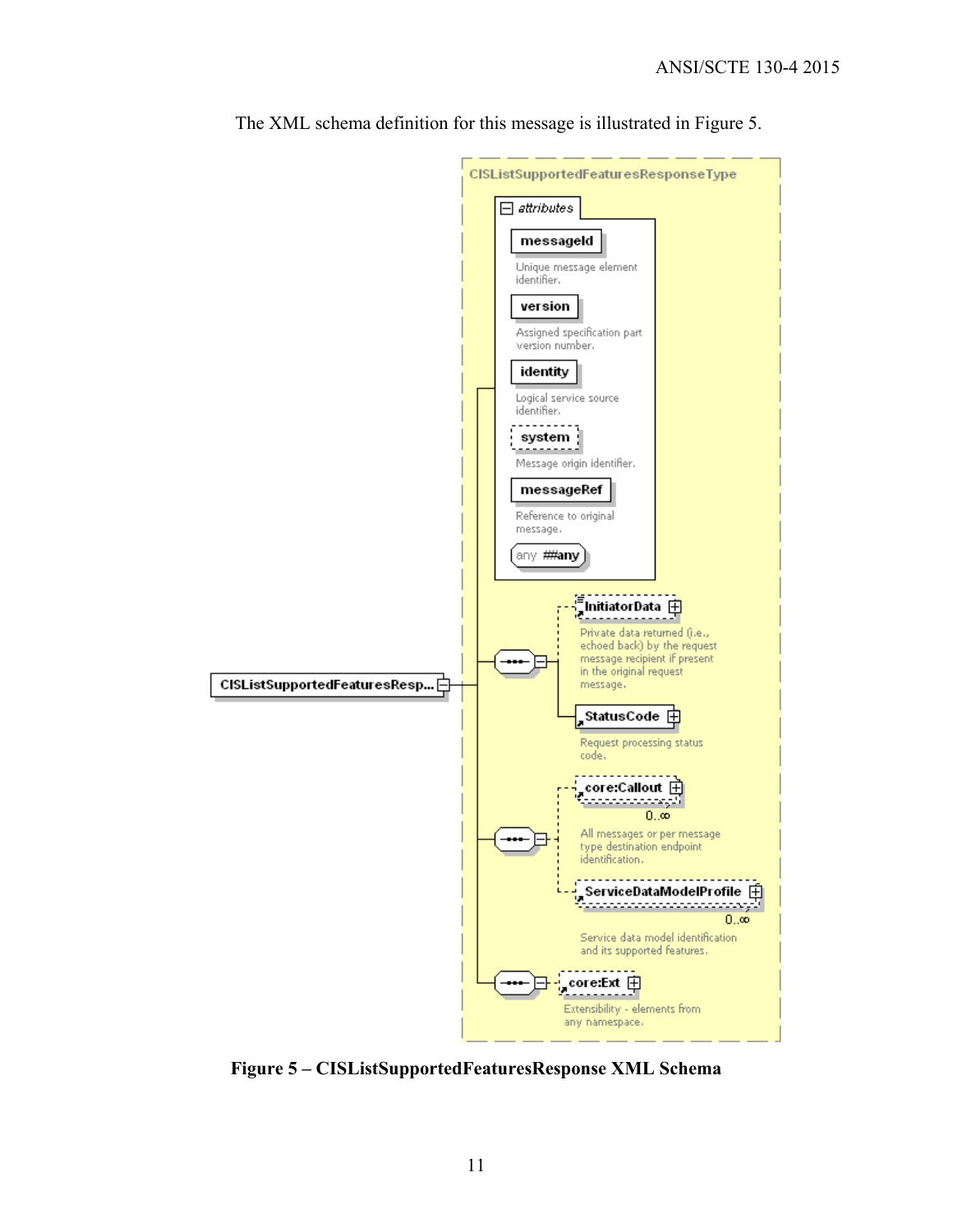This CIS interface adds only a single core:ext to the gis:CISListSupportedFeaturesResponseType defined by [SCTE130-8]. See [SCTE130-8] for additional information.

Table 5 contains the values for the @message attribute of the core:Callout element. Values for the @message attribute should be used exactly as defined in this table.

| Value                                         | <b>Description</b>                      |
|-----------------------------------------------|-----------------------------------------|
| CISNotificationRegistrationRequest            | Destination endpoint for message.       |
| CISNotificationDeregisterRequest              | Destination endpoint for message.       |
| <b>CISListQualifiersRequest</b>               | Destination endpoint for message.       |
| <b>CISListNotificationRegistrationRequest</b> | Destination endpoint for message.       |
| <b>CISCreateCursorRequest</b>                 | Destination endpoint for message.       |
| <b>CISCancelCursorRequest</b>                 | Destination endpoint for message.       |
| <b>CISContentQueryRequest</b>                 | Destination endpoint for message.       |
| ServiceStatusNotification                     | Destination endpoint for message.       |
|                                               | User defined address endpoint outside   |
|                                               | of the scope of this specification. The |
|                                               | string shall be prefixed with the text  |
|                                               | "private".                              |

#### **Table 5: ListSupportedFeatures core:Callout @message values**

All message values listed in Table 5 and not present in the CISListSupportedFeaturesRequest message's core:Callout XML element sequence shall be available through the default endpoint, if present. The default endpoint is identified by a core: Callout element not having the  $@$ message attribute. See [SCTE130-2] for additional information.

#### 11.9 CISListQualifiersRequest and Response Messages

The CISListQualifiersRequest and CISListQualifiersResponse messages allow clients to discover the asset metadata identifiers associated with a CIS implementation's service data models, which may be queried with the basic query interface.

#### 11.9.1 CISListQualifiersRequest Message

The CISListQualifiersRequest message allows a CIS consumer to inquire about the qualifier names used by a service data model available for query using the basic query interface.

Figure 6 illustrates the CISListQualifiersRequest message's schema.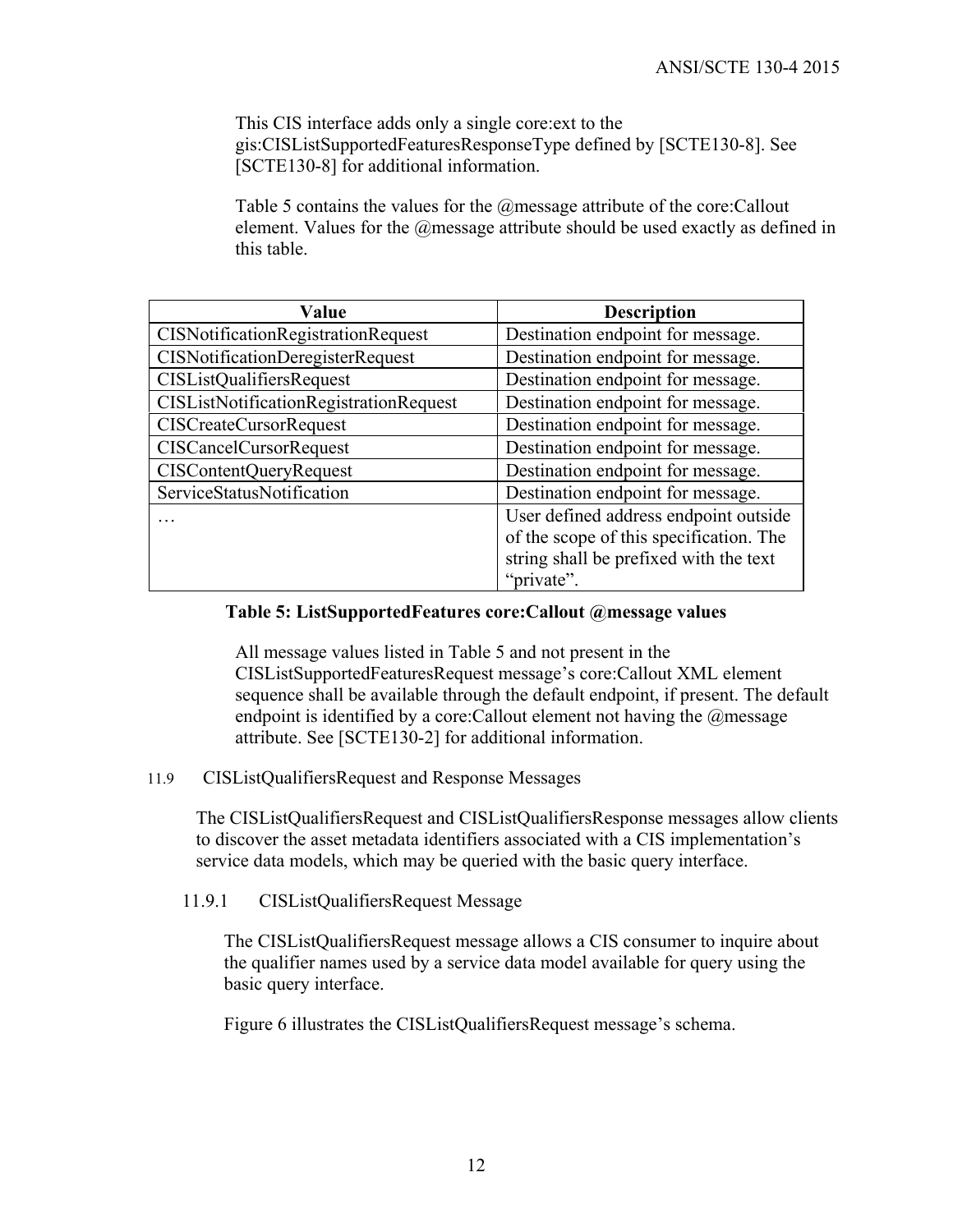

**Figure 6 – CISListQualifiersRequest XML Schema**

The CIS interface adds only a single core:Ext to the gis:ListQualifiersRequestType defined by [SCTE130-8]. See [SCTE130-8] for additional information.

11.9.2 CISListQualifiersResponse Message

If the CIS implementation supports the service data model specified in the CISListQualifiersRequest message's ServiceDataModel element, the CISListQualifiersResponse message shall contain, at a minimum, a single gis:BasicQueryDataModelDescription element. See [SCTE130-8] for additional information on the gis:BasicQueryDataModelDescription element.

If the CIS implementation does not support the service data model contained in the CISListQualifiersRequest/ServiceDataModel element, no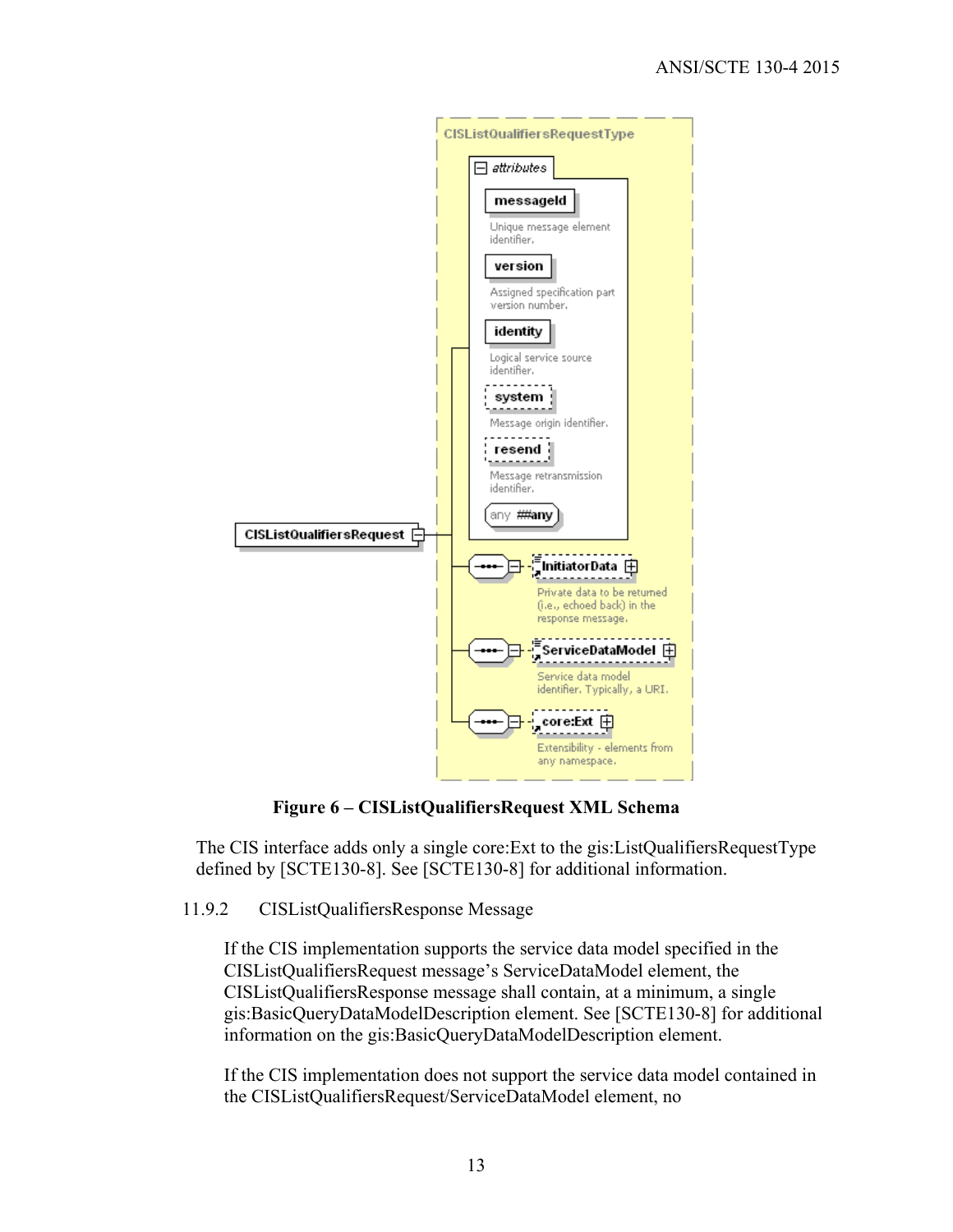gis:BasicQueryDataModelDescription element shall be returned and the StatusCode element's @detailCode shall be set to core:ResourceNotFound.

The XML schema definition for the CISListQualifiersResponse message is illustrated in Figure 7.



**Figure 7 – CISListQualifiersResponse XML Schema**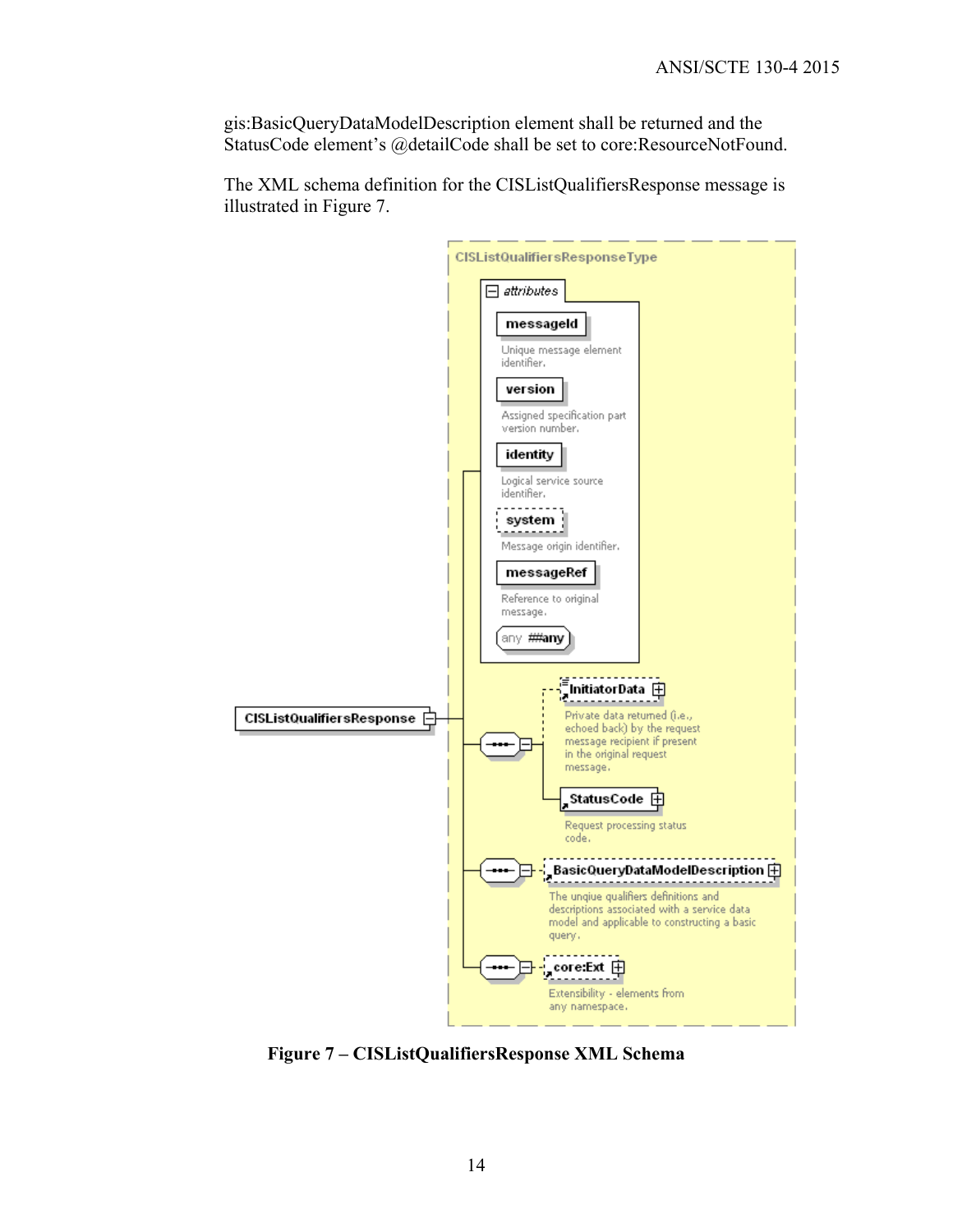The CIS interface adds only a single core:Ext to the gis:ListQualifiersResponseType defined by [SCTE130-8]. See [SCTE130-8] for additional information.

#### 11.10 CISListNotificationRegistrationRequest and Response

A CIS client may inquire about current registrations by using the CISListNotificationRegistrationRequest message. The CIS shall respond to the CISListNotificationRegistrationRequest message with a CISListNotificationRegistrationResponse message. This allows a CIS client to discover the active notification queries that were previously installed by one or more CISNotificationRegistrationRequest messages.

11.10.1 CISListNotificationRegistrationRequest Message

The CISListNotificationRegistrationRequest message may be issued to a CIS to retrieve information about active CISNotificationRegistrationRequest messages.

The XML schema definition for this message is illustrated in Figure 8.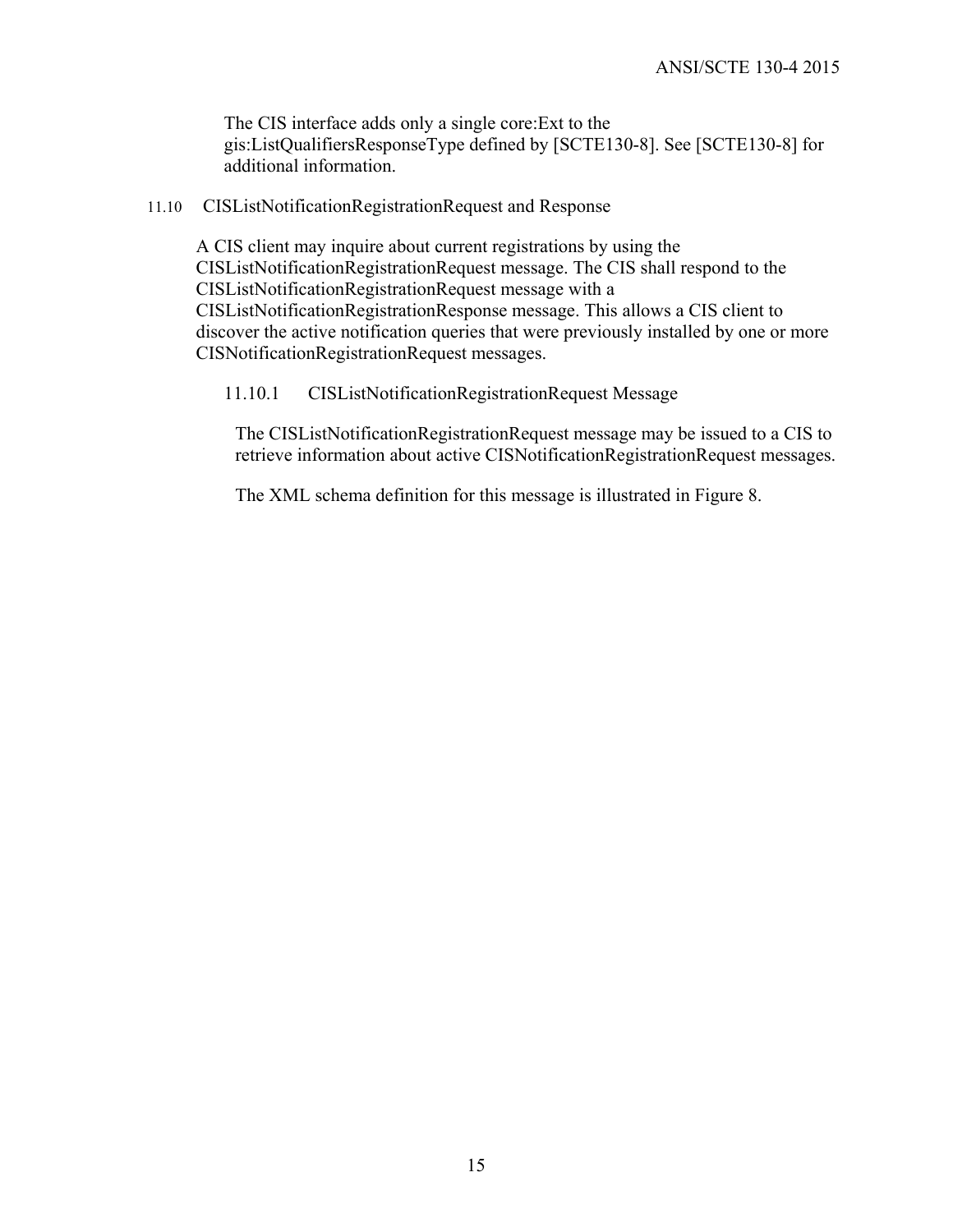

**Figure 8 - CISListNotificationRegistrationRequest XML Schema** 

This CIS interface adds only a single core:Ext to the gis:ListNotificationRegistrationRequestType defined by [SCTE130-8]. See [SCTE130-8] for additional information.

11.10.2 CISListNotificationRegistrationResponse Message

The CISListNotificationRegistrationResponse message is the response pair to the previously defined CISListNotificationRegistrationRequest message. The response message contains the active CISNotificationRegistrationRequest message as appropriate for the inquiry.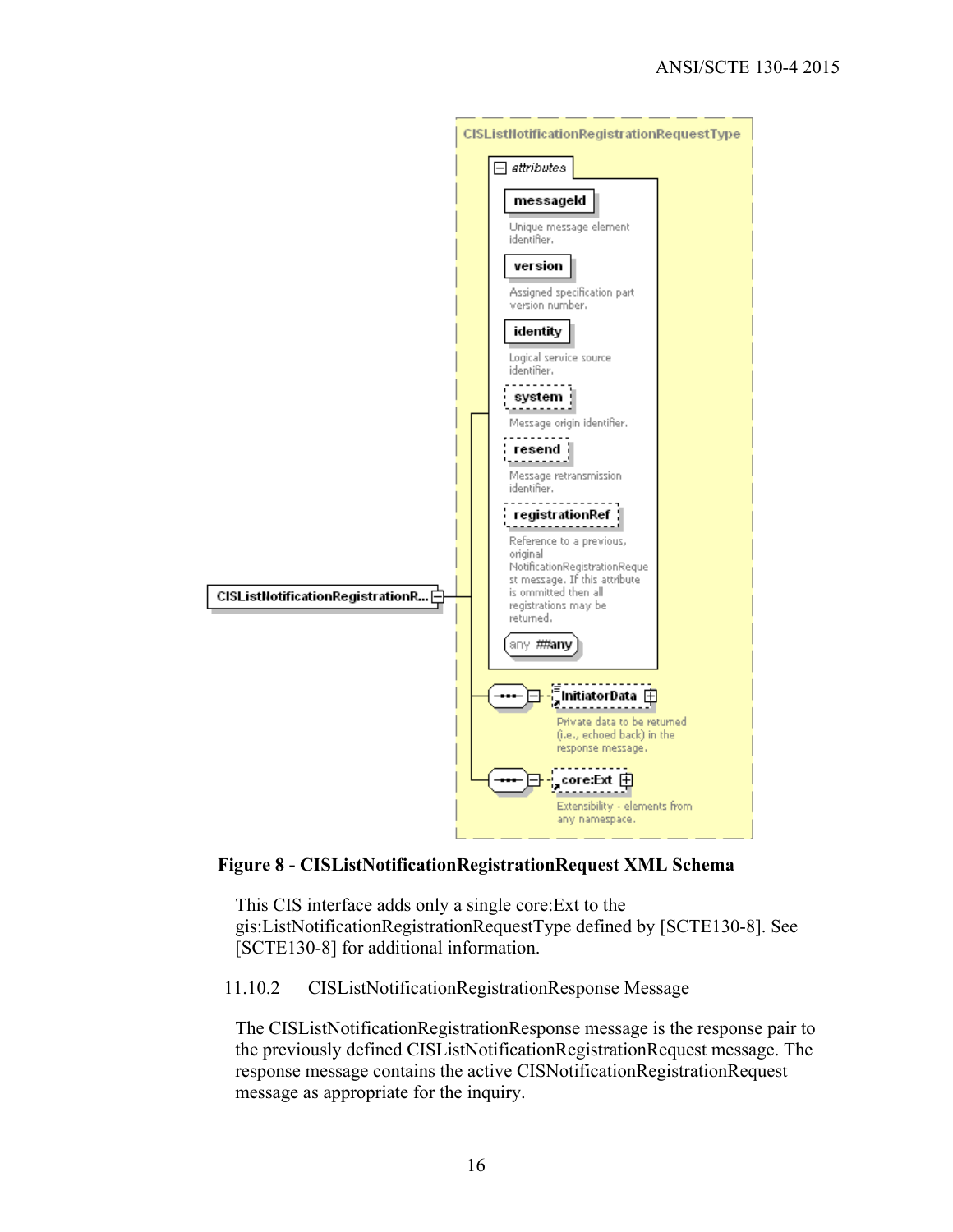

The XML schema definition for this message is illustrated in Figure 9.

**Figure 9 - CISListNotificationRegistrationResponse XML Schema** 

This CIS interface adds a core:Ext and a cis:CISNotificationRegistrationRequest to the gis:ListNotificationRegistrationResponseType defined by [SCTE130-8]. See [SCTE130-8] for additional information

.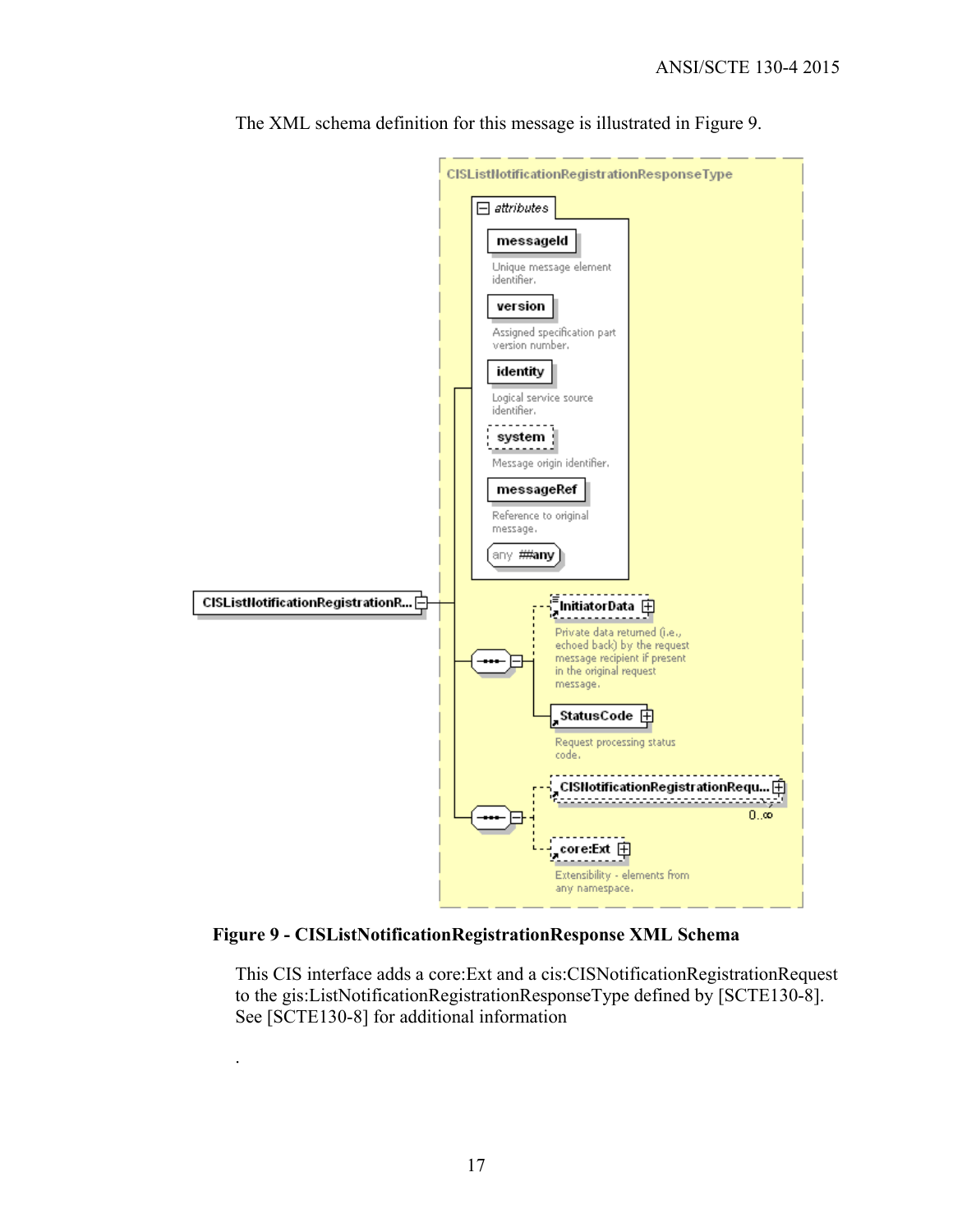## **CISNotificationRegistrationRequest [Optional] –** The

CISNotificationRegistrationRequest element shall be a recoded copy of the accepted registration message. The message element order does not convey any information (e.g., element order does not reflect registration order). See Section 11.11.1 for additional information on the CISNotificationRegistrationRequest message.

**core:Ext [Optional]** –Any additional elements from other namespaces.

11.11 CISNotificationRegistrationRequest and Response

A CIS shall support registration for Notification message delivery as defined by [SCTE130-8]. The CISNotificationRegistrationRequest message enables a client to specify notification interests relative to a selectively defined asset set.

On receipt of an asset update, addition or deletion event from the underlying content store, the CIS shall send a CISNotification message to each matching registered client.

11.11.1 CISNotificationRegistrationRequest Message

The CISNotificationRegistrationRequest message allows a client to specify a set of asset related notification interests. These registered interests shall be examined by the CIS relative to content store changes. If a change to the content store results in a match, a notification containing the result of the matching query shall be sent to the client in the form of a CISNotification message.

The XML schema representation of the CISNotificationRegistrationRequest message is illustrated in Figure 10.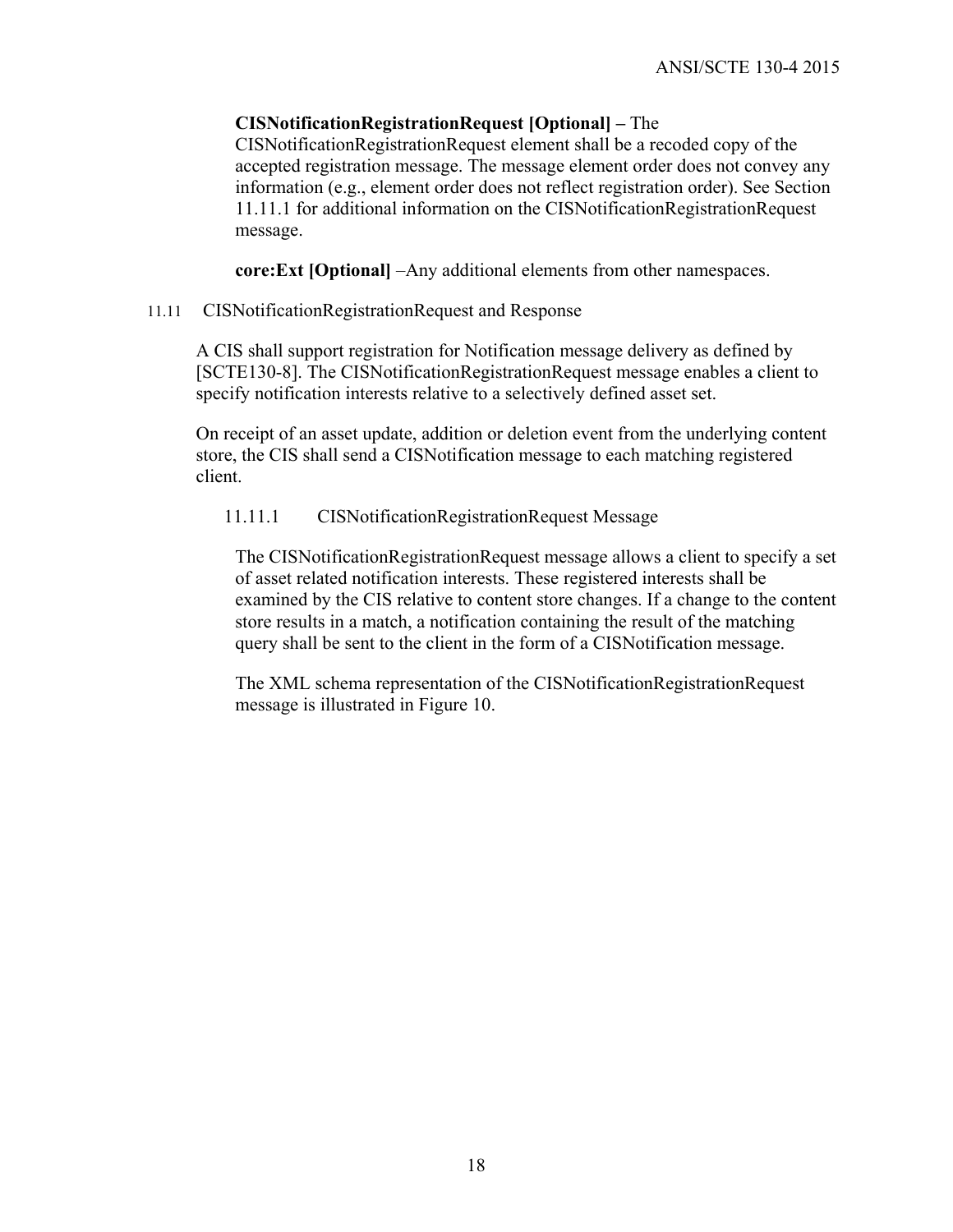

**Figure 10 – CISNotificationRegistrationRequest XML Schema** 

This CIS interface adds a single core:Ext to the [SCTE130-8] gis:NotificationRegistrationRequest. See [SCTE130-8] for additional information.

Additionally, a CIS implementation shall recognize the values listed in Table 6 as values for the core:Callout @message attribute. Values for the @message attribute shall appear exactly as defined in this table.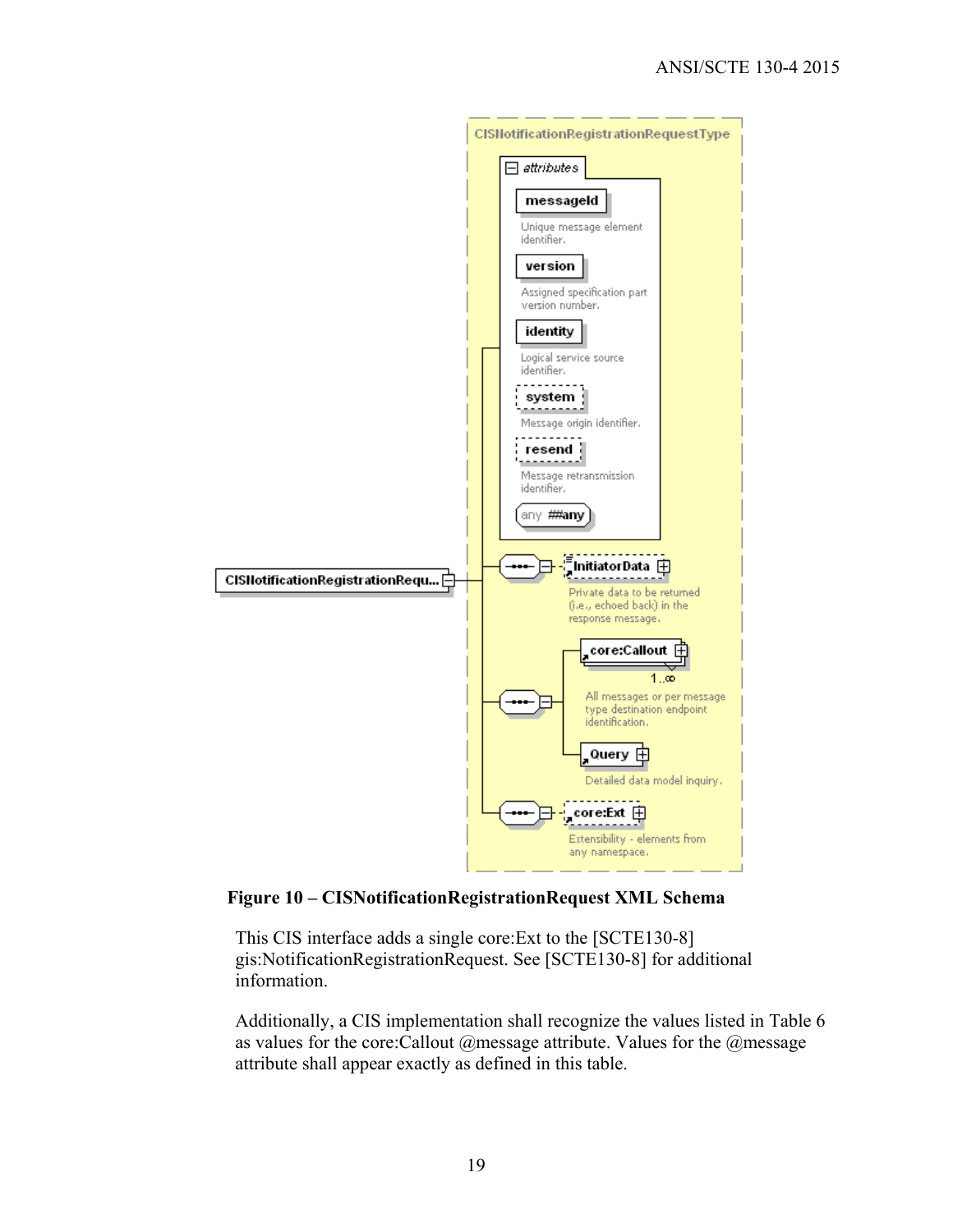| @message value                       | Description                                                |
|--------------------------------------|------------------------------------------------------------|
|                                      | Value associated with the address endpoint where           |
| <b>CISNotification</b>               | CISNotification messages shall be sent.                    |
|                                      | Value associated with the address endpoint where           |
| ServiceStatusNotification            | ServiceStatusNotification messages shall be sent.          |
|                                      | Value associated with the address endpoint where           |
| <b>CISDeregistrationNotification</b> | CISDeregistrationNotification messages shall be sent.      |
|                                      | User defined address endpoint outside of the scope of this |
|                                      | specification. The string shall be prefixed with the text  |
|                                      | "private:".                                                |

#### **Table 6: CISNotificationRegistrationResponse core:Callout @message values**

All message values listed in Table 6 and not present in the CISNotificationRegistrationRequest message's core:Callout XML element sequence shall be available through the default endpoint if present. The default endpoint is identified by a core:Callout element not having the @message attribute. See [SCTE130-2] for additional information.

11.11.2 CISNotificationRegistrationResponse Message

Upon completion of processing a CISNotificationRegistrationRequest message, the CIS shall respond with a CISNotificationRegistrationResponse message.

The XML schema diagram for the CISNotificationRegistrationResponse message is as follows in Figure 11.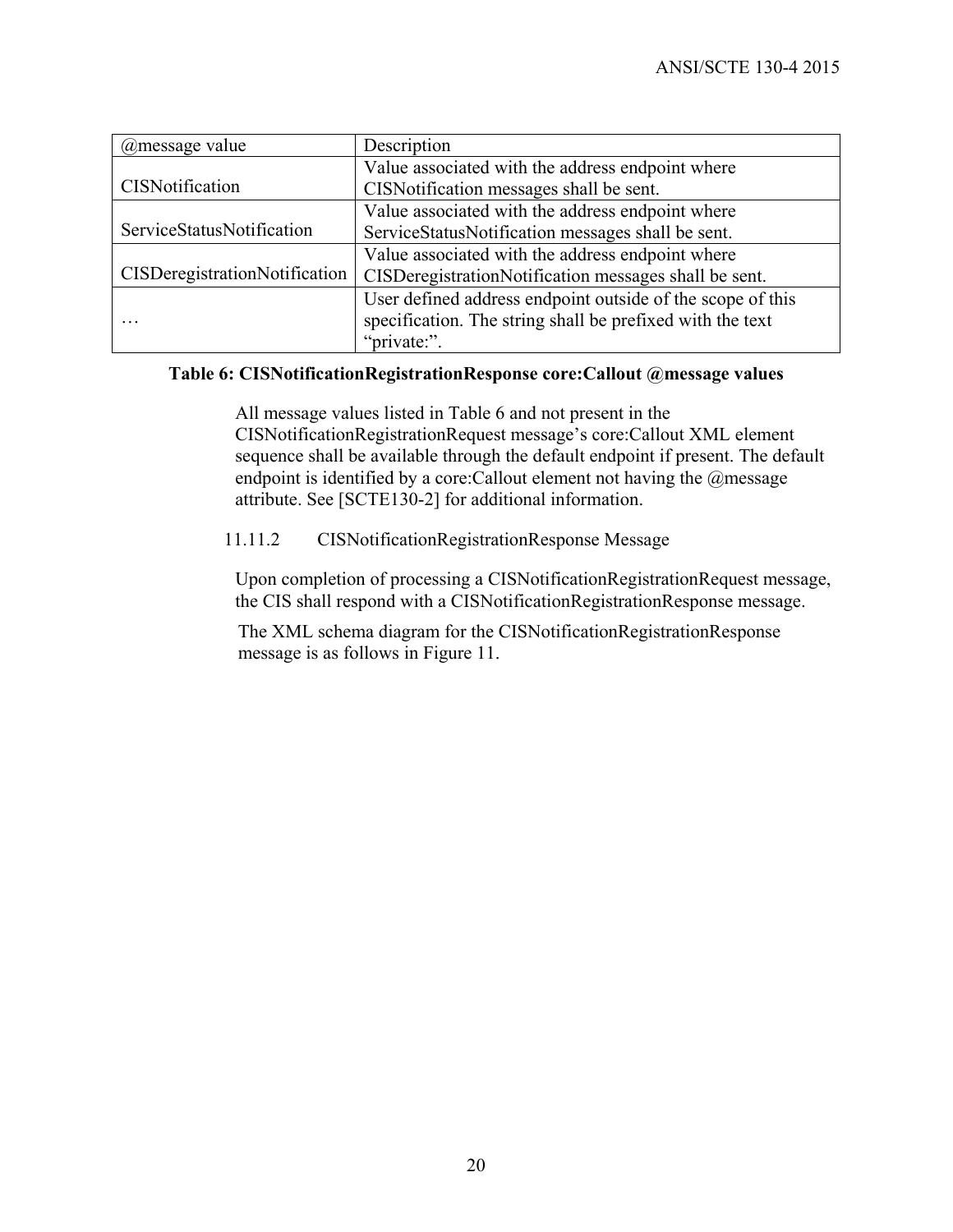

**Figure 11 – CISNotificationRegistrationResponse XML Schema** 

This CIS interface adds only a single core:Ext to the gis:NotificationRegistrationResponseType defined by [SCTE130-8]. See [SCTE130-8] for additional information.

11.12 CISNotification and Acknowledgement

A CIS shall support the exchange of CISNotification and CISNotificationAcknowledgement messages with registered consumers for the purpose of notifying the consumer of changes in data relevant to the consumer's registered queries as defined by [SCTE130-8].

11.12.1 CISNotification Message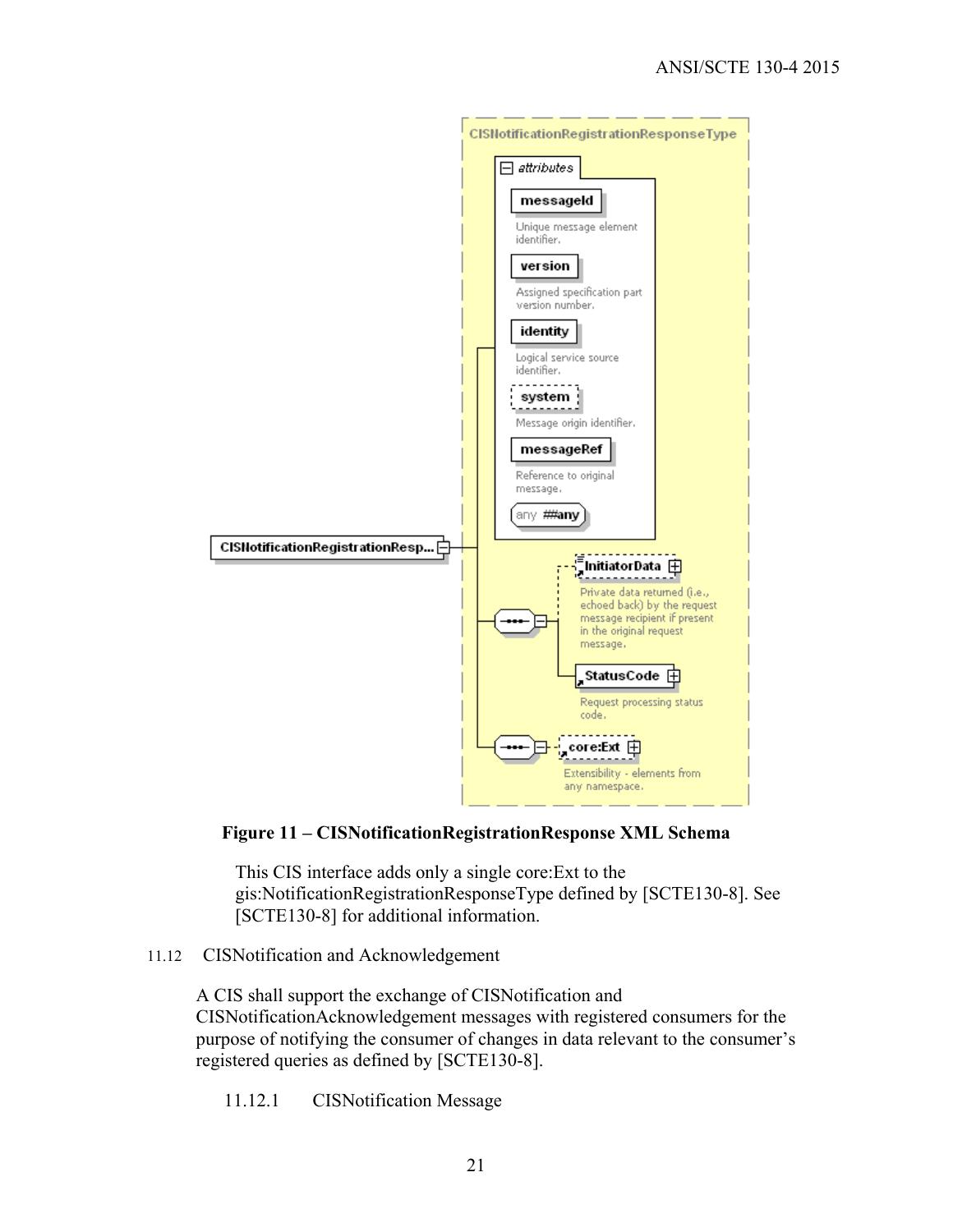Upon detection of a change in the result set of one or more queries registered with a CIS implementation, the CIS shall send a CISNotification message to qualified, registered clients.

The XML schema for the CISNotification message is illustrated in Figure 12.



**Figure 12 – CISNotification XML Schema** 

This CIS interface adds only a single core:Ext to the gis:NotificationType defined by [SCTE130-8]. See [SCTE130-8] for additional information.

Note: The gis:BasicQueryResultAbstract element located within the QueryResult element shall be substituted with a data model specific results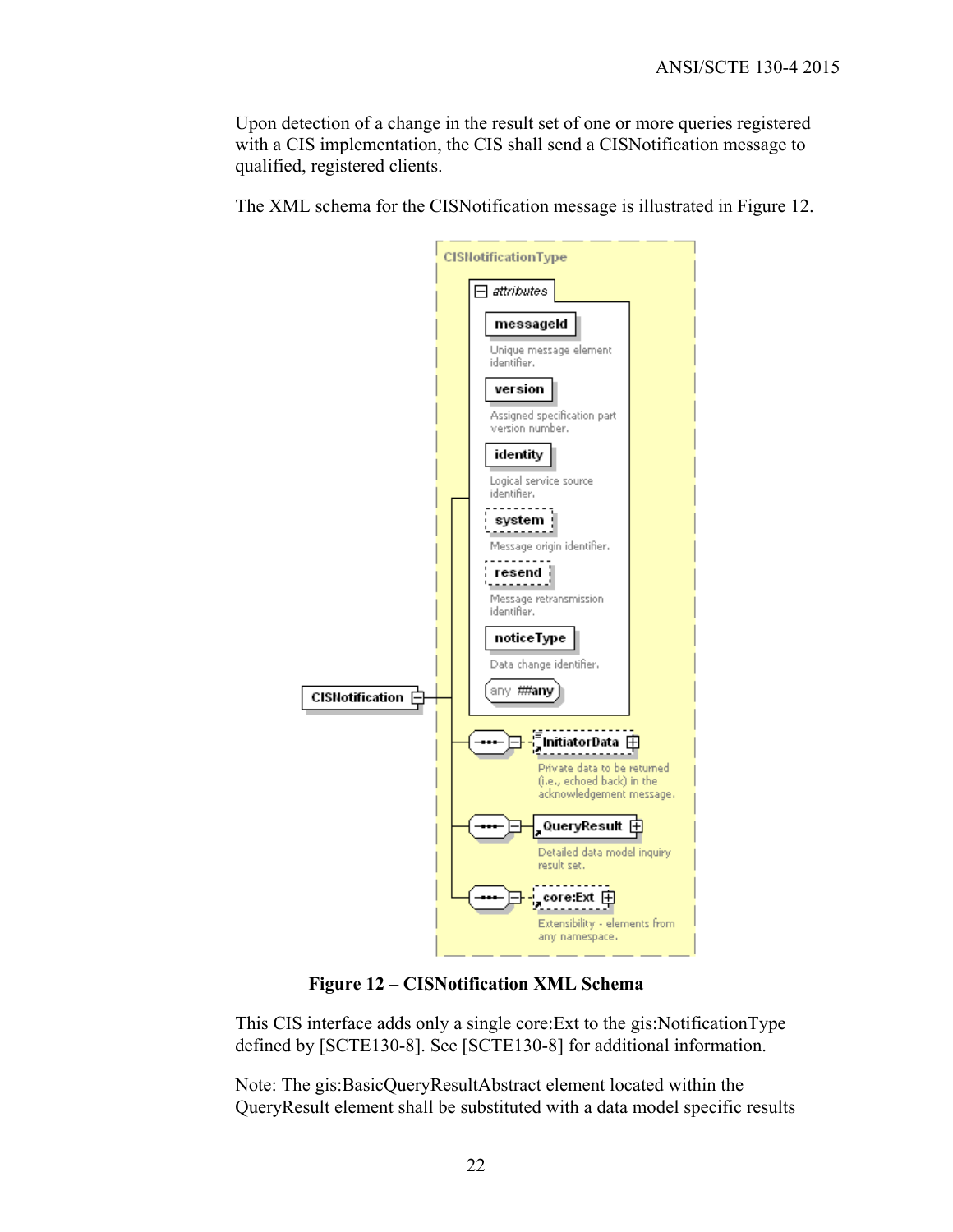element which extends from the gis:BasicQueryResultAbstract element. The element present is dependent upon the data model being queried and the query parameters.

#### 11.12.2 CISNotificationAcknowledgement Message

Upon the receipt of a ContentNotification message, a CIS client shall respond with a CISNotificationAcknowledgement message.

The XML schema for the CISNotificationAcknowledgement element is illustrated in Figure 13.



**Figure 13 - CISNotificationAcknowledgement XML Schema**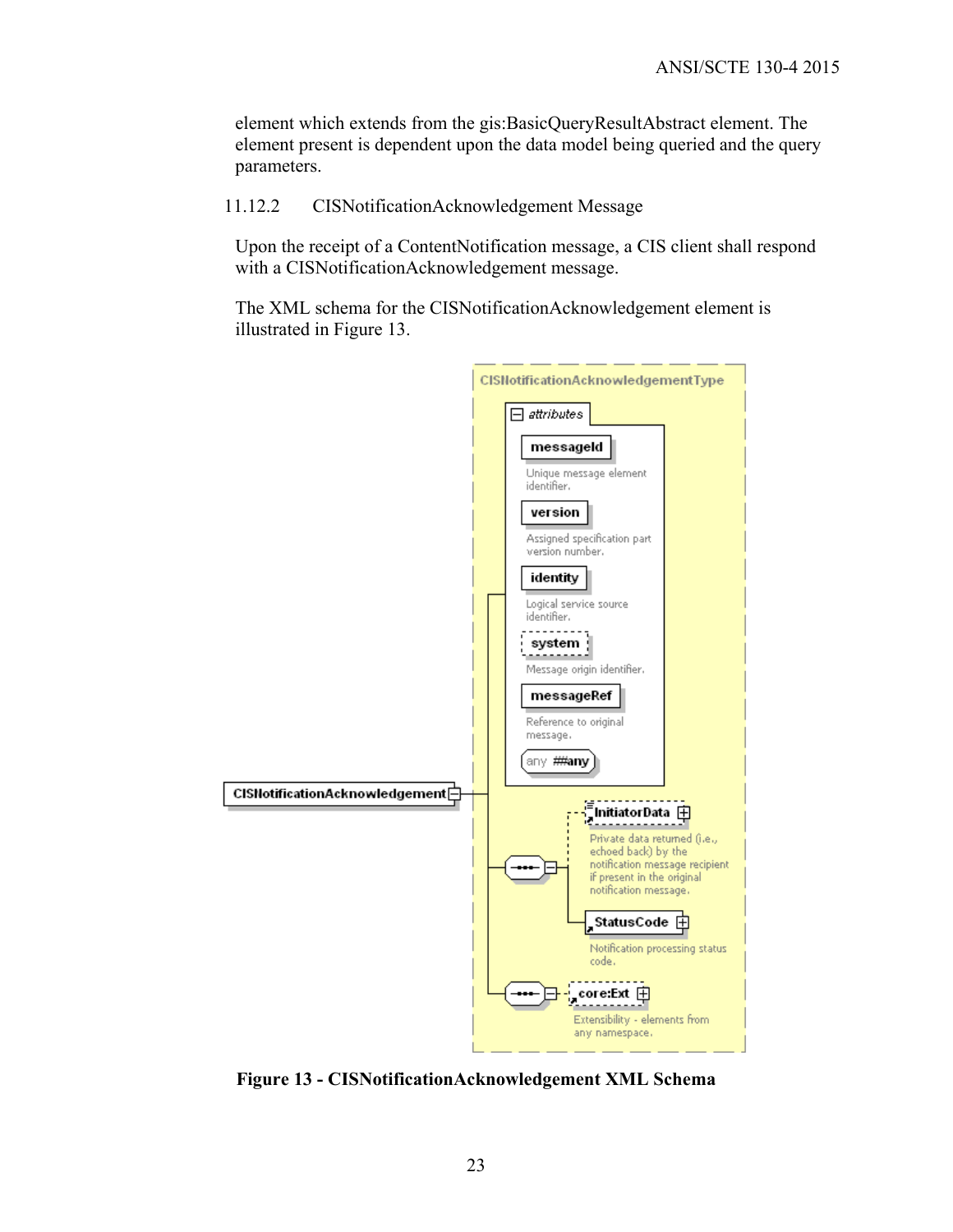This CIS interface adds only a single core:Ext to the gis:NotificationAcknowledgementType defined by [SCTE130-8]. See [SCTE130-8] for additional information.

#### 11.13 CISCreateCursorRequest and Response

A CIS shall support cursors of static asset information for both basic and advanced queries, which shall exist for a specified duration. Upon creation of a cursor on the CIS, the asset information in the cursor shall remain static relative to the referenced content store.

Cursors have a limited life span, which is first requested by the client, but may be overridden by a CIS. As part of the CISCreateCursorRequest message, the client shall specify a  $@$ cursorExpires date and time value attribute. This is a request to a CIS for a specific end date and value for the cursor identified by the @cursorId attribute. A CIS, in order to maintain overall system health, may choose to override a requested cursor expires end date and time value and substitute a different, implementation specific, cursor expires end date and time value.

#### 11.13.1 CISCreateCursorRequest Message

The CreateCursorRequest message is used to create an instance of a static cursor on a CIS.

The XML schema for the CISCreateCursorRequest message is listed in Figure 14.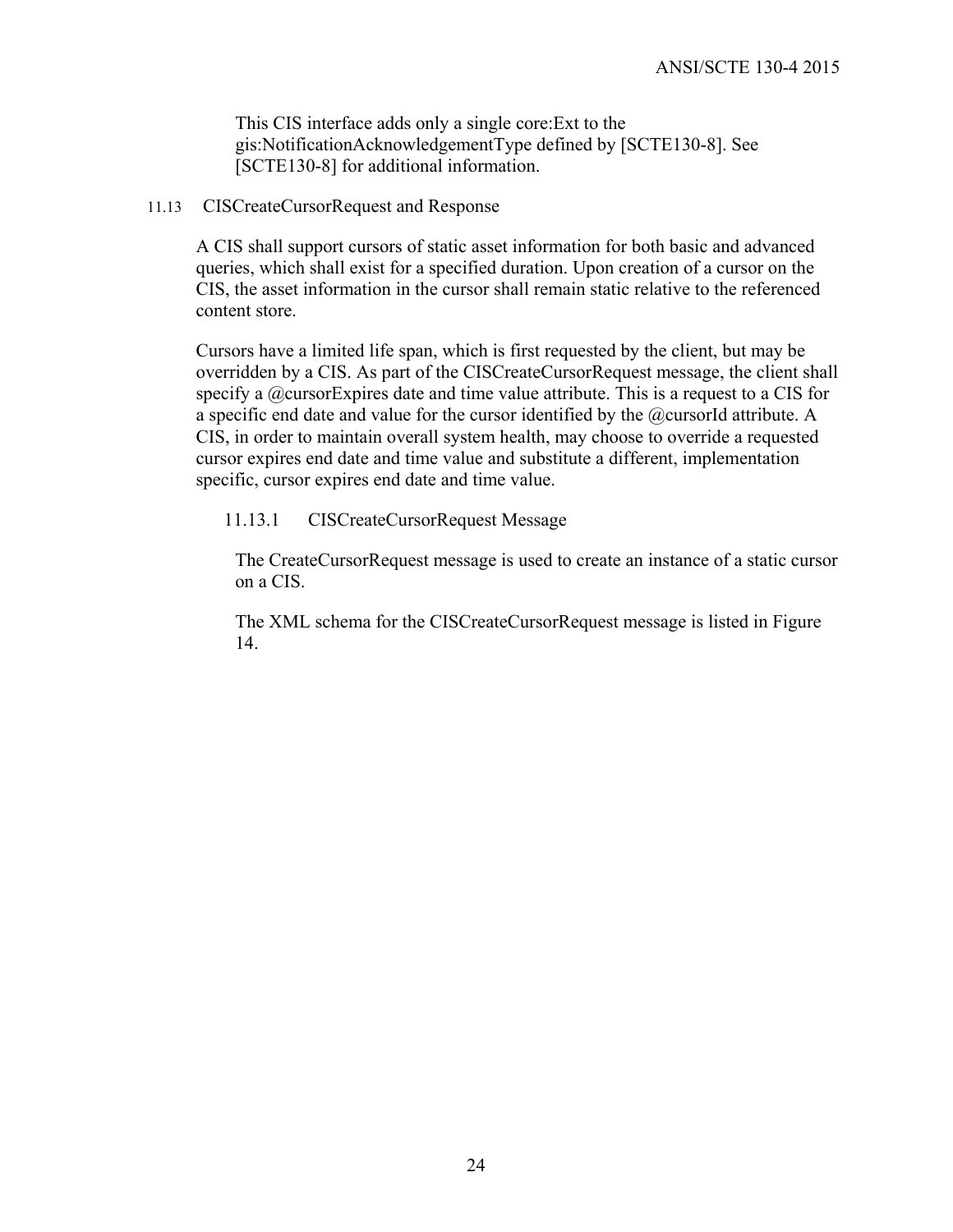

**Figure 14 - CreateCursorRequest XML Schema** 

This CIS interface adds only a single core:Ext to the [SCTE130-8] gis:CreateCursorRequestType. See [SCTE130-8] for additional information.

11.13.2 CISCreateCursorResponse Message

Upon receipt of a CISCreateCursorRequest message, the CIS implementation shall attempt to create the required cursor and shall respond to the client with a CISCreateCursorResponse message. If the query is not successful (i.e., the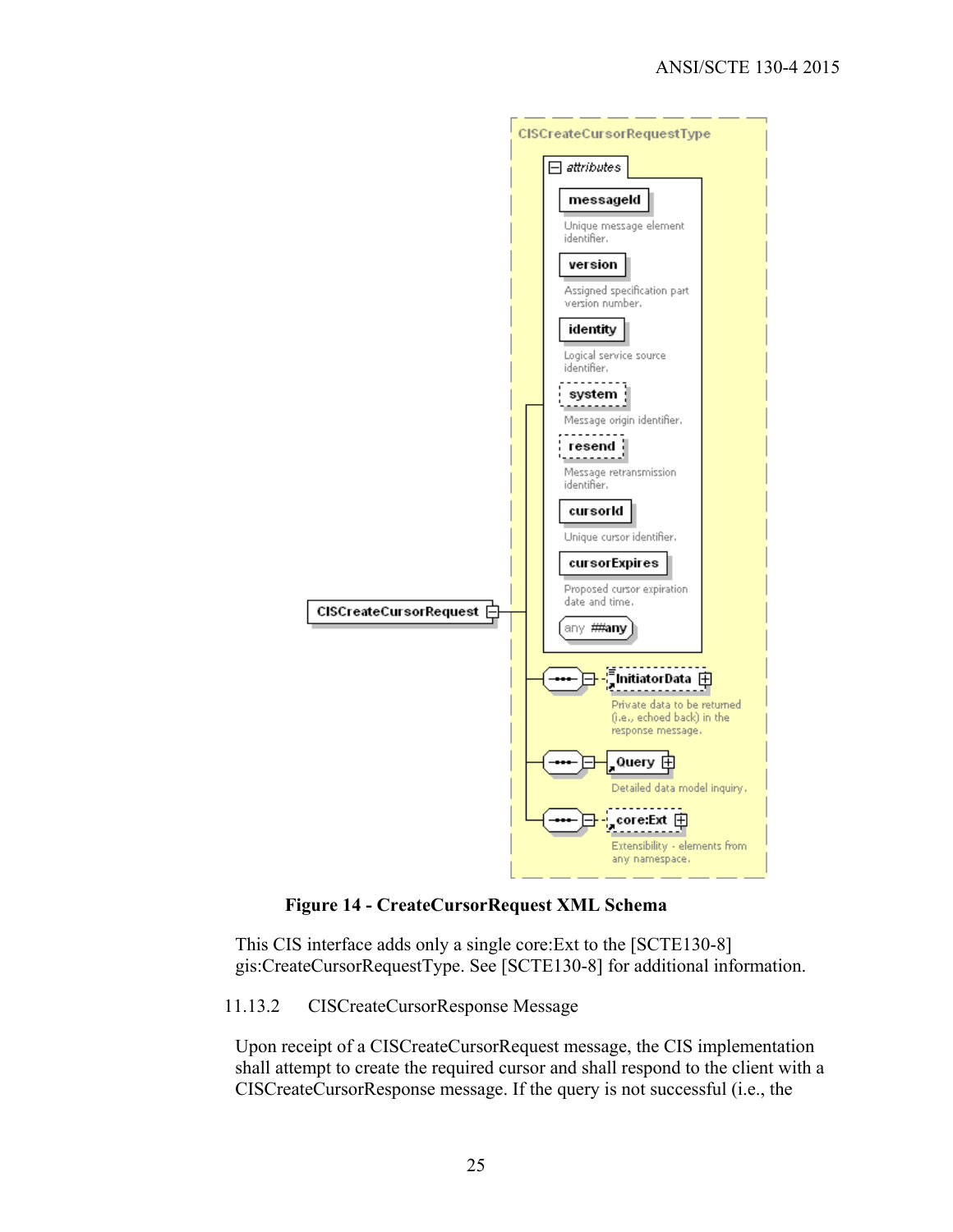core:StatusCode value does not equate to success) then the cursor shall not be established.

The XML schema for the CISCreateCursorResponse message is listed in Figure 15.



**Figure 15 - CreateCursorResponse XML Schema**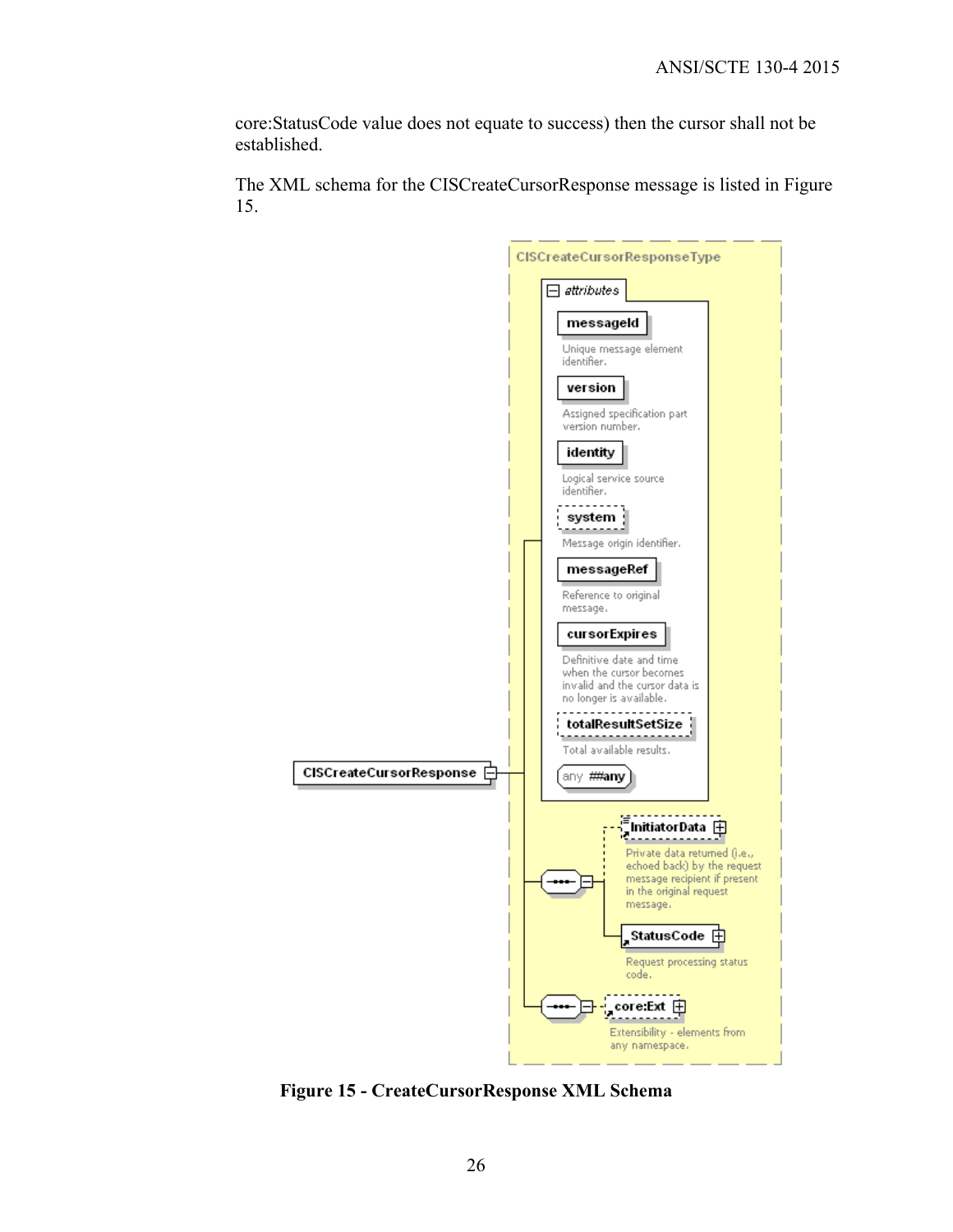This CIS interface adds only a single core:Ext to the gis:CreateCursorResponseType defined by [SCTE130-8]. See [SCTE130-8] for additional information.

11.14 CISCancelCursorRequest and Response

A CIS shall allow a client to cancel an existing cursor before the expiration time has passed.

A CIS client may complete interacting with a CIS cursor before the cursor actually expires, and may choose to terminate the CIS cursor. Once a cursor has been terminated or has expired, a CIS may release resources associated with the cursor.

11.14.1 CISCancelCursorRequest Message

 This message allows a CIS client to terminate a cursor before the expected cursor expiration time.

 The XML schema for the CISCancelCursorRequest message is illustrated in Figure 16.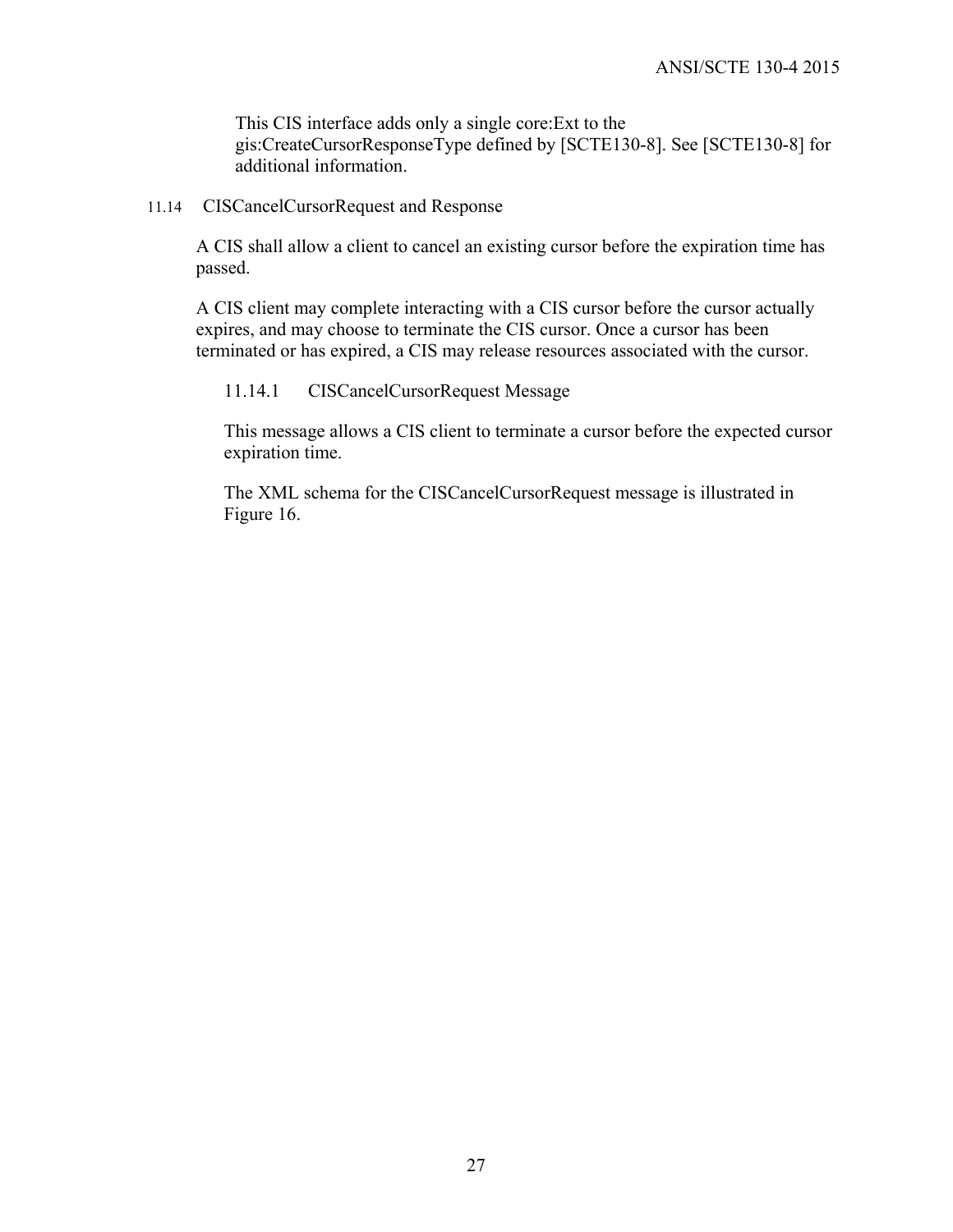

**Figure 16 - CISCancelCursorRequest XML Schema** 

This CIS interface adds only a single core:Ext to the gis:CancelCursorRequestType defined by [SCTE130-8]. See [SCTE130.8] for additional information.

11.14.2 CISCancelCursorResponse Message

Upon receipt of a CISCancelCursorRequest message, the CIS shall terminate the cursor identified by the @cursorRef attribute, and shall return a CISCancelCursorResponse message.

The XML schema for the CancelCursorResponse message is illustrated in Figure 17.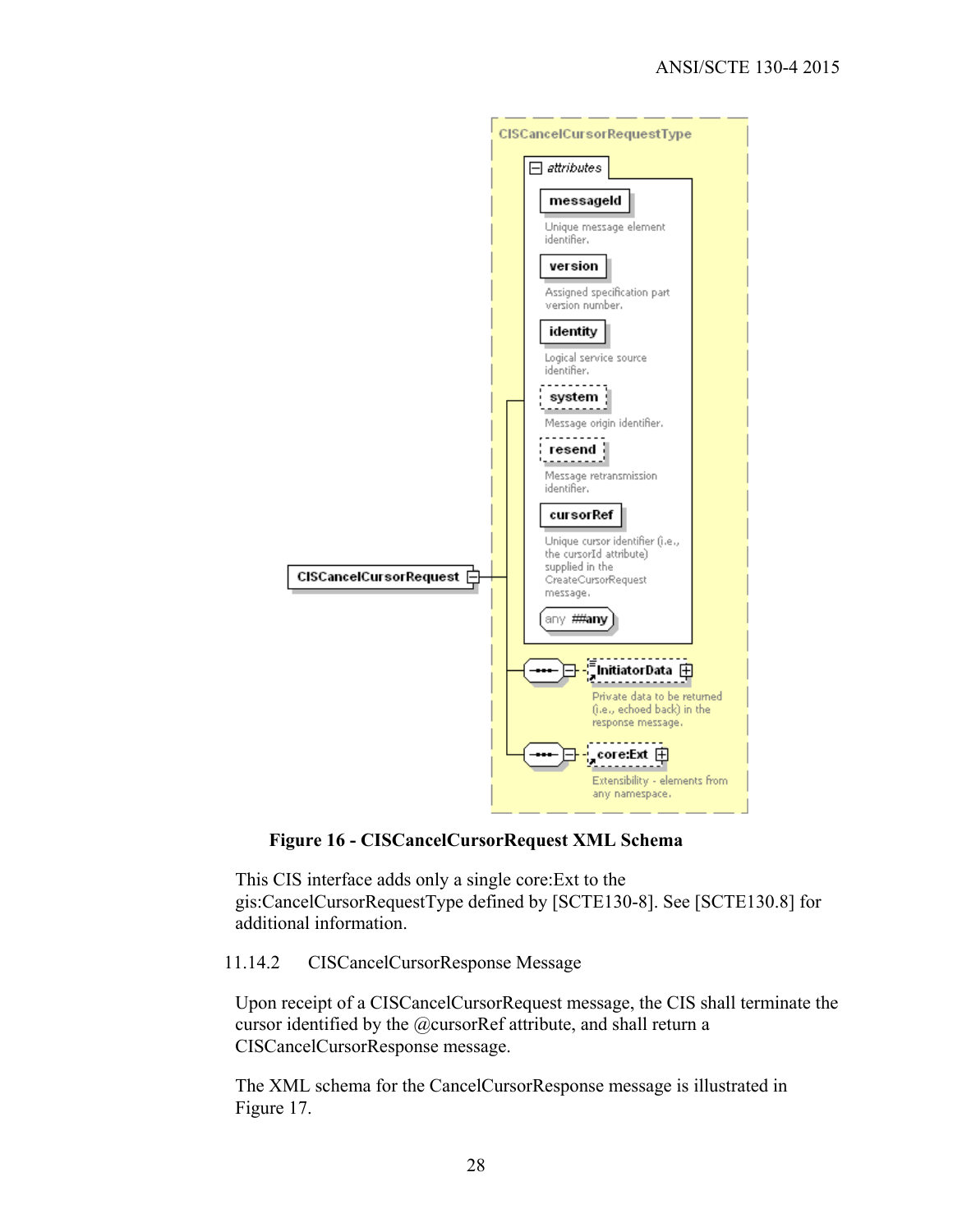

**Figure 17 - CISCancelCursorResponse XML Schema** 

This CIS interface adds only a single core:Ext to the gis:CancelCursorResponseType defined by [SCTE130.8]. See [SCTE130-8] for additional information.

#### 11.15 CISQueryRequest and Response

The CISQueryRequest and CISQueryResponse messages are used by clients to query and receive results against the queried data model. The CISQueryRequest message supports both basic and advanced query mechanisms and references to existing static cursor information.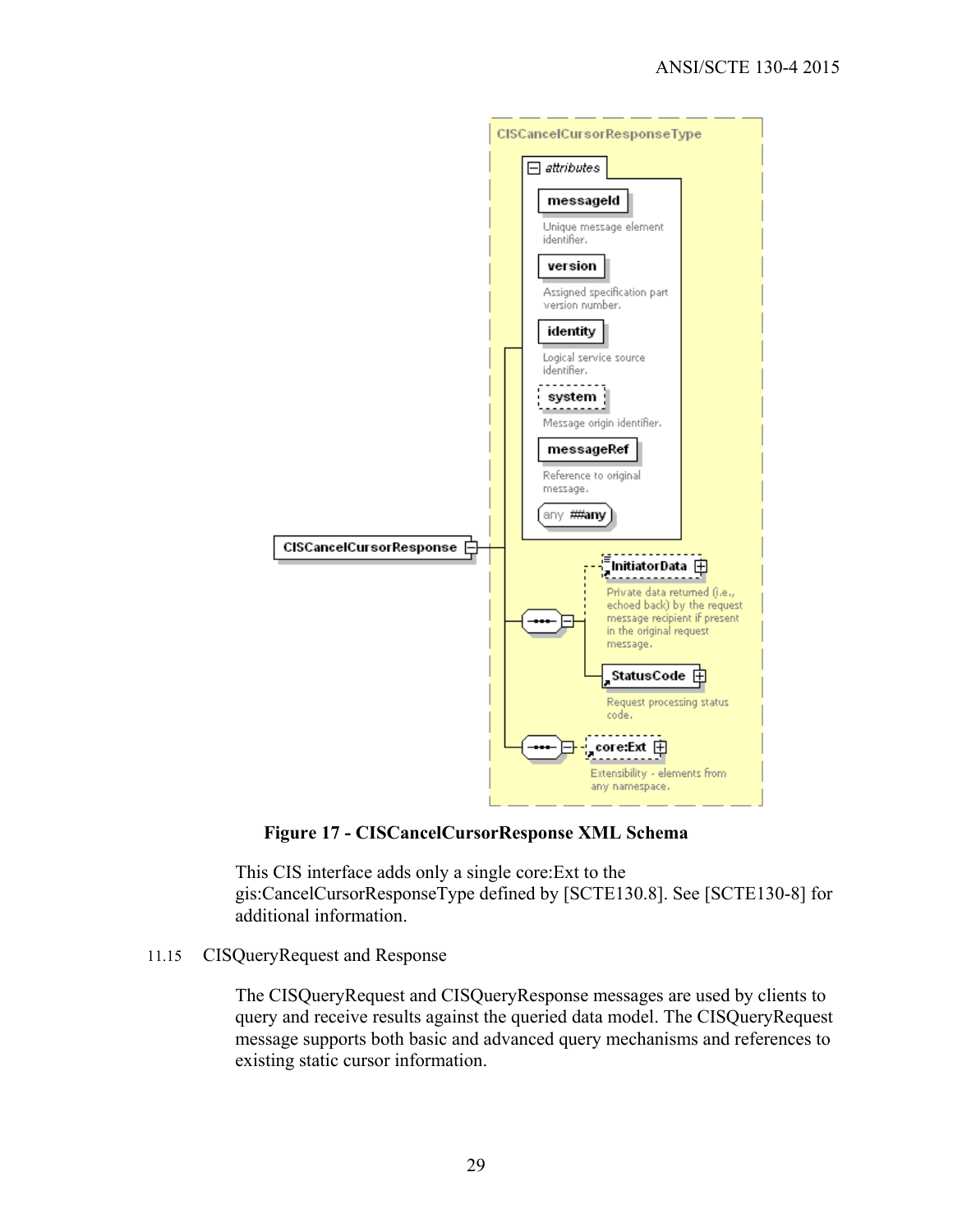Basic queries leverage a limited key/value regular expression grammer. Advanced query support should be supported by all CIS implementations. Advanced queries allow for customized queries, using specific query languages, to be executed directly against the CIS data model representation. Results from advanced queries shall be returned to the service consumer without intermediate formatting by a CIS.

#### 11.15.1 CISQueryRequest Message

The CISQueryRequest message is the primary mechanism for a client to execute a query against a CIS implementation's data model. This message contains either a reference to a previously established CIS cursor or a Query element.

The ContentQueryRequest message XML schema definition is illustrated in Figure 18.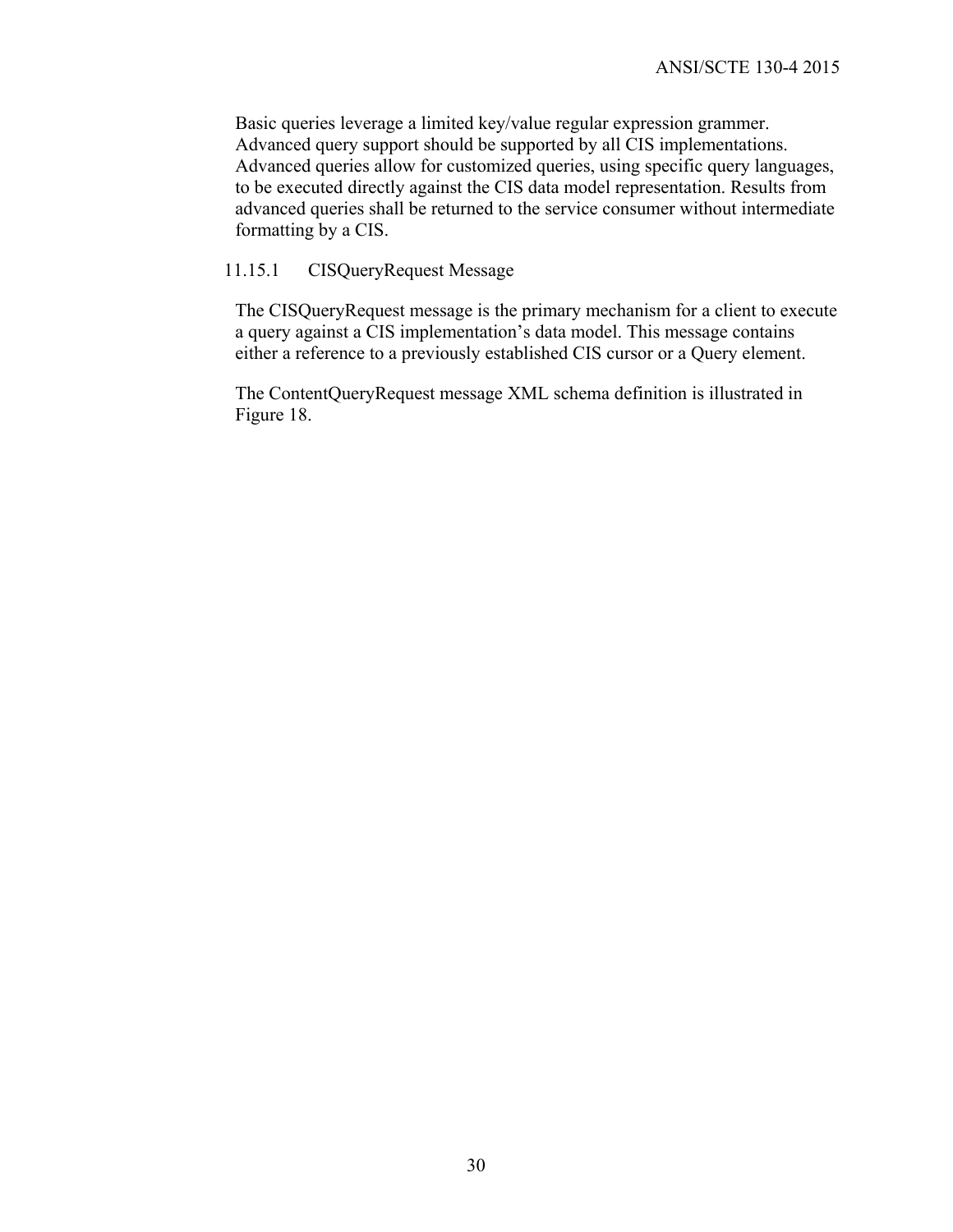

**Figure 18 – CISQueryRequest XML Schema** 

This CIS interface adds only a single core:Ext to the [SCTE130-8] gis:QueryRequestType. See [SCTE130-8] for additional information.

#### 11.15.2 CISQueryResponse Message

Upon receipt of a CISQueryRequest message, the CIS shall respond with a CISQueryResponse message. The response message contains the query results (advanced, basic or cursor) in the QueryResult element.

The XML schema definition for this message is illustrated in Figure 19.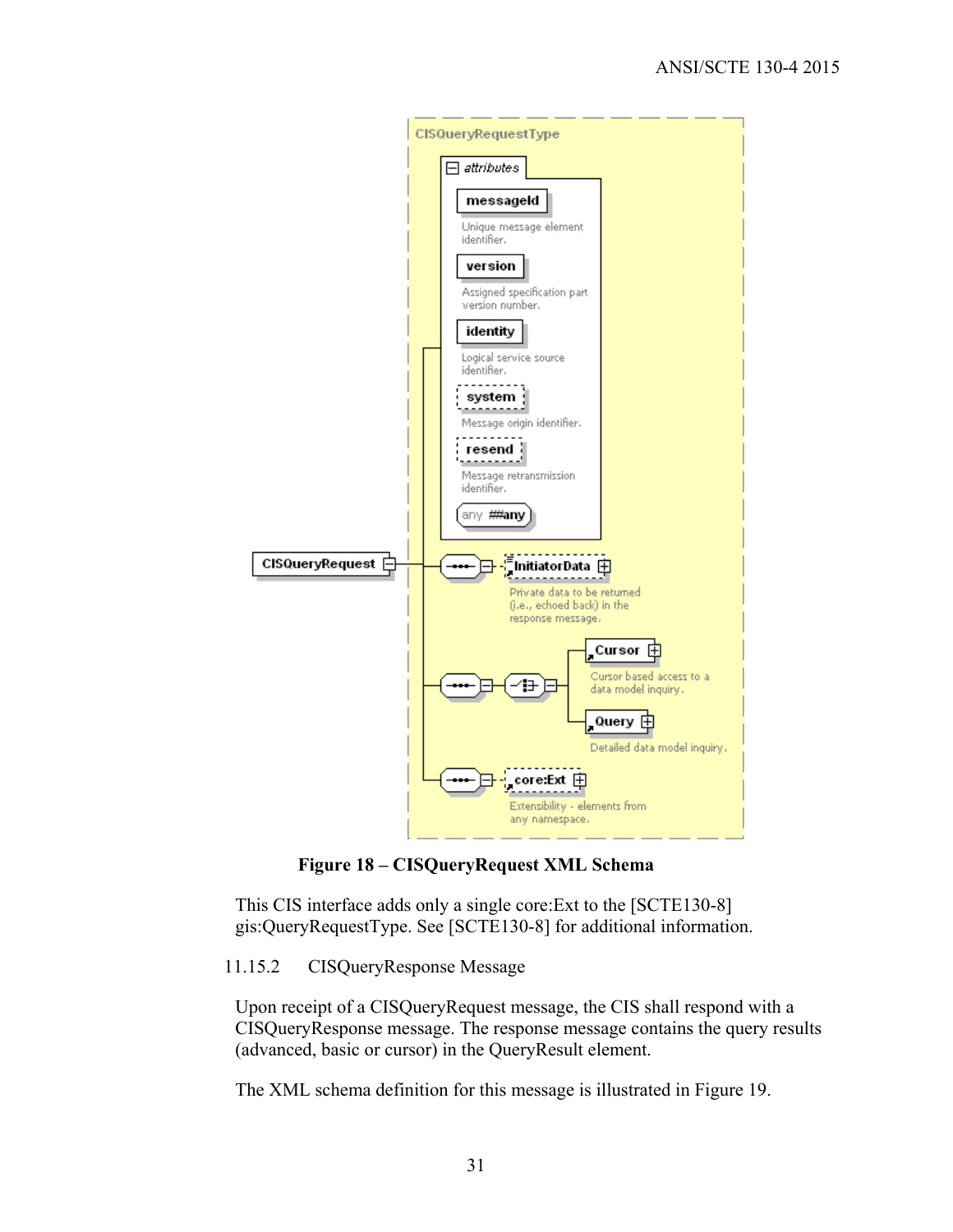

**Figure 19 – CISQueryResponse XML Schema** 

This CIS interface adds only a single core:Ext to the [SCTE130-8] gis:QueryResponseType. See [SCTE130-8] for additional information.

Note: The gis:BasicQueryResultAbstract element located within the QueryResult element shall be substituted with a data model specific results element which extends from the gis:BasicQueryResultAbstract element. The element present is dependent upon the data model being queried and the query parameters.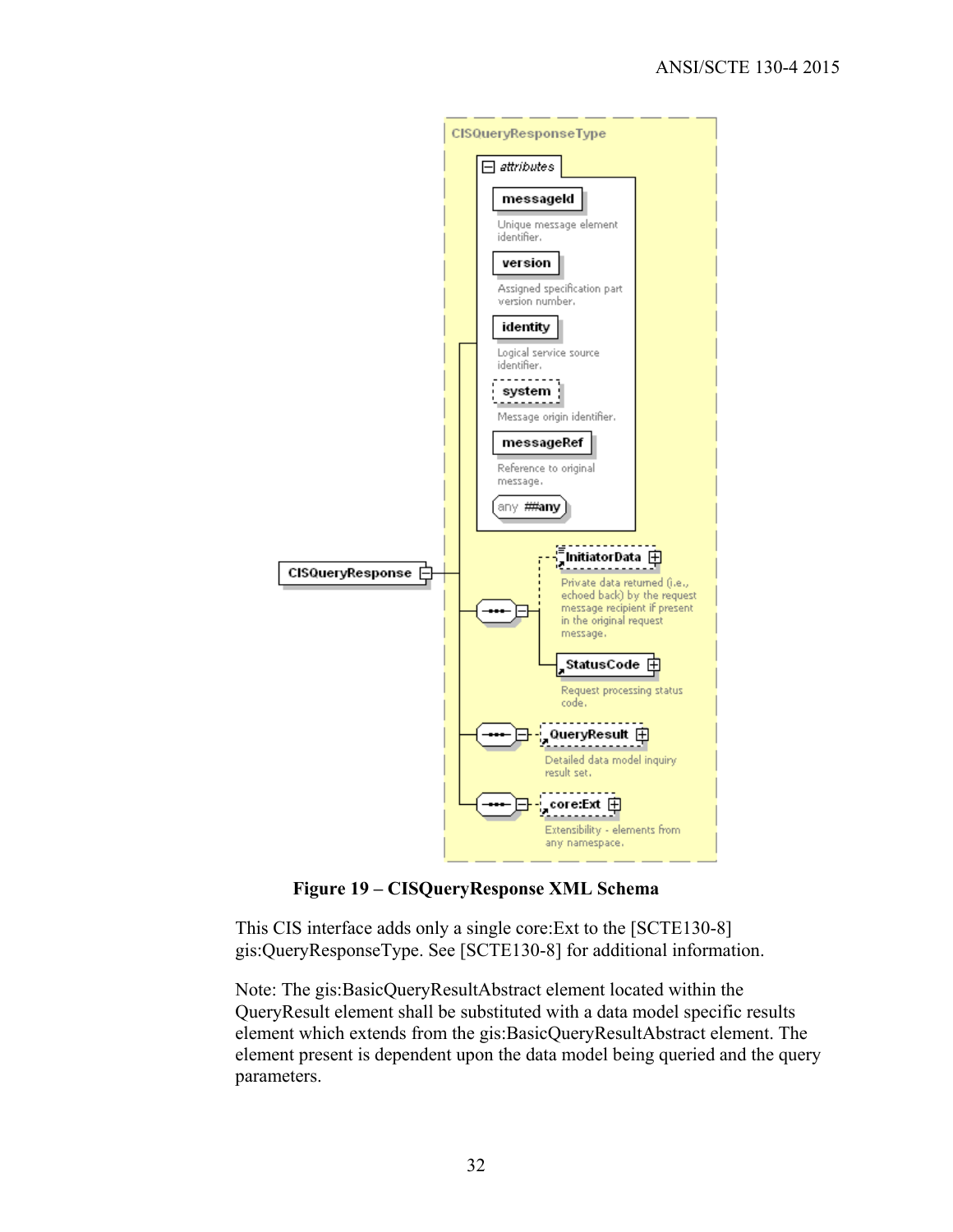## 11.16 CISNotificationDeregisterRequest and Response

A CIS shall allow a client to de-register a previously registered CISNotificationRegistrationRequest message. This message exchange allows a CIS client to dynamically modify registration notifications using individual register and deregister commands.

#### 11.16.1 CISNotificationDeregisterRequest Message

The CISNotificationDeregisterRequest message removes an existing notification registration from the CIS.

The XML schema for the CISNotificationDeregisterRequest message is illustrated in Figure 20.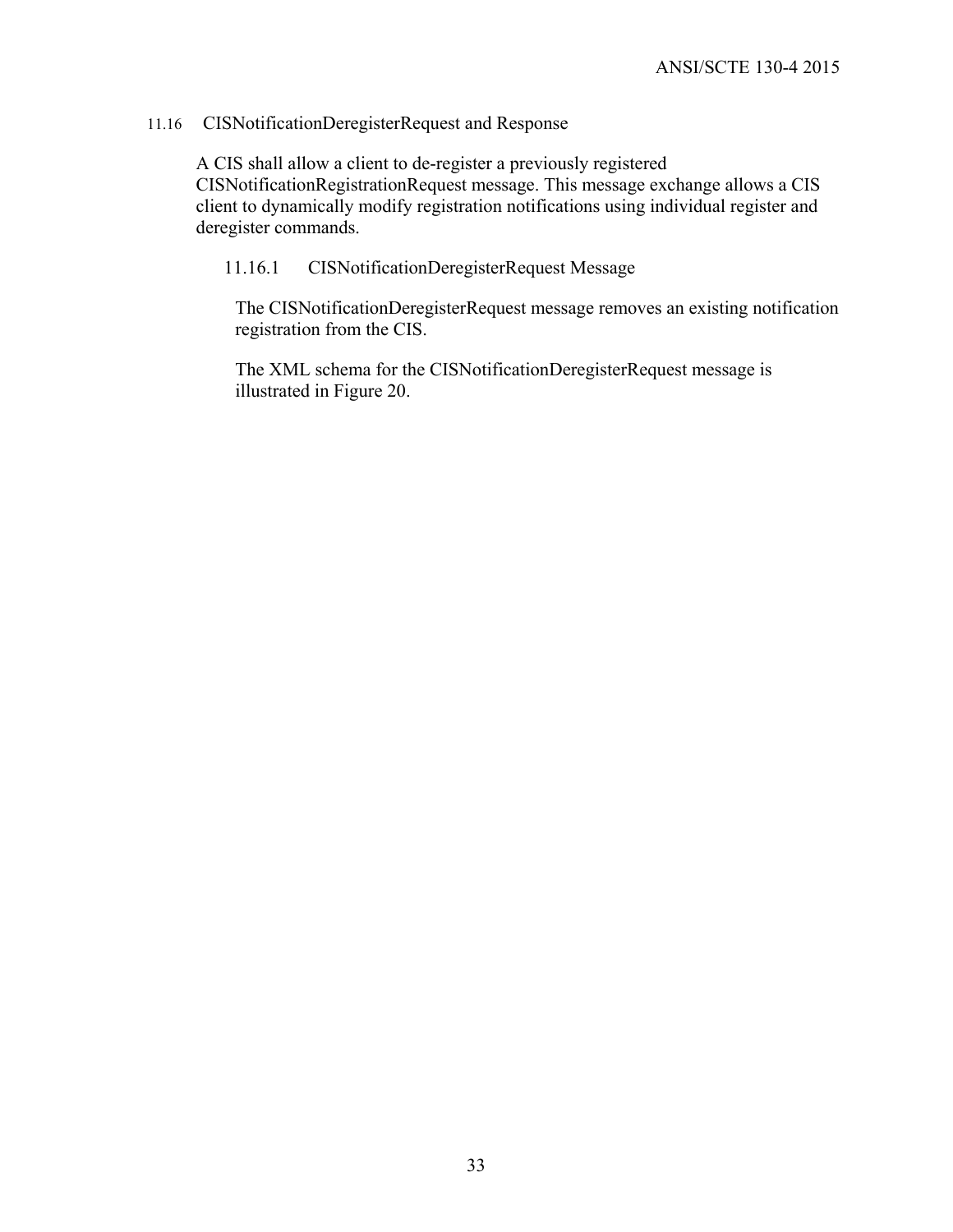

**Figure 20 – CISNotificationDeregisterRequest XML Schema** 

This CIS interface adds only a single core:Ext to the gis:NotificationDeregisterRequestType defined by [SCTE130-8]. See [SCTE130-8] for additional information.

11.16.2 CISNotificationDeregisterResponse Message.

Upon receipt of a CISNotificationDeregisterRequest message from a client, the CIS implementation shall respond with a CISNotificationDeregisterResponse message.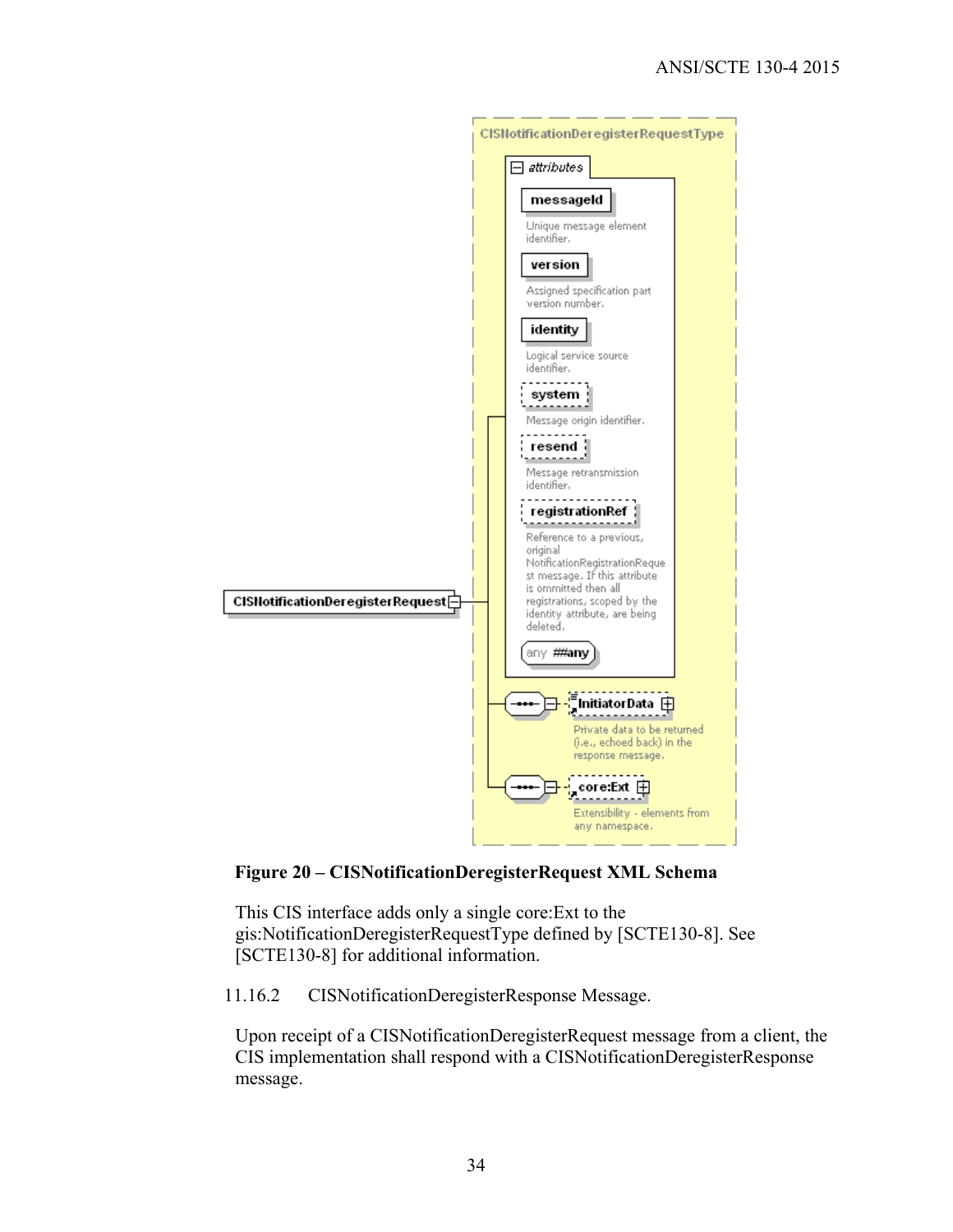

The XML schema for the CISNotificationDeregisterResponse message is illustrated in Figure 21.

**Figure 21 - CISNotificationDeregisterResponse XML Schema** 

This CIS interface adds only a single core:Ext to the gis:NotificationDeregisterResponseType defined by [SCTE130-8]. See [SCTE130-8] for additional information.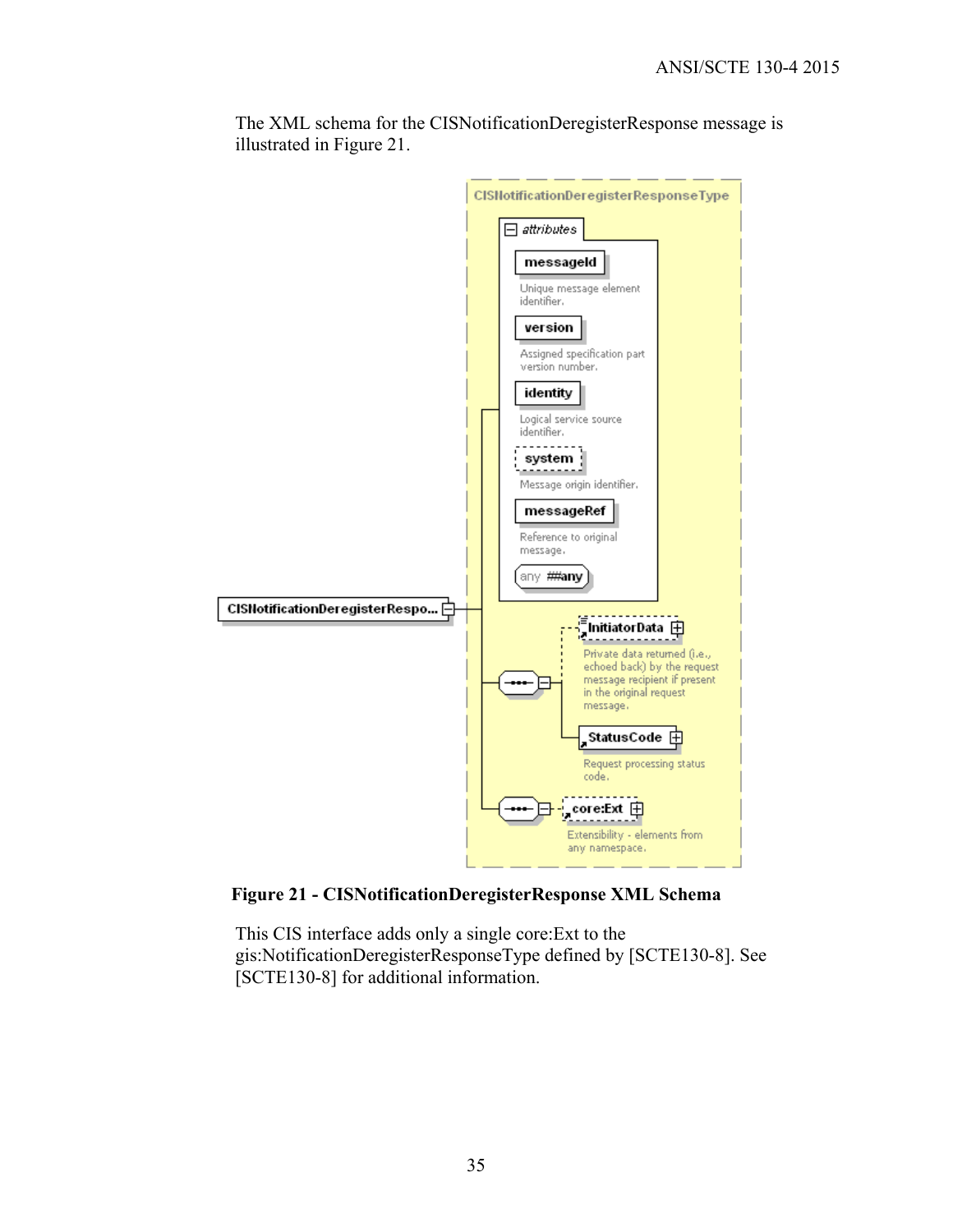#### 11.17 CISDeregistrationNotification and Acknowledgement

A CIS implementation shall have the ability to deregister clients. Deregistration removes client registrations from the system and stops any notification traffic from being sent to the deregistered client.

Upon receipt of a CISDeregistrationNotification message, a CIS client shall reply with a CISDeregistrationAcknowledgement message.

#### 11.17.1 CISDeregistrationNotification Message

At any time, a CIS may issue one or more CISDeregistrationNotification messages to registered CIS clients. This informs the client that one or all of their active registrations (i.e., CISNotificationRegistrationRequest messages) have been terminated and no further notifications shall be expected related to those registrations.

The XML schema for the CISDeregistrationNotification element is illustrated in Figure 22.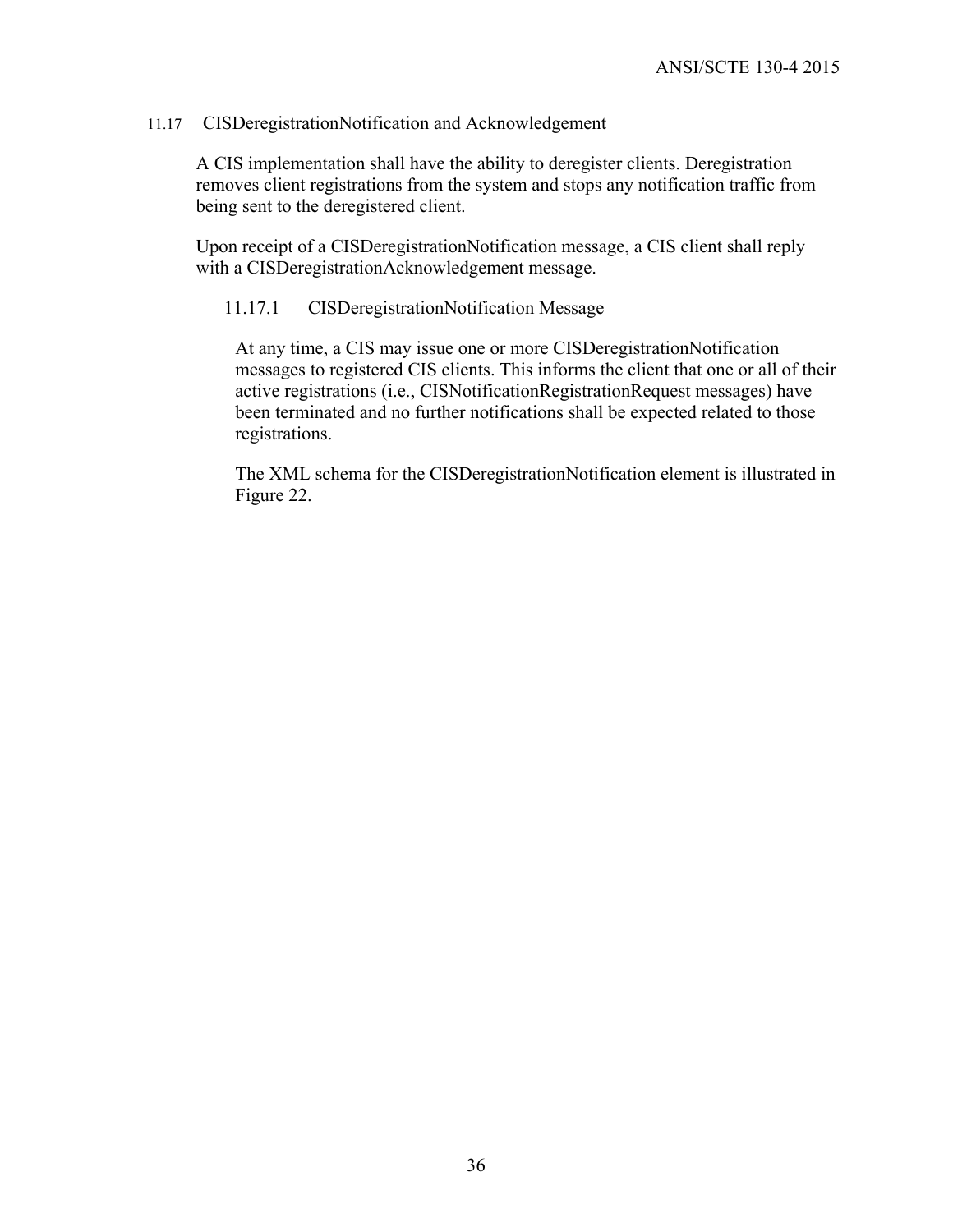

**Figure 22 – CISDeregistrationNotification XML Schema** 

This CIS interface adds only a single core:Ext to the gis:DeregistrationNotification defined by [SCTE130-8]. See [SCTE130-8] for additional information.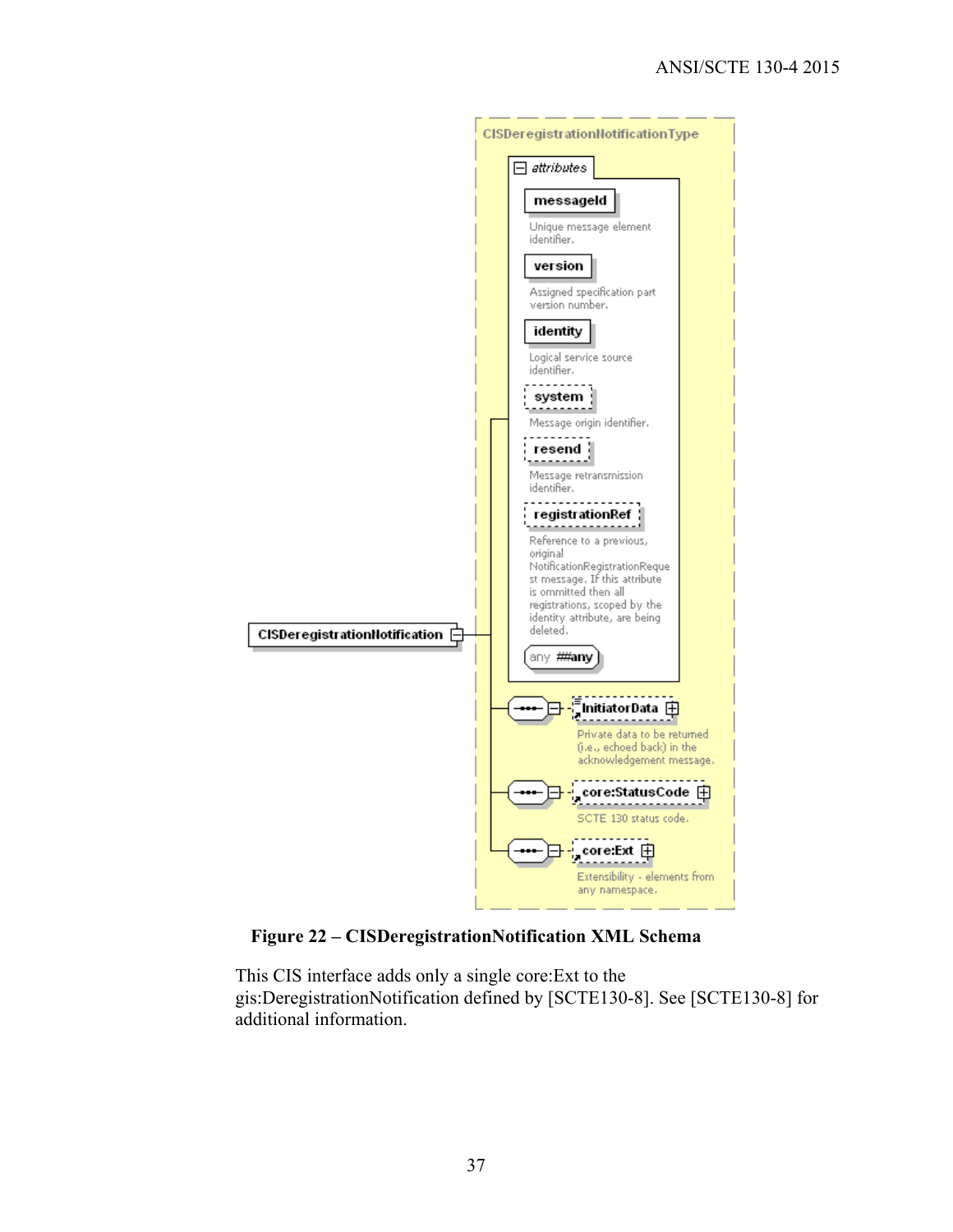#### 11.17.2 CISDeregistrationAcknowledgement Message

Upon receipt of a CISDeregistrationNotification message, a CIS client shall respond with a CISDeregistrationAcknowledgement message. This message informs the CIS that the notification message was received by the intended client and processed.

The XML schema for the CISDeregistrationAcknowledgement element is illustrated in Figure 23.



**Figure 23 – CISDeregistrationAcknowledgement XML Schema**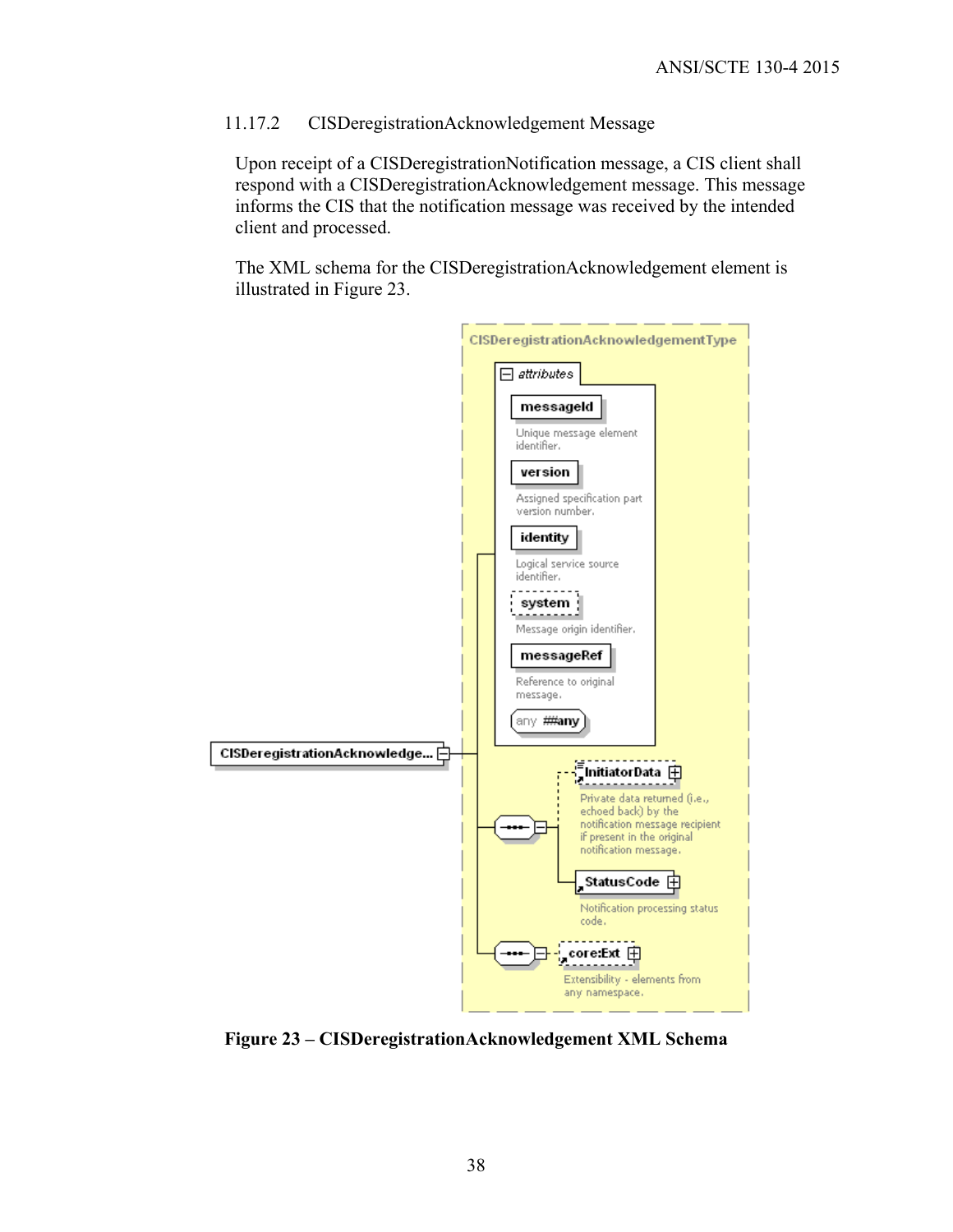This CIS interface adds only a single core:Ext to the gis:DeregistrationAcknowledgement defined by [SCTE130-8]. See [SCTE130- 8] for additional information.

11.18 Service Check Support

A CIS implementation shall support the ServiceCheck message exchange, which includes the core:ServiceCheckRequest and core:ServiceCheckResponse messages as defined by [SCTE130-2].

11.19 Service Status Support

A CIS implementation shall support the ServiceStatus message exchange, which includes the core:ServiceStatusNotification and core:ServiceStatusAcknowledgement messages as defined by [SCTE130-2].

#### 11.20 CIS ATTRIBUTE TYPES

A CIS implementation shall be built using the General Information Service (GIS) interface defined by [SCTE130-8]. The CIS defines no attributes in addition to those already defined by the General Information Service [SCTE130-8].

#### 11.21 CIS ELEMENTS

A CIS implementation shall be built using the General Information Service (GIS) interface defined by [SCTE130-8]. The CIS defines no elements in addition to those already defined by the General Information Service [SCTE130-8].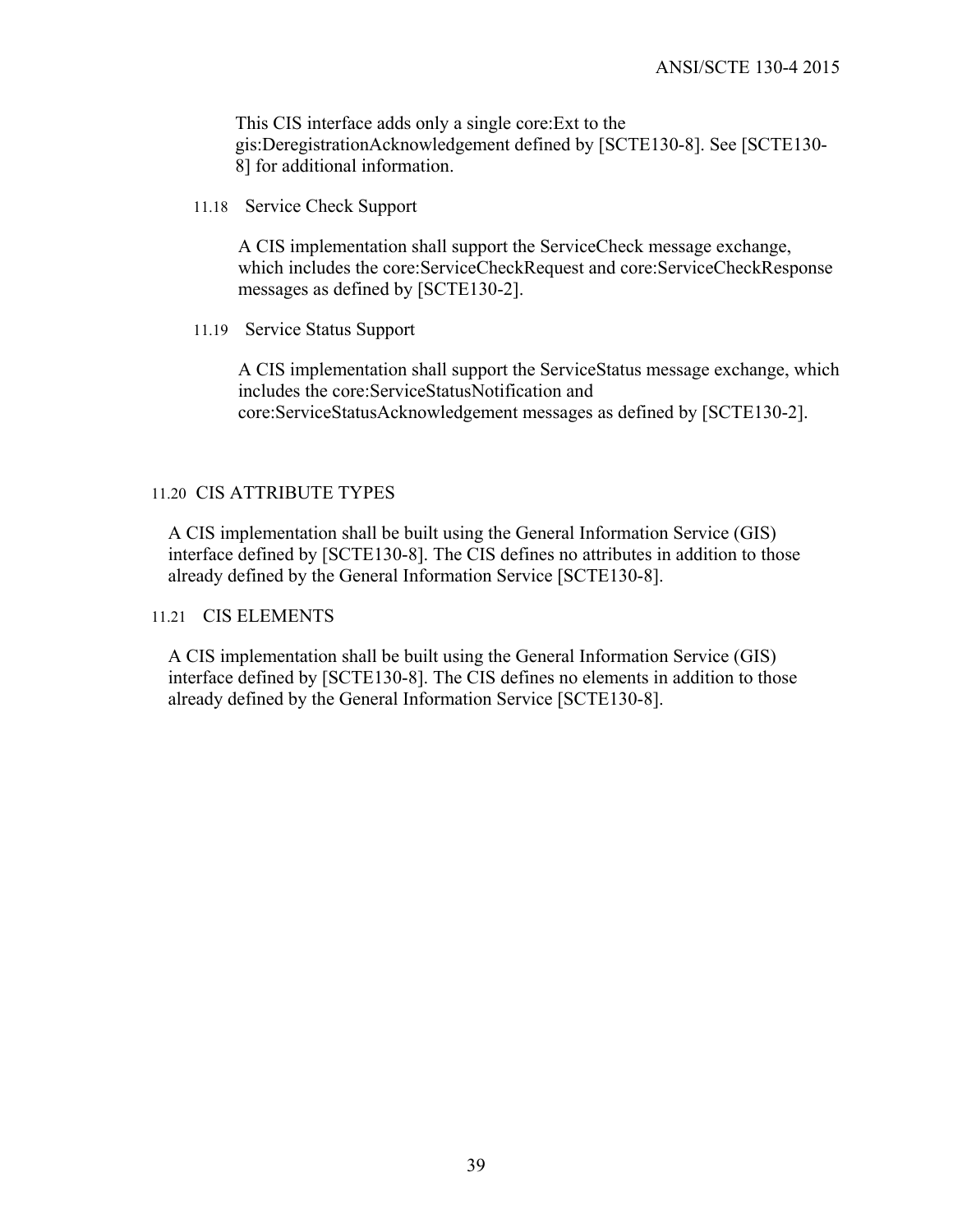## **A. APPENDIX A CABLELABS VOD METADATA 1.1 DATA MODEL CONNECTOR (NORMATIVE)**

The following data model connector is optional. If a CIS implementation chooses to offer this specific data model implementation, this appendix shall be required and all contents shall be considered normative.

## A.1 Normative References

| $\vert$ [CLVOD-1.1] | CableLabs® VOD Content Specification Version 1.1 MD- |
|---------------------|------------------------------------------------------|
|                     | SP-VOD-CONTENT1.1-I06-091229. December 29, 2009      |

## **Table 7: VOD Metadata 1.1 Data Model Connector Normative References**

## A.2 ServiceDataModel URL

A CIS implementation offering this data model shall include the gis:ServiceDataModel URL, as defined in Table 8, within the CISListSupportedFeaturesResponse message previously defined in section 11.8.

| gis:ServiceDataModel URL | <b>Description</b>                                        |
|--------------------------|-----------------------------------------------------------|
|                          | The gis:ServiceDataModel URL value required when CIS      |
| CLVOD 1.1/SCTE/V1        | output shall contain the VOD Metadata 1.1 Data Model      |
|                          | Connector results (i.e., the VODBasicQueryResult element) |
|                          | substituted for the gis:BasicQueryResultAbstract element. |

## **Table 8: gis:ServiceDataModel Definition for VOD Metadata 1.1 Data Model Connector**

The gis:ServiceDataModel value shall also be used in the gis:Query element of the CISQueryRequest message, if the desired output should includes the VOD11BasicQueryResult substitute element substituted for the gis:BasicQueryResultAbstract.

#### A.3 Unique Qualifiers

VOD Metadata 1.1 Data Model Connector implementations shall support a compound unique qualifier comprised of two qualifier declarations for [CLVOD-1.1] queries. The *@uniqueQualifierName attribute of the gis:UniqueQualifierDelaration* element shall be the value "PAID" and the name attributes of the gis:QualifierDeclarations shall be "Asset\_ID" and "Provider\_ID". These values match the Metadata names for the Asset ID and Provider ID metadata items defined in [CLVOD-1.1].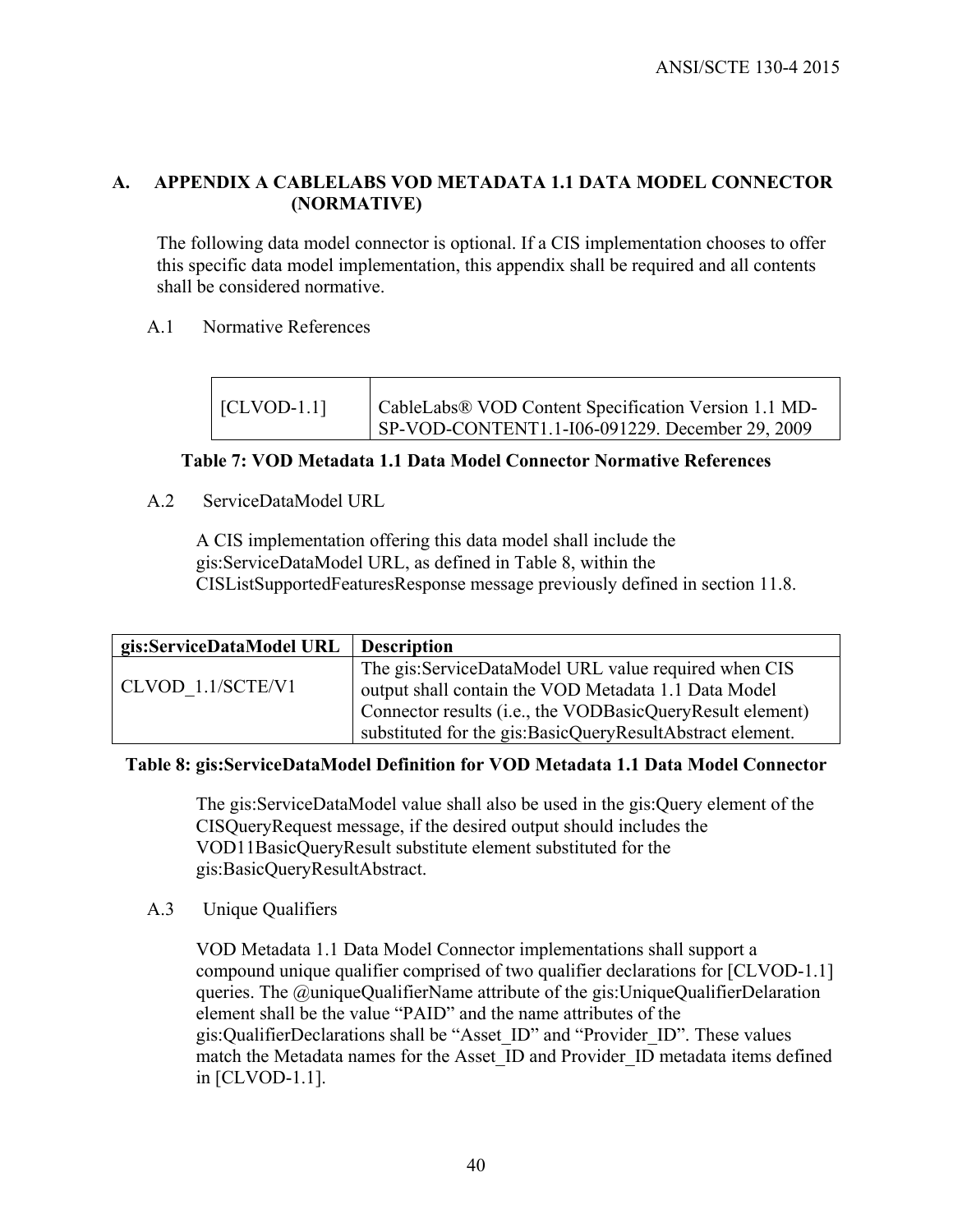Example 1 contains a unique qualifier declaration for the name "PAID" comprised of two qualifier declarations containing the names "Asset ID" and "Provider ID".

```
 <gis:UniqueQualifierDeclaration uniqueQualifierName="PAID"> 
         <gis:QualifierDeclaration name="Asset_ID"/> 
         <gis:QualifierDeclaration name="Provider_ID"/> 
 </gis:UniqueQualifierDeclaration> 
 <gis:QualifierDescription description="Asset ID" name="Asset_ID" valueType="string"> 
         <gis:MaxLength>20</gis:MaxLength> 
 </gis:QualifierDescription> 
 <gis:QualifierDescription description="Provider ID" name="Provider_ID" valueType="string"> 
         <gis:MaxLength>20</gis:MaxLength> 
 </gis:QualifierDescription>
```
#### **Example 1: VOD Metadata 1.1 Data Model Unique Qualifiers**

CISQueryRequest messages utilizing the gis:ServiceDataModel, defined in Table 8, to query for specific [CLVOD-1.1] metadata assets shall use the unique qualifier declaration defined herein.

A.4 Query and Response

Basic query CISQueryRequest messages utilizing the gis:ServiceDataModel URL defined in Table 8 shall result in CISQueryResult messages containing VOD11BasicQueryResult elements substituted for gis:BasicQueryResultAbstract elements.

Advanced queries are not supported by the VOD Metadata 1.1 Data model Connector. Consequently, the gis:Query element's gis:AdvancedQueryFilter element and the gis:QueryResult element's gis:AdvancedQueryResult element shall be omitted when the gis:Query element of the CISQueryRequest contains the gis:ServiceDataModel URL defined in Table 8.

#### A.5 Query Semantics

When the @expandOutput attribute of a Query element is set to *false*, the core:Content element of the resulting VOD11BasicQueryResult element shall contain a core:AssetRef element. When the @expandOutput attribute is set to *true*, the core:Content element shall contain a well formed [CLVOD-1.1] document within the core:Ext element in addition to a core:AssetRef element. Table 9 defines when specific elements of the core:Content element are to be used in the context of the VOD Metadata 1.1 Data Model Connector.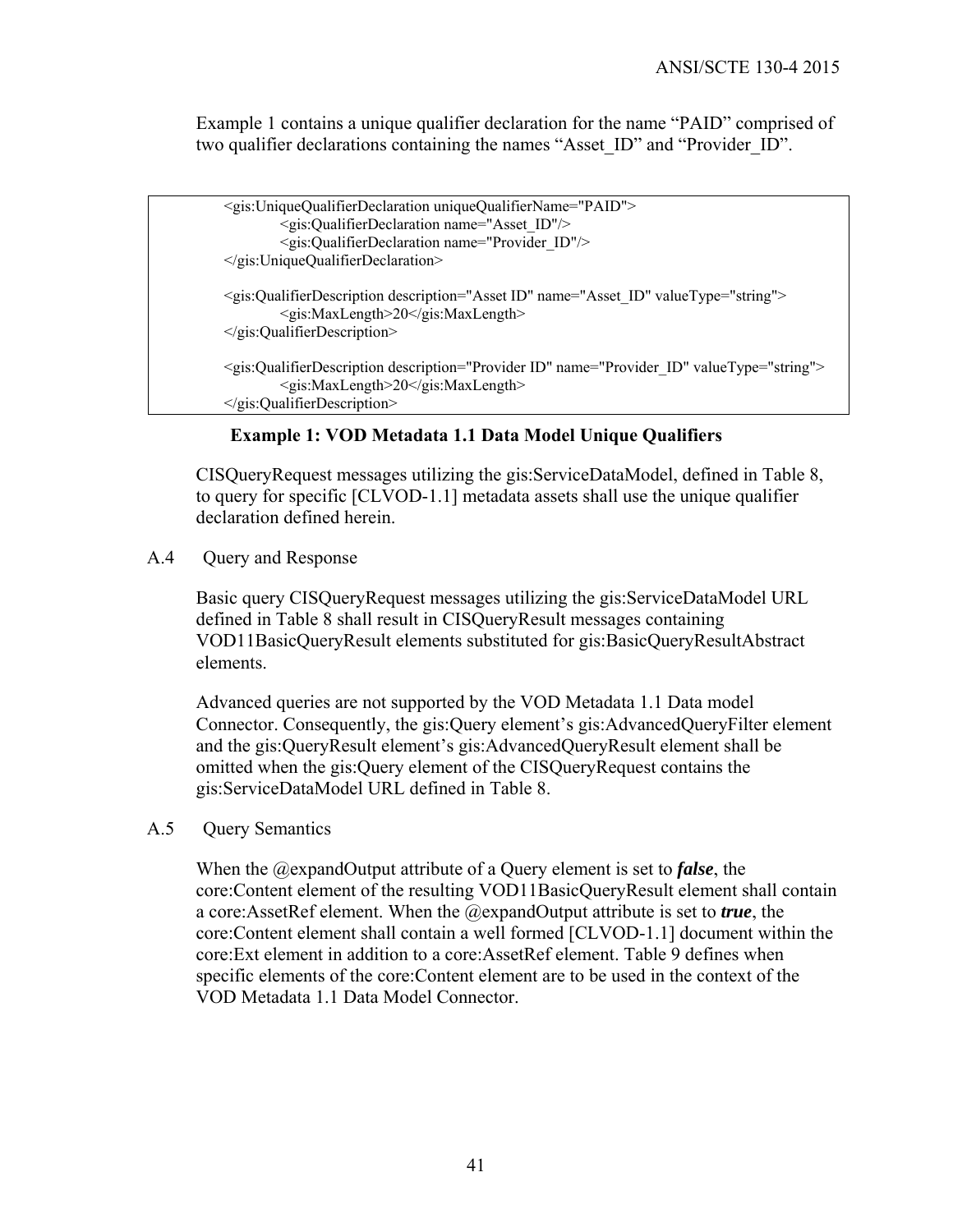|       | <i><b>@expandOutput Value   core:Content Required Elements</b></i> |
|-------|--------------------------------------------------------------------|
| true  | core:AssetRef                                                      |
|       | core: Ext containing a [CLVOD-1.1] instance document               |
| false | core:AssetRef                                                      |

## **Table 9: @expandOutput Options for the VOD Metadata 1.1 Data Model Connector**

The XML schema for the VOD11BasicQueryResult element is illustrated in Figure 24.



**Figure 24 - VOD Metadata 1.1 Data Model Connector XML Schema** 

**core:Content [Required]**—The core:Content element contains information on the referenced asset. This element contains a core:ContentLocation element that may describe the availability of the referenced asset and facilitates specifying an asset's location. The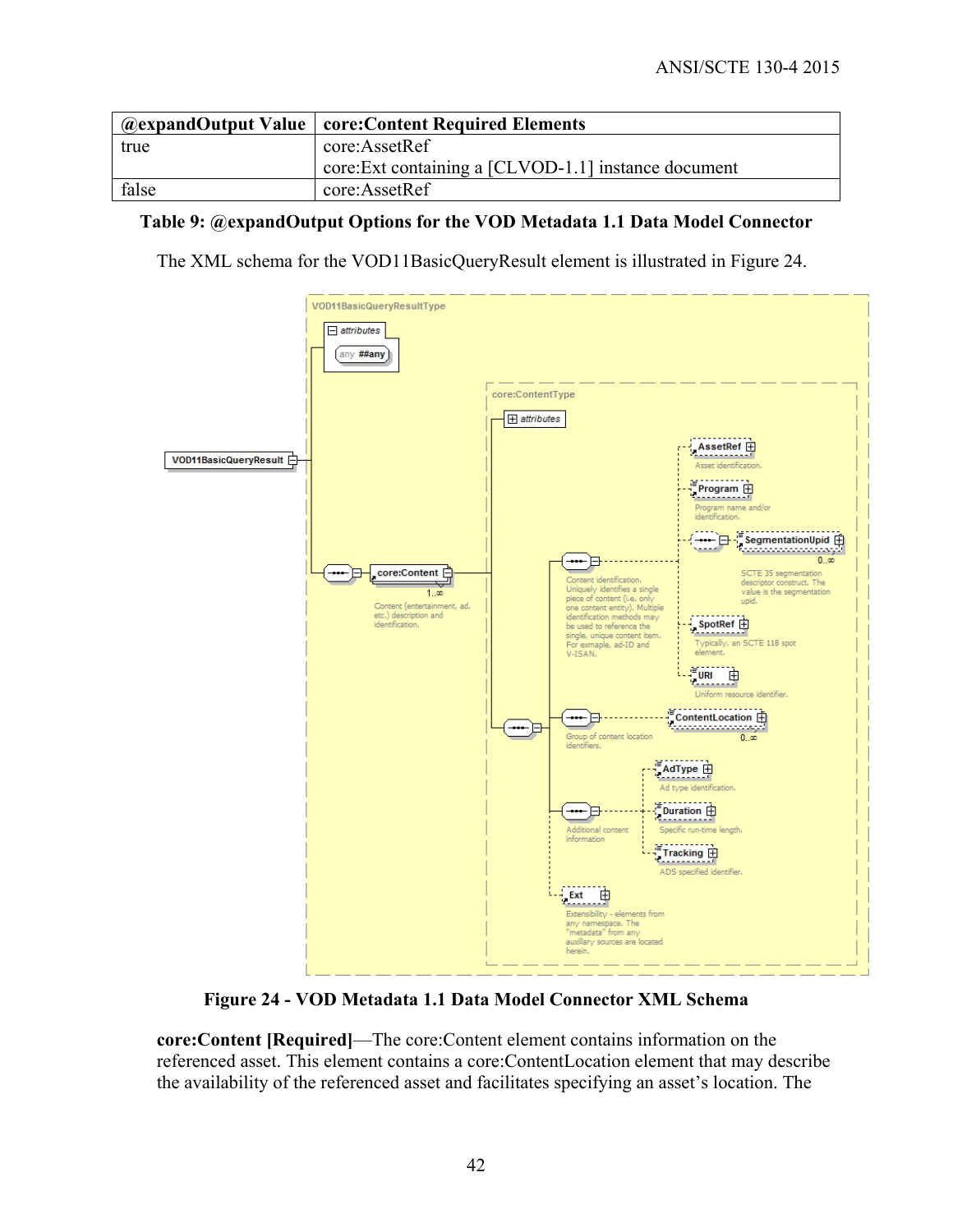core:ContentDataLocation element value may be any valid URI. See [SCTE130-2] for additional information.

Example message exchanges for the VOD Metadata 1.1 Data Model Connector are found in appendix G.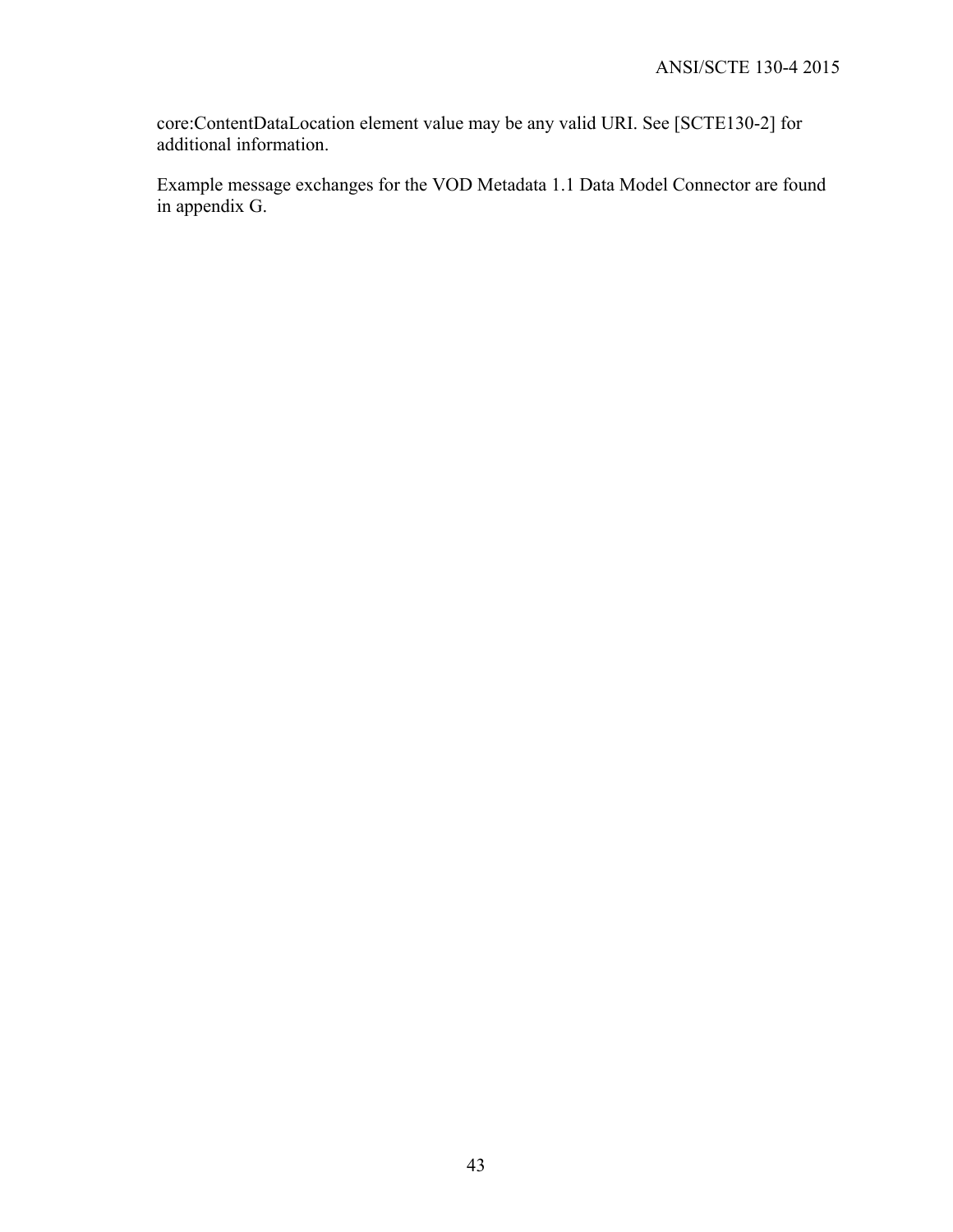#### **B. APPENDIX B CABLELABS VOD METADATA 3.0 DATA MODEL CONNECTOR (NORMATIVE)**

The following data model connector is optional. If a CIS implementation chooses to offer this specific data model implementation, this appendix shall be required and all contents shall be considered normative.

#### B.1 XML Namespaces

This data model connector contains elements that use the 'adi3' prefix for the interface associated with the specific XML namespace URI that shall be used by all implementations of this connector. Table 10 lists the prefix, the corresponding namespace, and a description of the defining specification used herein.

| $\sim$<br>∽<br>Prefix | Namespace  | Description                                   |
|-----------------------|------------|-----------------------------------------------|
| adi3                  | 114 FYS. L | $-3.01$<br>$\sqrt{}$<br>$112-$<br>$\sec$<br>້ |

## **Table 10: Cablelabs VOD Metadata 3.0 Data Model Connector Namespaces**

## B.2 Normative References

| $\vert$ [CLVOD-3.0] | CableLabs® Content 3.0 Specification MD-SP- |
|---------------------|---------------------------------------------|
|                     | CONTENT v3.0-I02-121210. December 10, 2012  |

## **Table 11: CableLabs VOD Metadata 3.0 Data Model Connector Normative References**

## B.3 ServiceDataModel URL

A CIS implementation offering this data model shall include the gis:ServiceDataModel URL, as defined in Table 12, within the CISListSupportedFeaturesResponse message previously defined in section 11.8.

| gis:ServiceDataModel URL | <b>Description</b>                                          |
|--------------------------|-------------------------------------------------------------|
|                          | The gis:ServiceDataModel URL value required when CIS        |
| CLVOD 3.0/SCTE/V1        | output shall contain the VOD Metadata 3.0 Data Model        |
|                          | Connector results (i.e., the VOD30BasicQueryResult element) |
|                          | substituted for the gis:BasicQueryResultAbstract element.   |

## **Table 12: gisServiceDataModel Definition for VOD 3.0 Data Model Connector**

The gis:ServiceDataModel value shall also be used in the CISQueryRequest message's gis:Query element if the desired output includes the VOD30BasicQueryResult substitute element substituted for the gis:BasicQueryResultAbstract.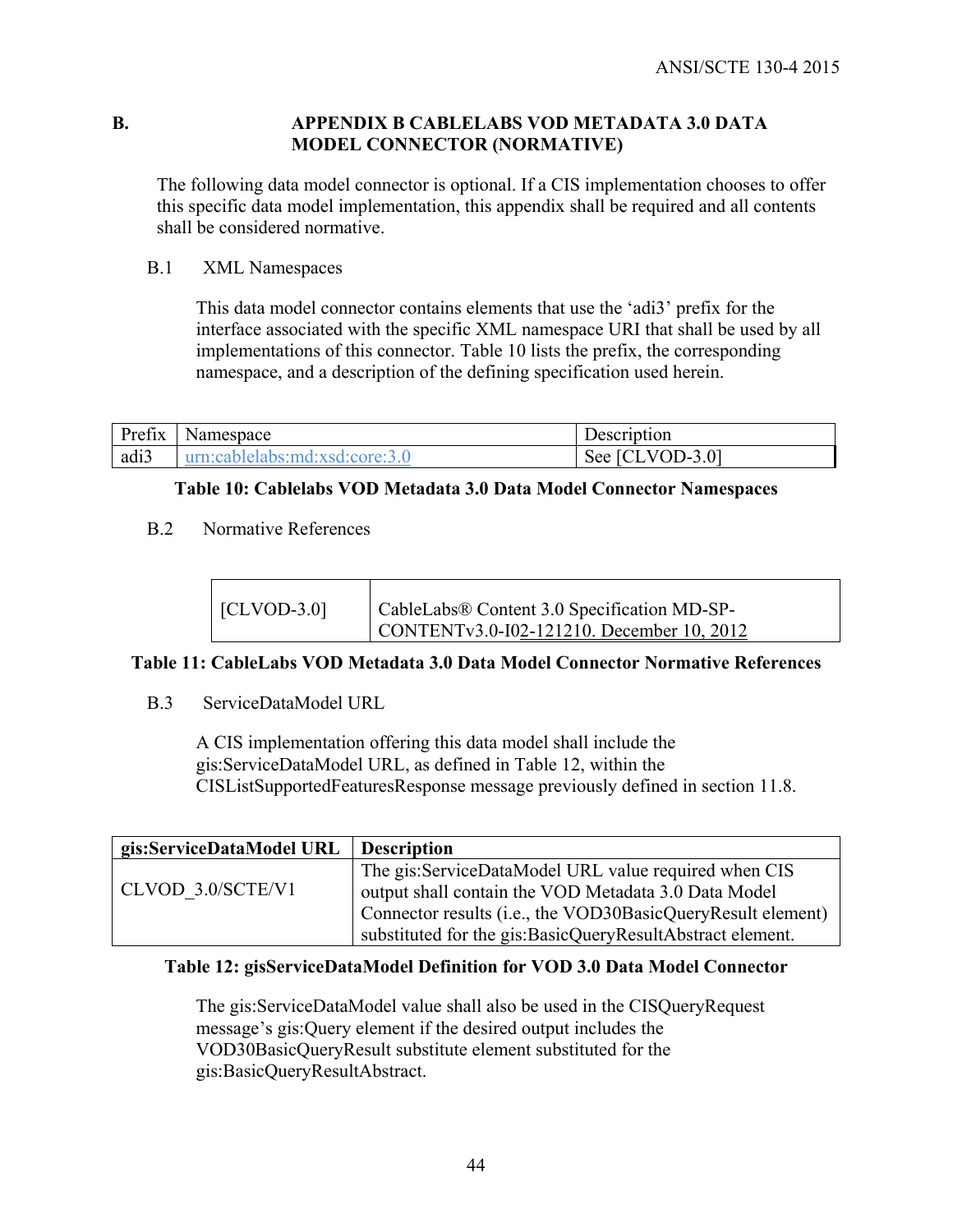B.4 Unique Qualifiers

CableLabs VOD 3.0 Data Model Connector implementations shall support a unique qualifier comprised of a gis:UniqueQualifierDeclaration element with a single gis:QualifierDescription element.

The @uniqueQualifierName attribute of the gis:UniqueQualifierDelaration element shall be the value "URIID" and the  $\omega$  manne attribute of the gis: QualifierDeclaration shall be "uriID". This value matches the metadata name for the  $@$ uriId attribute defined in [CLVOD-3.0].

Example 2 contains a unique qualifier declaration for the name "URIID" comprised of one qualifier declaration containing the name "uriId".

```
 <gis:UniqueQualifierDeclaration uniqueQualifierName="URIID"> 
         <gis:QualifierDeclaration name="Asset_URIID"/> 
 </gis:UniqueQualifierDeclaration> 
 <gis:QualifierDescription description="Core uriID" name="uriId" valueType="string"> 
         <gis:MaxLength>1024</gis:MaxLength> 
 </gis:QualifierDescription>
```
## **Example 2: CableLabs VOD Metadata 3.0 Data Model Unique Qualifier**

CISQueryRequest messages utilizing the gis:ServiceDataModel, defined in Table 12, to query for specific [CLVOD-3.0] metadata assets shall use the unique qualifier declaration defined herein.

B.5 Query and Response

Basic query CISQueryRequest messages utilizing the gis:ServiceDataModel URL defined in Table 12 shall result in CISQueryResult messages containing VOD30BasicQueryResult elements substituted for gis:BasicQueryResultAbstract elements.

Advanced queries are not supported by the CableLabs VOD Metadata 3.0 Data model Connector. Consequently, the Query element's gis:AdvancedQueryFilter element and the gis:QueryResults element's gis:AdvancedQueryResult element shall be omitted when the gis:Query element of the CISQueryRequest contains the gis:ServiceDataModel URL defined in Table 12.

#### B.6 Query Semantics

When the @expandOutput attribute of a Query message is set to *false*, the adi3:ADI3 element shall contain a valid VOD Metadata 3.0 core:AssetType containing a @uriId attribute only. When the @expandOutput attribute is set to *true*, the adi3:ADI3 element shall contain a well formed CableLabs VOD Metadata 3.0 core:AssetType element. Table 13 defines when specific elements of the CableLabs VOD Metadata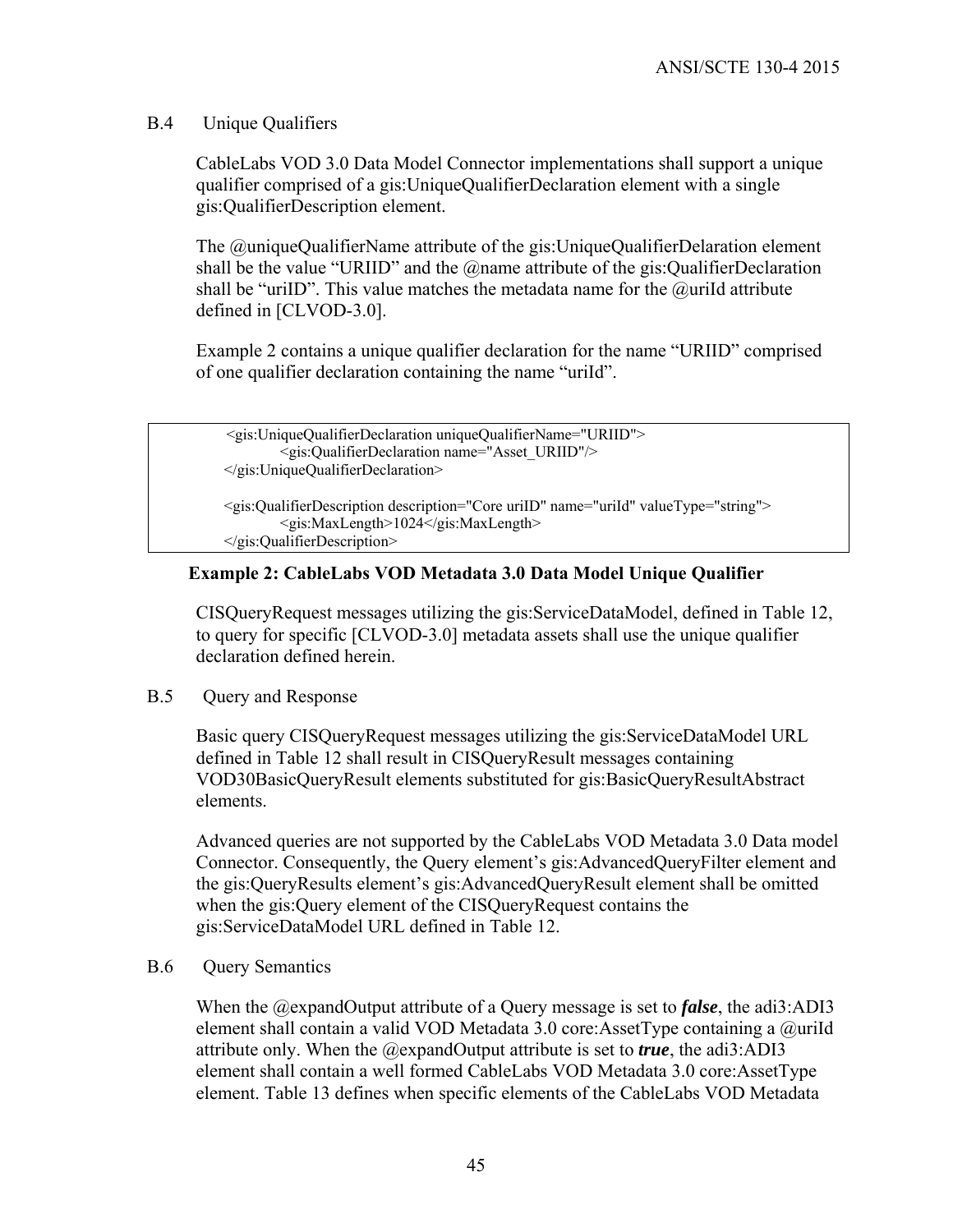3.0 core:AssetType element are to be used in the context of a CableLabs VOD Metadata 3.0 Data Model Connector.

| true  | core: AssetType@urild            |
|-------|----------------------------------|
|       | core:AssetType (fully populated) |
| false | core: AssetType@urild            |

**Table 13: @expandOutput choices for VOD 3.0 Data Model Connector**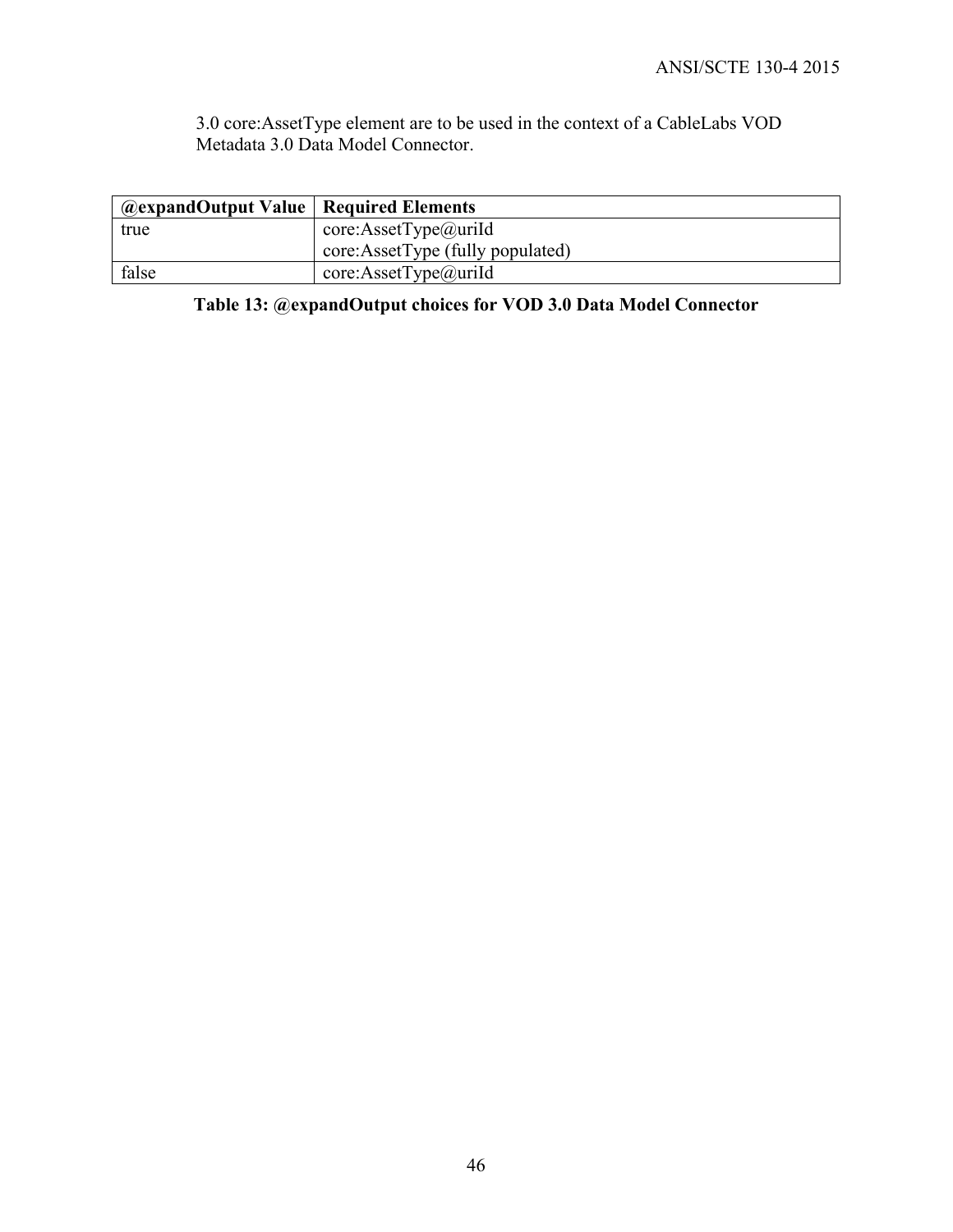

The XML schema for the VOD30BasicQueryResult element is illustrated in Figure 25.

**Figure 25 – Content Metadata 3.0 Data Model Connector XML Schema** 

**adi3:ADI3 [Required]** – The adi3:ADI3 element contains information on referenced assets. A full description of the adi3:ADI3 element is outside of the scope of this document. See [CLVOD-3.0] for additional information.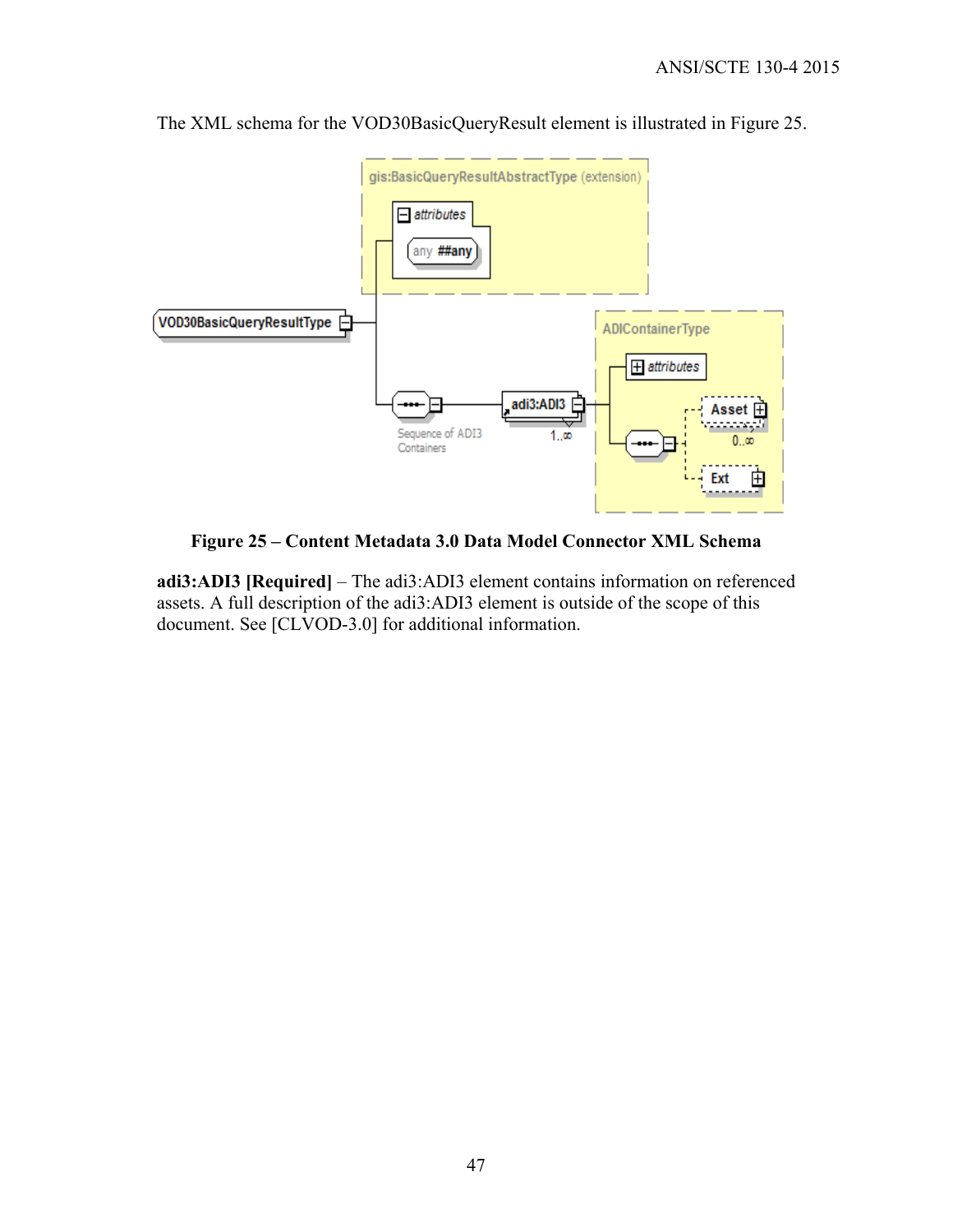## **C. APPENDIX C CONTENT FORECASTING DATA MODEL CONNECTOR (NORMATIVE)**

The following data model connector is optional and shall be used for accessing forecasting metadata. If a Content Forecasting Data Model implementation chooses to offer this specific data model implementation, this appendix shall be required and all contents shall be considered normative.

Content Forecasting Data Model Connector implementations shall implement the complete set of Content Information Service interface defined herein.

C.1 ServiceDataModel URL

A CFS implementation offering this data model shall include the gis:ServiceDataModel URL, as defined in Table 14.

| gis:ServiceDataModel URL | <b>Description</b>                                           |
|--------------------------|--------------------------------------------------------------|
|                          | The gis:ServiceDataModel value required when CFS output      |
| ContentForecasting       | contains the Forecasting Data Model Connector results (i.e., |
|                          | the ContentBasicQueryResult element) substituted for the     |
|                          | gis:BasicQueryResultAbstract element.                        |

## **Table 14: gis:ServiceDataModel Definition for Content Forecasting Data Model Connector**

## C.2 Unique Qualifiers

The Content Forecasting Data Model Connector does not define *unique* qualifier declarations for use in identifying assets. Instead, the Connector shares gis:UniqueQualifiers declarations with the underlying data model of the host CIS implementation. Discovery of unique qualifiers supported by the host implementation is done through the exchange of CISListQualifiersRequest and CISListQualifiersResponse messages as defined in section 11.9.

C.3 Oualifiers

Content Forecasting Data Model Connector implementations shall support the qualifiers defined in Table 15.

| <b>Qualifier Name</b> | <b>Description</b>  | Type                                                                       | <b>Constraints</b> |
|-----------------------|---------------------|----------------------------------------------------------------------------|--------------------|
| StartTime             | Start date and time | core:dateTimeTimezoneType                                                  |                    |
| EndTime               | End date and time   | $\text{core:} \text{dateTime} \text{Time} \text{Type } \text{> StartTime}$ |                    |
| Region                | Region name         | string                                                                     | length $> 0$       |
| Owner                 | Owner name          | string                                                                     | length $> 0$       |

**Table 15: Content Forecasting Data Model Connector Qualifier Descriptions**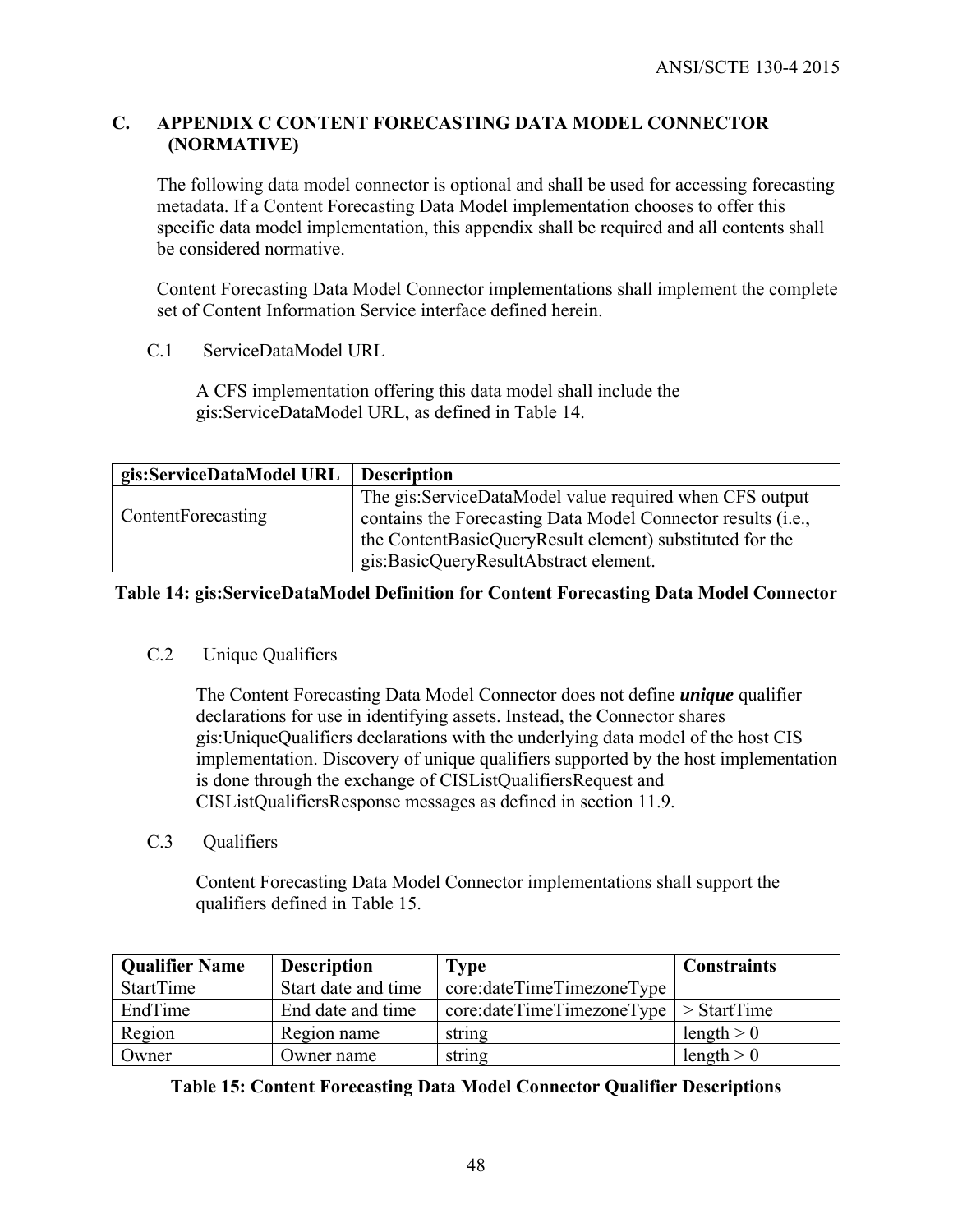The type associated with the StartTime and EndTime qualifiers defined in Table 15 is a reference to the gis:QualifierDescription element  $@$ valueType defined in [SCTE130-8]. The actual type associated with the "private:DateTime" value shall be core:DateTimeTimezoneType.

Example 3 illustrates the definition of the qualifiers defined in Table 15.

| <gis:qualifierdescription <br="" description="Start Time" name="StartTime">valueType="private:DateTime"/&gt;</gis:qualifierdescription>                                                               |
|-------------------------------------------------------------------------------------------------------------------------------------------------------------------------------------------------------|
| $\leq$ gis:QualifierDescription description="End Time" name="EndTime"<br>valueType="private:DateTime"/>                                                                                               |
| <gis:qualifierdescription description="Region" name="Region" valuetype="string"><br/><gis:maxlength>1024</gis:maxlength><br/><math>\leq</math>gis:QualifierDescription&gt;</gis:qualifierdescription> |
| $\leq$ gis:QualifierDescription description="Owner" name="Owner" valueType="string"><br><gis:maxlength>1024</gis:maxlength><br>$\le$ /gis:QualifierDescription>                                       |

## **Example 3: Content Forecasting Qualifier Declarations**

#### C.4 Query and Response

Basic query CISQueryRequest messages utilizing the gis:ServiceDataModel URL defined in Table 15 shall result in CISQueryResult messages containing ContentBasicQueryResult elements substituted for gis:BasicQueryResultAbstract elements.

Advanced queries are not supported by the Content Forecasting Data model Connector. Consequently, the gis:Query element's gis:AdvancedQueryFilter element and the gis:QueryResult element's gis:AdvancedQueryResult element shall be omitted when the gis:Query element of the CISQueryRequest contains the gis:ServiceDataModel URL defined in Table 14.

C.5 Query Semantics

When using the Content Forecasting Data Model Connector, the @expandOutput attribute of a gis:Query message shall be set to *false* and the ContentBasicQueryResult shall be structured as specified below in Figure 26.

#### C.6 ContentBasicQueryResult XML Schema

The XML schema for the ContentBasicQueryResult element is illustrated in Figure 26.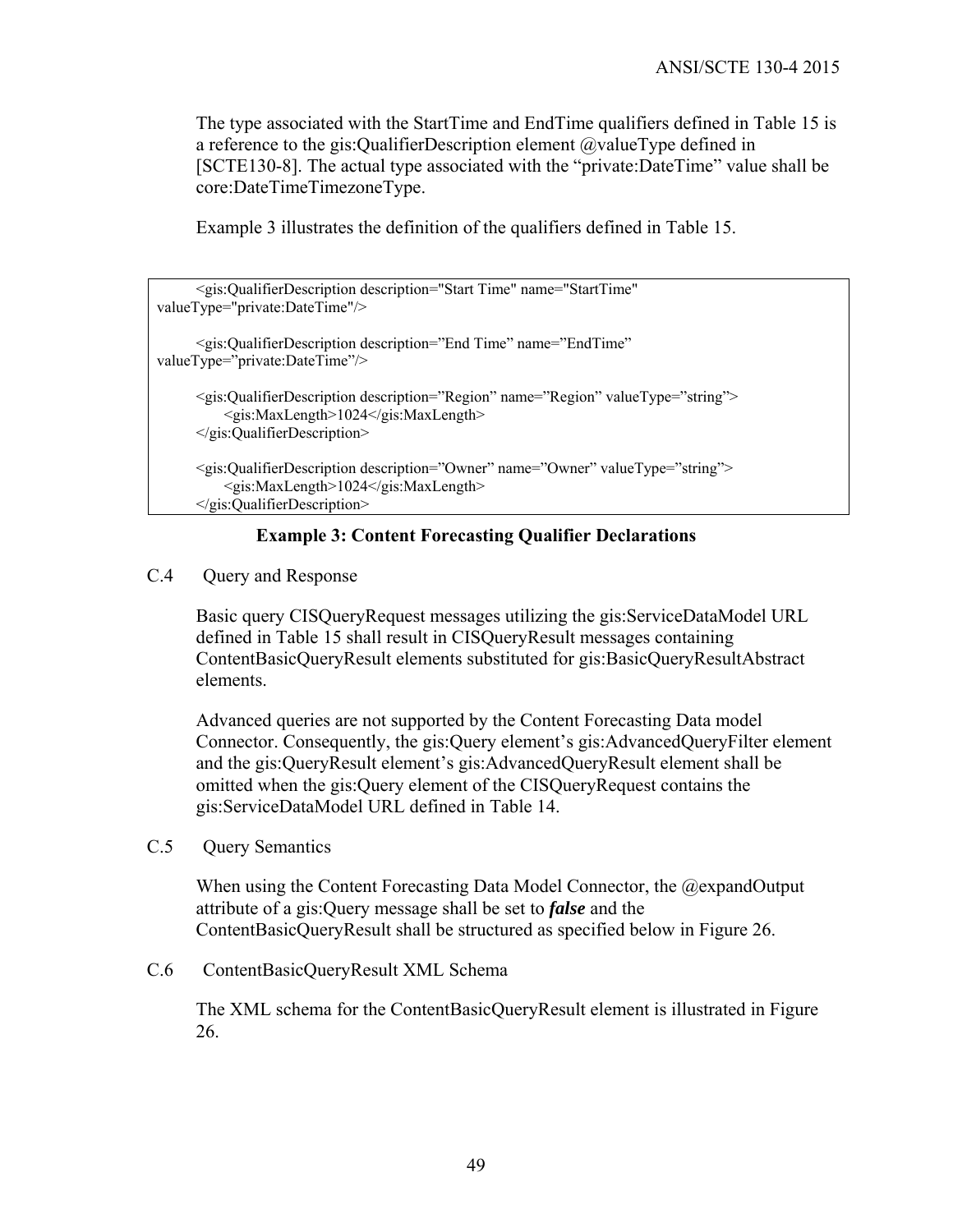

## **Figure 26 - Content Forecasting Data Model Connector XML Schema**

**@##any [Optional]** – Any additional attributes from any namespace.

**ContentBundle [Required] –** A container for query results containing content information constrained by the dates and other information provided in the query. See section C.7.1.

- C.7 ContentBasicQueryResult Element Details
	- C.7.1 ContentBundle

The XML schema for the ContentBundle element is illustrated in Figure 27.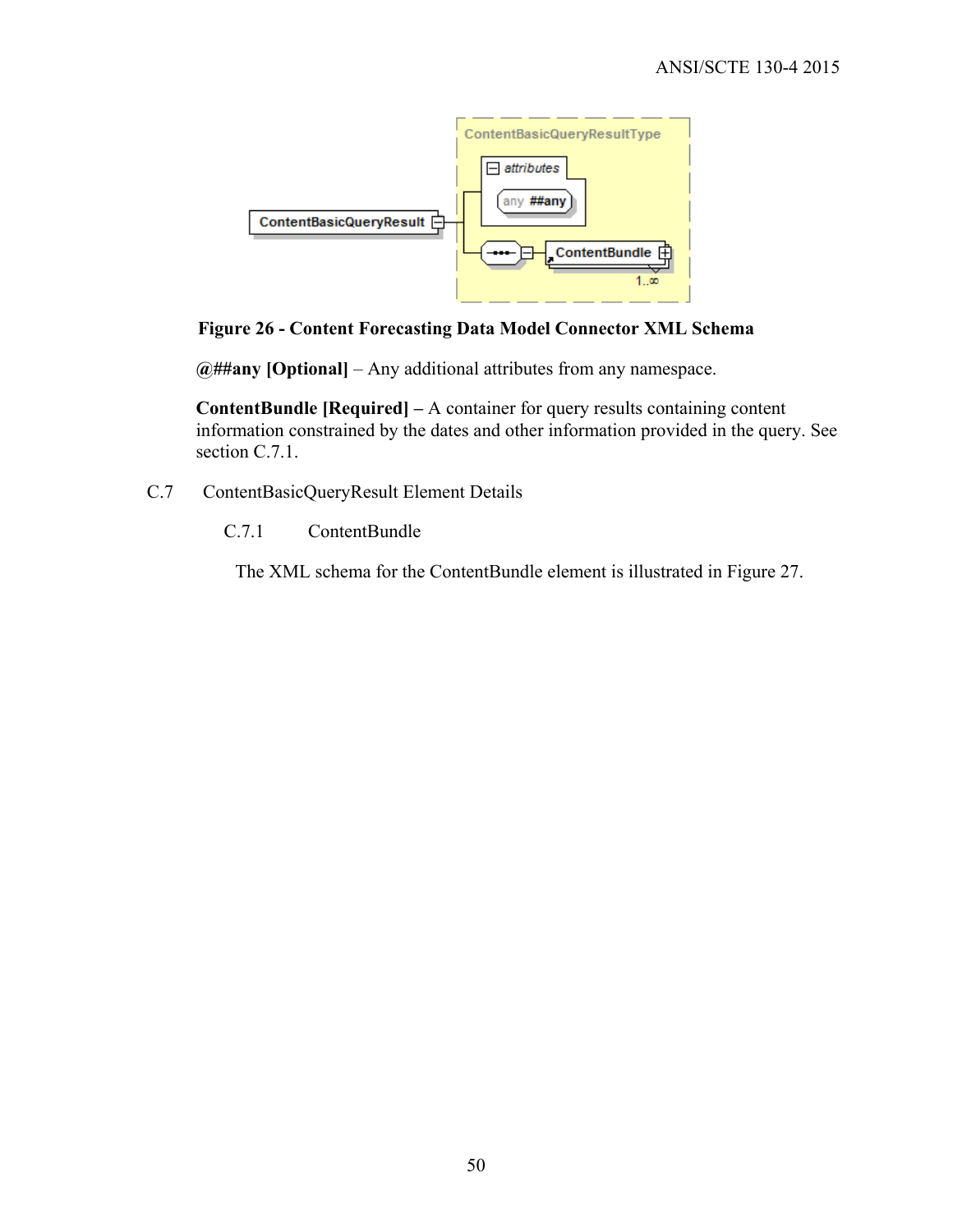

**Figure 27 - ContentBundle XML Schema** 

**@startTime [Optional, core:dateTimeTimezoneType]**—No content referenced in the bundle shall be required before this Datetime.

**@endTime [Optional, core:dateTimeTimezoneType]**—No content referenced in the bundle shall be required after this Datetime.

**@##any [Optional]** – Any additional attributes from any namespace.

**gis:ServiceDataModel [Optional]**—An optional reference to a ServiceDataModel allowing the CIS client to format subsequent queries to CISs. See [SCTE130-8] for additional details.

**DataModelContent [Optional]**—A DataModelContent element containing an optional gis:UniqueQualifier element and an optional core:ContentLocation element. See section C.7.2 for additional details.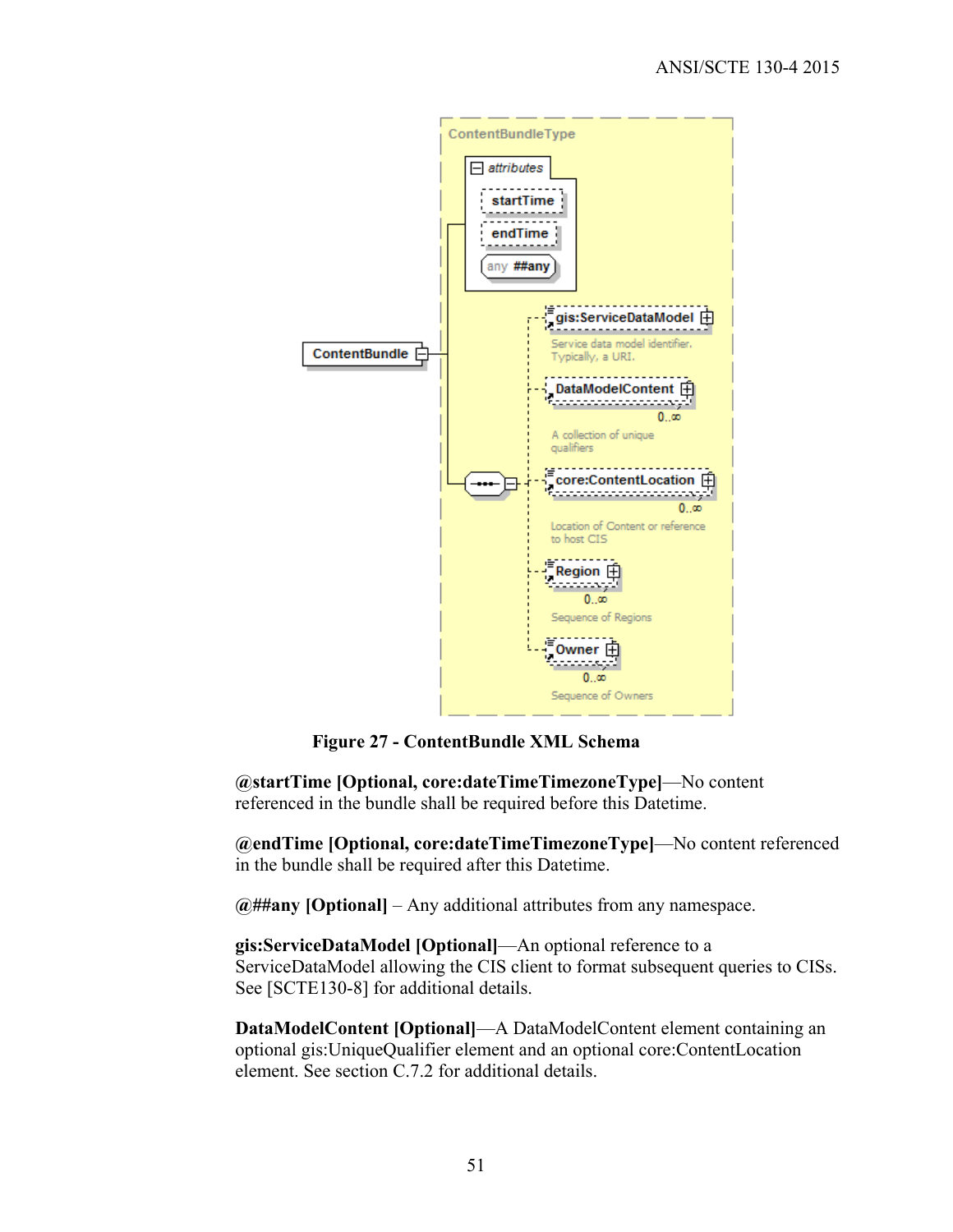**core:ContentLocation [Optional, core:nonEmptyStringType]**—Specifies a location URL where the referenced Content should be located. This element, when supplied, shall provide a default value for the core:ContentLocation elements omitted from DataModelContent elements;

**Region [Optional, core: nonEmptyStringType]**—Specifies a sequence of areas for which this reference content shall be used. The definition or characteristics of Regions are not specified further in this standard. See section C.7.3 for additional information.

**Owner [Optional, core**:**nonEmptyStringType**]—Specifies a sequence of content rights holders associated with the referenced content. The definition or characteristics of owners are not specified further in this standard. See section C.7.4 for additional information.

C.7.2 DataModelContent

The DataModelContent element contains asset qualifier and location information. The XML schema for the Content element is illustrated in Figure 28.



**Figure 28 – DataModelContent XML Schema** 

**gis:UniqueQualifier [Required]**—A gis:UniqueQualifier element identifying an asset returned in the query. See [SCTE-8] for additional information.

**core:ContentLocation [Optional]**—A core:ContentLocation element containing URL information for the asset. See [SCTE-2] for additional information. This element overrides the value of the core:ContentLocation element provided in the ContentBundle element.

C.7.3 Region

The XML schema for the Region element is illustrated in Figure 29.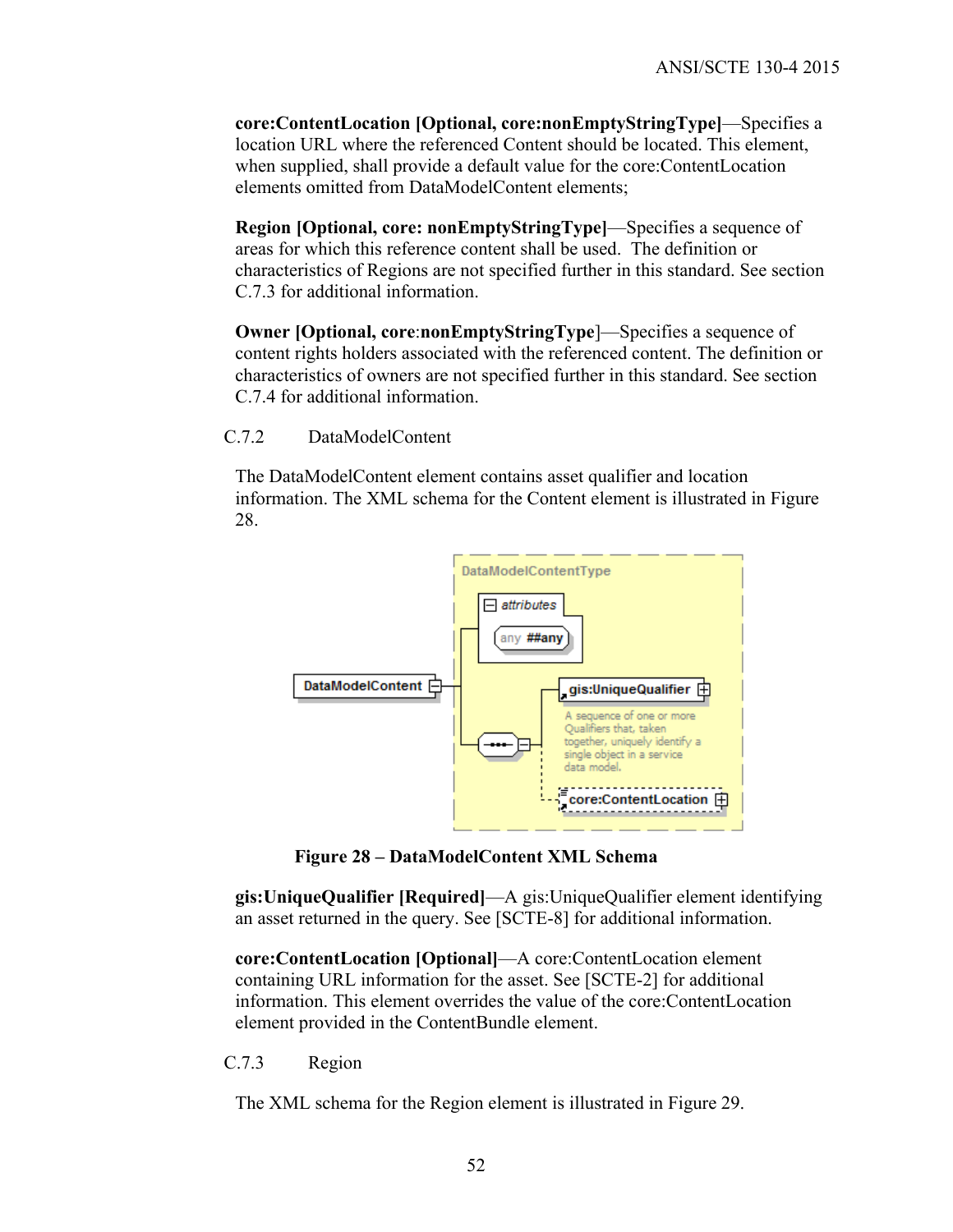

**Figure 29 - Region XML Schema** 

**@##any [Optional]** – Any additional attributes from any namespace.

The Region element body contains a string identifier that includes the name of the region where the identified assets are required.

C.7.4 Owner

The XML schema for the Owner element is illustrated in Figure 30.



**Figure 30 - Owner XML SChema** 

**@##any [Optional]** – Any additional attributes from any namespace.

The Owner element body contains a string identifier that includes ownership information for the identified assets.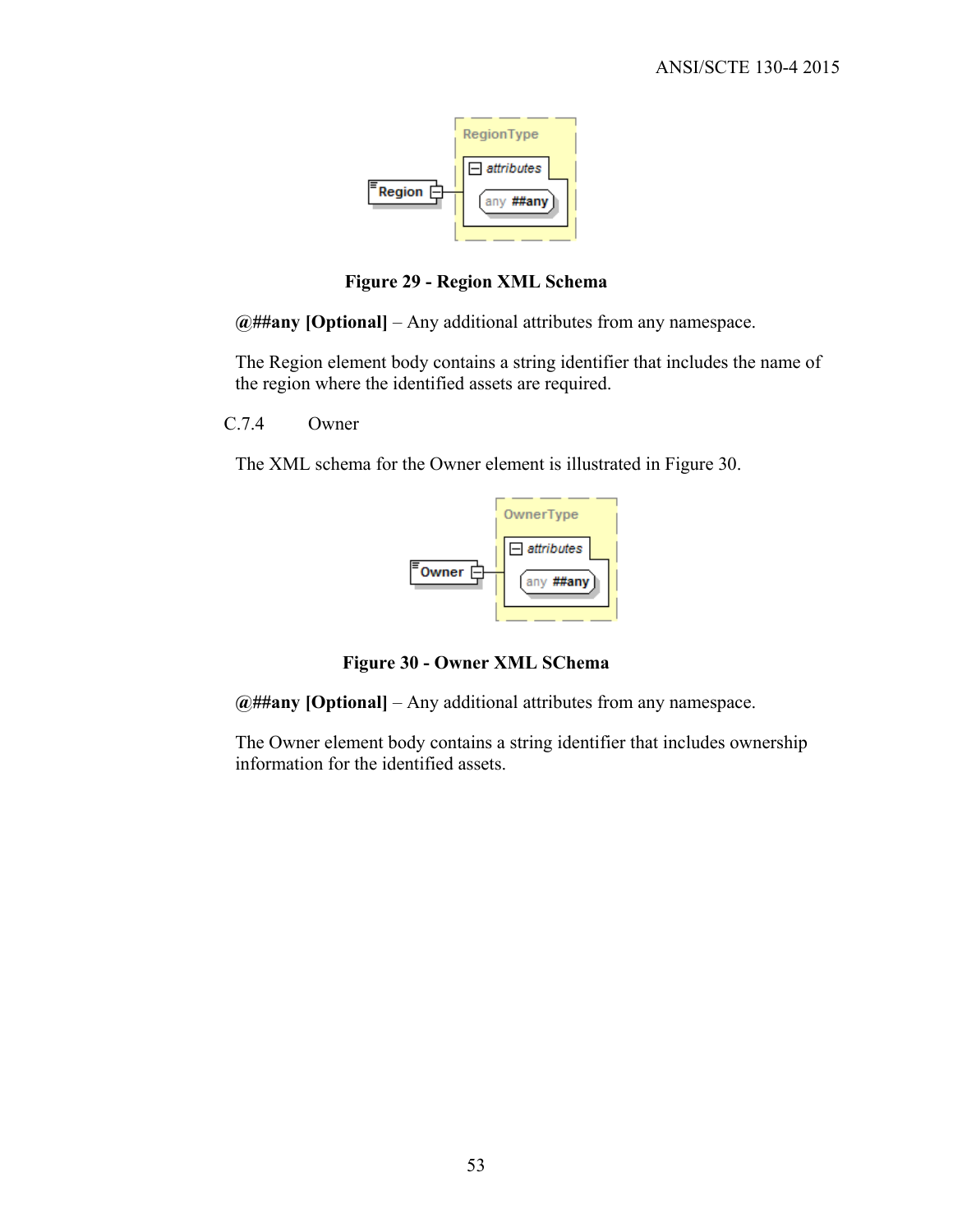## **D. APPENDIX D WSDL (NORMATIVE)**

SCTE 130 Part 4 includes a separate WSDL document for the CIS and CIS client interfaces. See the WSDL document for details regarding the wsdl:portType definitions for the service endpoints along with the service definitions, binding types, and input/output parameter mappings. Table 3 specifies the normative WSDL XML namespace using the prefix 'wsdl'. SCTE 130 Part 7 provides additional WSDL specification details. See [SCTE130-7] for more information. See the normative Part 4 WSDL document for all other details.

## **E. APPENDIX E GENERIC DATA MODEL CONNECTOR (INFORMATIVE)**

A data connector schema is used to make a connection between the SCTE130 part 4 schema (defined herein) with external data models. The data connector defines a query result element that is connected to the gis:BasicQueryResultAbstract element through the use of XML substitution groups. A complete description of XML substitution group operations is outside the scope of this document.

In the following generic data connector schema, elements required to bridge to an external data model are in italics.

Note the inclusion of one or more namespaces is accomplished by declaring the namespace with a corresponding import statement. The element defined as a substitution group for a gis:BasicQueryResultAbstract element may contain any valid XML structure.

```
<?xml version="1.0" encoding="UTF-8"?> 
<xsd:schema xmlns:xsd="http://www.w3.org/2001/XMLSchema" 
             xmlns="http://www.scte.org/schemas/130-4/2011/cis/query" 
             xmlns:gis="http://www.scte.org/schemas/130-8/2011/gis"
             xmlns:zzz="http://www.example.org/schema/zzz" 
             targetNamespace="http://www.scte.org/schemas/130-4/2011/cis/query" 
             elementFormDefault="qualified" attributeFormDefault="unqualified"> 
 \leq!-- Imports -->
  <xsd:import namespace="http://www.scte.org/schemas/130-8/2011/gis" 
             schemaLocation="SCTE_130-8_2011.xsd"/> 
  <xsd:import namespace="http://www.example.org/schema/zzz" 
                     schemaLocation="generic_ex_r1.xsd"/> 
  <!-- Elements --> 
  <xsd:element name="ZZZBasicQueryResult" type="ZZZBasicQueryResultType" 
                       substitutionGroup="gis:BasicQueryResultAbstract"/>
 \leq -- Types -->
  <xsd:complexType name="ZZZBasicQueryResultType"> 
    <xsd:complexContent> 
      <xsd:extension base="gis:BasicQueryResultAbstractType">
        <xsd:choice>
```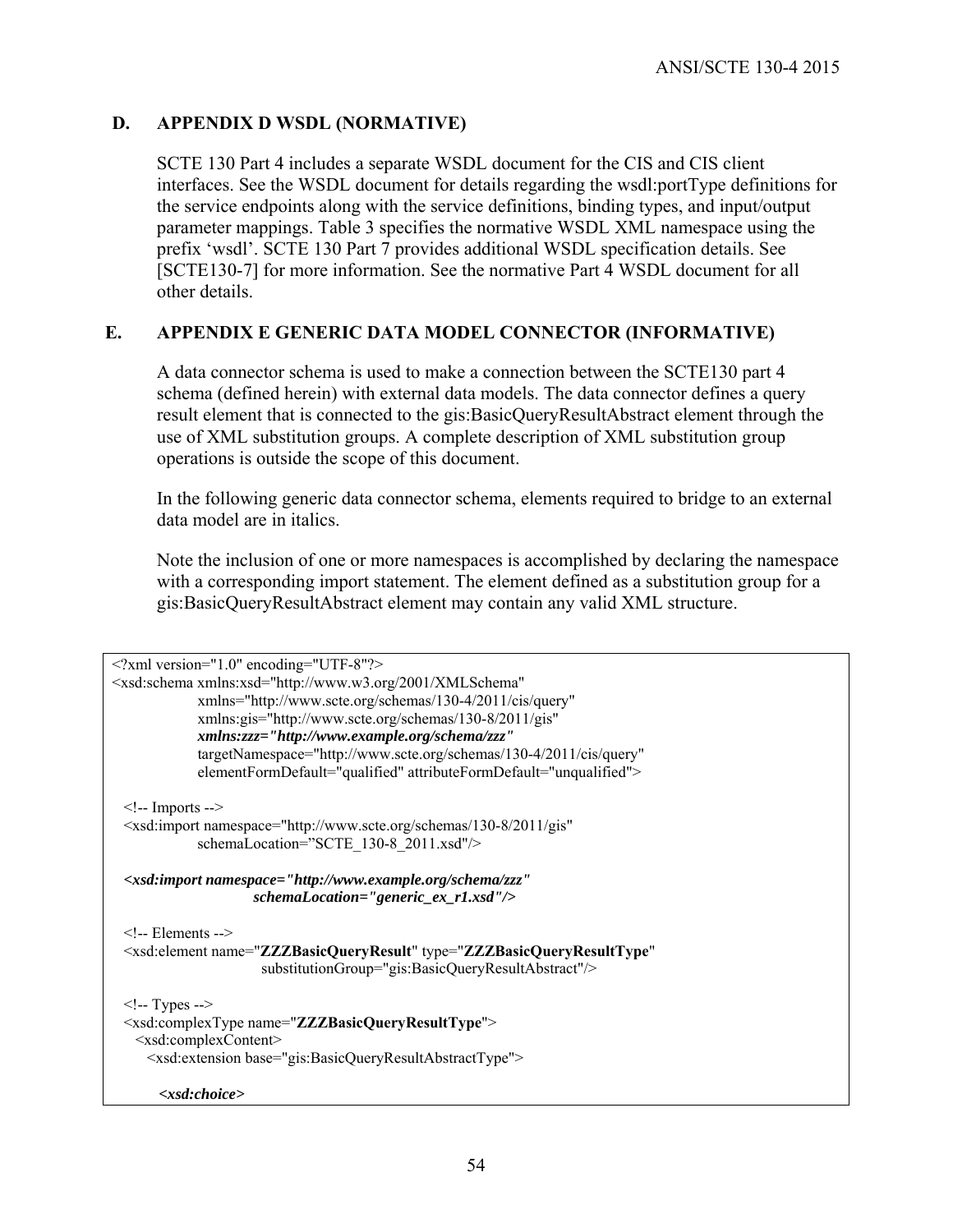```
 <xsd:element ref="gis:UniqueQualifier" maxOccurs="unbounded"/> 
         <xsd:element ref="zzz:ZZZ" maxOccurs="unbounded"/> 
       </xsd:choice>
      </xsd:extension> 
    </xsd:complexContent> 
  </xsd:complexType> 
  <!—additional supporting elements can go here 
</xsd:schema>
```
## **F. APPENDIX F LIST QUALIFIERS REQUEST AND RESPONSE EXAMPLE (INFORMATIVE)**

Example 4 and Example 5 illustrate the use of the ListQualifiersRequest and ListQualifiersResponse messages. A CIS client may use these commands to discover the qualifiers supported by a CIS instance.

```
<?xml version="1.0" encoding="UTF-8"?> 
<CISListQualifiersRequest 
  messageId="ABC123" identity="Identity" system="System" version="1.2" 
  xsi:schemaLocation="http://www.scte.org/schemas/130-4/2010/cis SCTE_130-4_2011.xsd" 
  xmlns="http://www.scte.org/schemas/130-4/2011/cis" 
  xmlns:core="http://www.scte.org/schemas/130-2/2008a/core" 
  xmlns:gis="http://www.scte.org/schemas/130-8/2011/gis" 
  xmlns:xsi="http://www.w3.org/2001/XMLSchema-instance"> 
  <core:InitiatorData>Super special vendor sauce</core:InitiatorData> 
  <gis:ServiceDataModel>CLVOD_1.1/SCTE/V1</gis:ServiceDataModel>
</CISListQualifiersRequest>
```
#### **Example 4: CISListQualifiersRequest**

Example 4 is a CISListQualifiersRequest message that contains a reference to a specific gis:ServiceDataModel type. Depending on the service model type, a CIS implementation may respond with a completely different set of standard and unique qualifiers for the model referenced in the CISListQualifiersRequest.

```
<?xml version="1.0" encoding="UTF-8"?> 
<CISListQualifiersResponse 
  messageRef="ABC123" messageId="123ABC" identity="Identity" system="System" version="1.2" 
  xsi:schemaLocation="http://www.scte.org/schemas/130-4/2010/cis SCTE_130-4_2011.xsd" 
  xmlns="http://www.scte.org/schemas/130-4/2011/cis" 
  xmlns:core="http://www.scte.org/schemas/130-2/2008a/core" 
  xmlns:gis="http://www.scte.org/schemas/130-8/2011/gis" 
  xmlns:xsi="http://www.w3.org/2001/XMLSchema-instance"> 
  <core:InitiatorData>Super special vendor sauce</core:InitiatorData> 
  <core:StatusCode class="0"> 
           <core:Note>Qualifier list generation successful.</core:Note> 
  </core:StatusCode>
```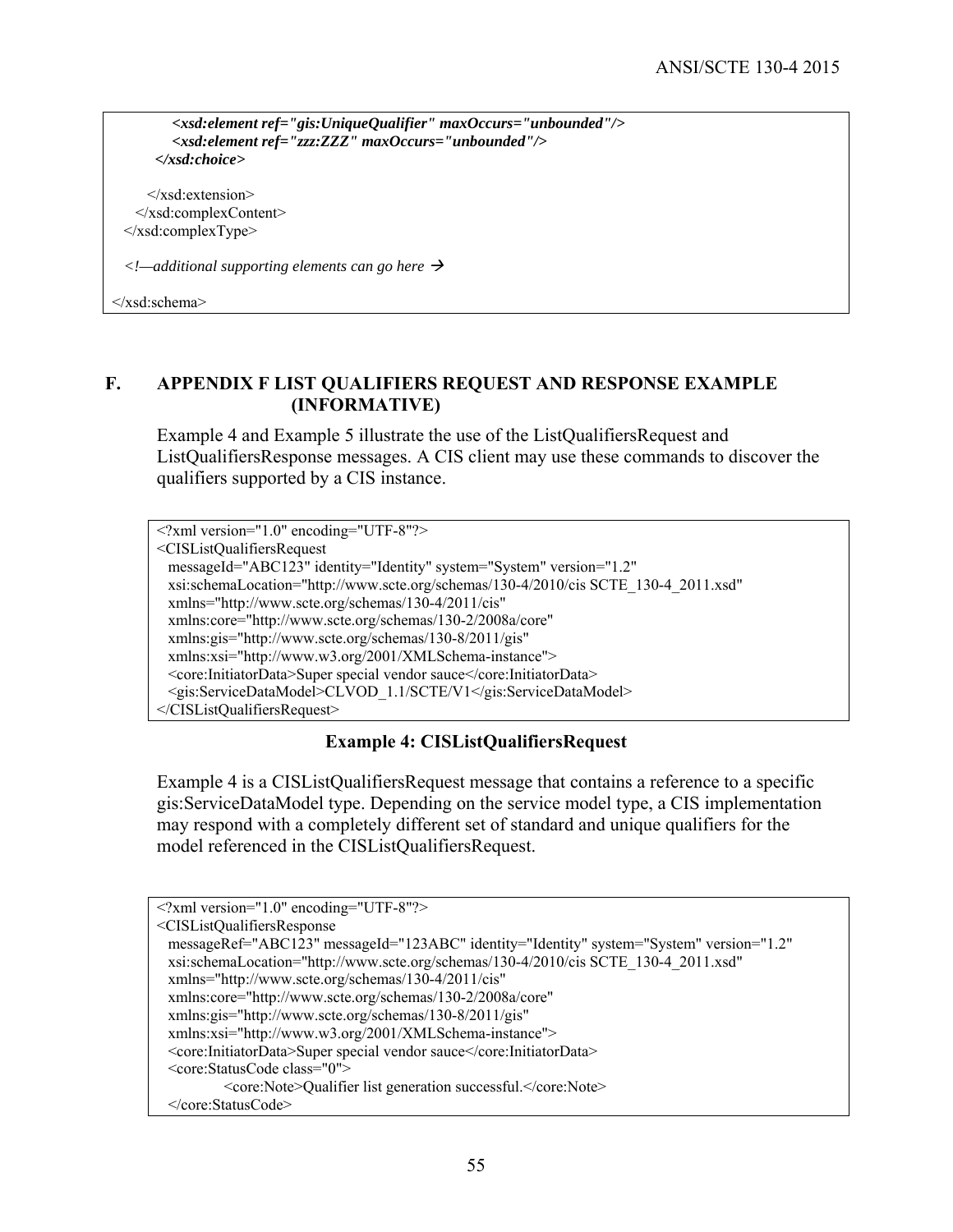```
 <gis:BasicQueryDataModelDescription> 
           <gis:ServiceDataModel>CLVOD_1.1./SCTE/V1</gis:ServiceDataModel> 
           <!-- Unique qualifiers declaration --> 
           <gis:UniqueQualifierDeclaration uniqueQualifierName="PAID"> 
                   <gis:QualifierDeclaration name="Asset_ID"/> 
                   <gis:QualifierDeclaration name="Provider_ID"/> 
           </gis:UniqueQualifierDeclaration> 
           <!-- Unique qualifier description --> 
           <gis:QualifierDescription description="Asset ID" name="Asset_ID" valueType="string"> 
                    <gis:MaxLength>20</gis:MaxLength> 
           </gis:QualifierDescription> 
           <!-- Unique qualifier description --> 
           <gis:QualifierDescription description="Provider ID" name="Provider_ID" valueType="string"> 
                    <gis:MaxLength>20</gis:MaxLength> 
           </gis:QualifierDescription> 
           <!-- Non-unique qualifier descriptions --> 
           <gis:QualifierDescription description="Provider" name="Provider" valueType="string"/> 
           <gis:QualifierDescription description="Product" name="Product" valueType="string"/> 
           <gis:QualifierDescription description="Asset Name" name="AssetName" valueType="string"/> 
           <gis:QualifierDescription description="Asset Class" name="AssetClass" valueType="string"/> 
  </gis:BasicQueryDataModelDescription> 
 <core:Ext/>
</CISListQualifiersResponse>
```
## **Example 5: CISListQualifiersResponse**

Example 5 includes a compound unique qualifier (Asset\_ID, Provider\_ID) as a unique qualifier for each qualified asset. This example also contains additional qualifiers that can be used by a CIS client as input into CISQueryRequest. For instance, a CIS may issue a query for all assets that belong to product type "MTOD".

## **G. APPENDIX G QUERY REQUEST AND RESPONSE (INFORMATIVE)**

The following examples illustrate the use of the CISQueryRequest and response messages. Example 6 contains a simple CISQueryRequest that uses the basic query mechanism to query for all assets with a Asset ID value of "ABCD0000000000000001". Note that the name of the gis:BasicQueryElement is "Asset\_ID", indicating that the gis:QualifierDescription with the name "Asset\_ID" should be used to affect the search.

```
<?xml version="1.0" encoding="UTF-8"?> 
<CISQueryRequest 
  messageId="MessageId" identity="Identity" system="System" version="1.2" 
  xsi:schemaLocation="http://www.scte.org/schemas/130-4/2010/cis SCTE_130-4_2011.xsd" 
  xmlns="http://www.scte.org/schemas/130-4/2011/cis"
```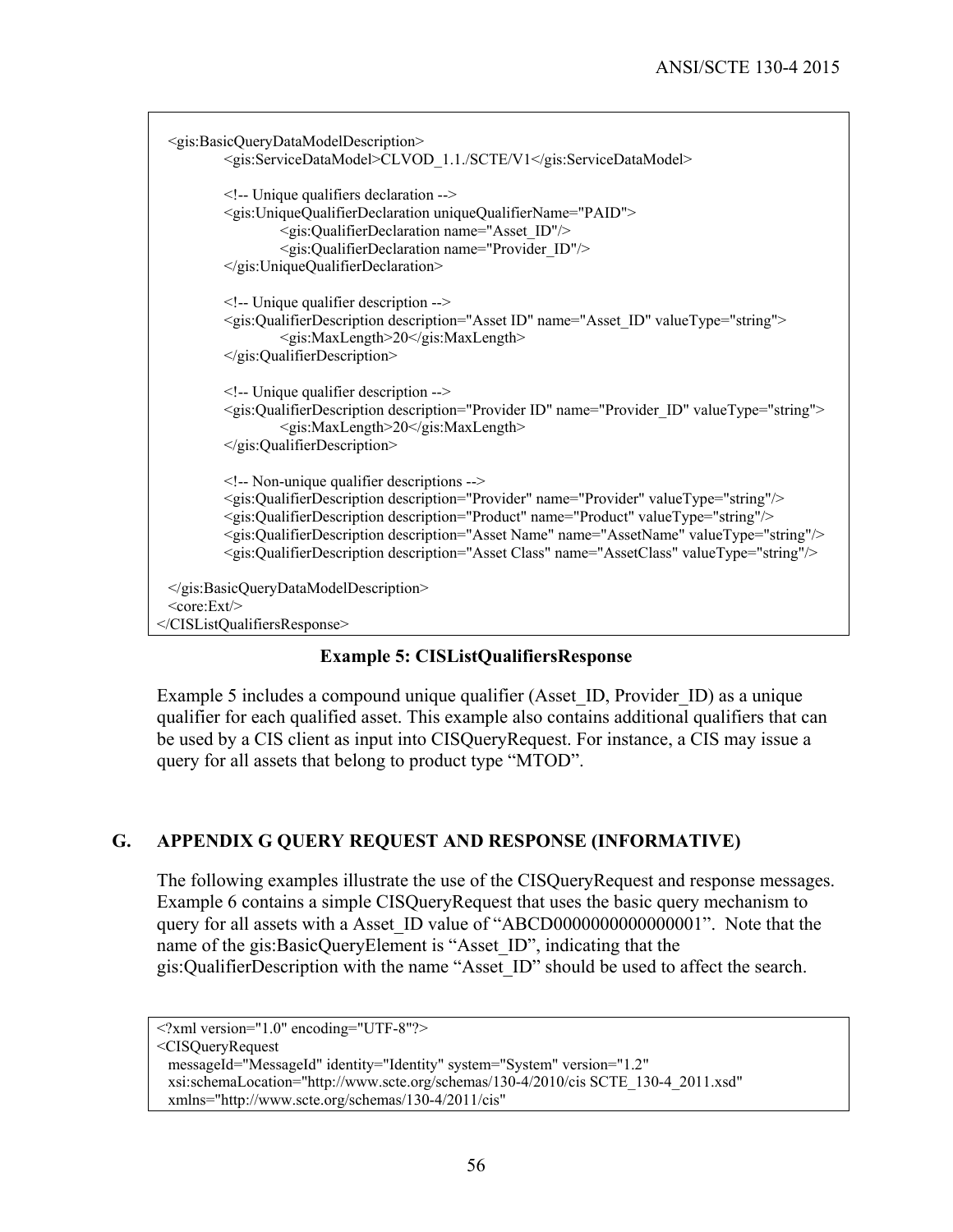xmlns:core="http://www.scte.org/schemas/130-2/2008a/core" xmlns:gis="http://www.scte.org/schemas/130-8/2011/gis" xmlns:xsi="http://www.w3.org/2001/XMLSchema-instance"> <core:InitiatorData>Save this String</core:InitiatorData> <gis:Query queryId="1234" expandOutput="false" resultSetSizeOnly="false"> <gis:ServiceDataModel> http://SuperDemograpics.com </gis:ServiceDataModel> <gis:BasicQueryFilter op="include"> <gis:BasicFilterElement value="ABCD0000000000000001" name="Asset\_ID" valueIsRegex="false"/> </gis:BasicQueryFilter> </gis:Query> </CISQueryRequest>

**Example 6: CISQueryRequest**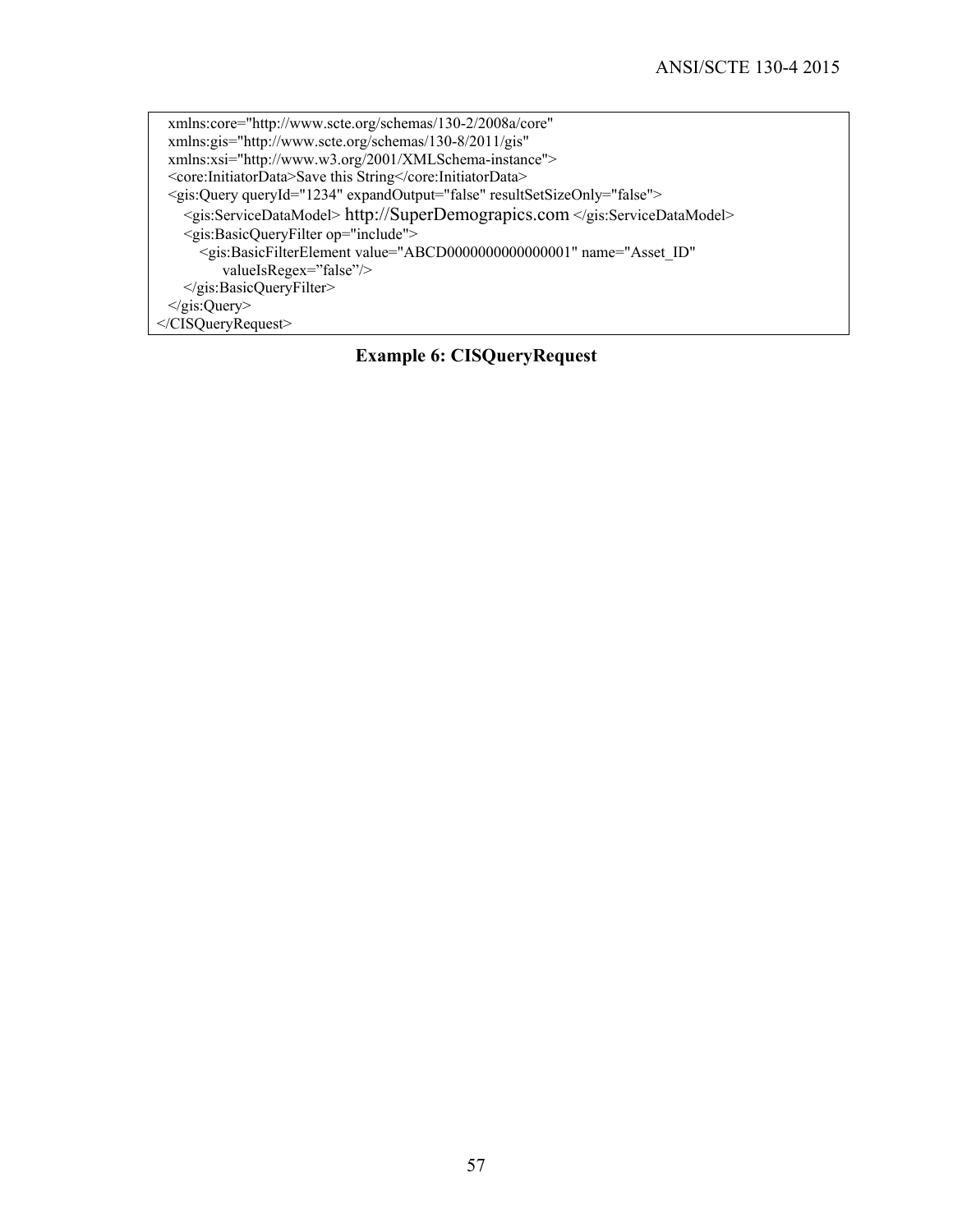Example 7 contains the response message for the query from Example 6.



#### **Example 7: CISQueryResponse**

Note that output contained in the CISQueryResponse contains only the gis:UniqueQualifier for a single asset with an Asset\_ID of "ABCD0000000000000001" and Provider ID of "provider.com".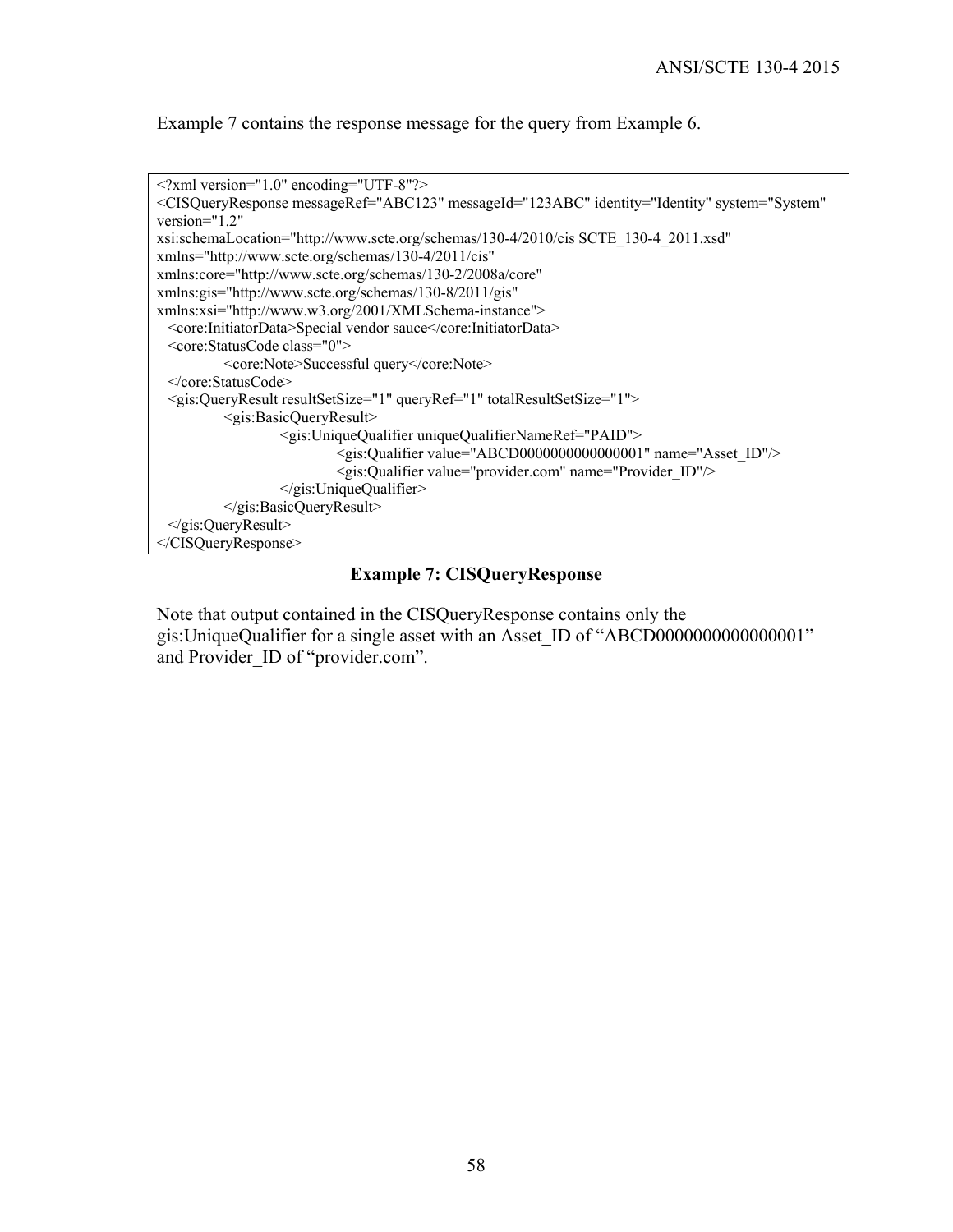Example 8 illustrates a CISQueryRequest that specifies expanded output results as well as the use of the VOD Metadata 1.1 Data Model Connector by adding the proper URL to the gis:ServiceDataModel element.



#### **Example 8: CISQueryRequest for expanded output**

Example 9 contains the output that would be returned had the @expandOutput attribute been set to "true".

```
<?xml version="1.0" encoding="UTF-8"?> 
<CISQueryResponse messageRef="messageRef" 
        messageId="messageId" 
            identity="identity" 
            system="system" 
            version="1.2" 
  xmlns="http://www.scte.org/schemas/130-4/2011/cis" 
  xmlns:core="http://www.scte.org/schemas/130-2/2008a/core" 
  xmlns:gis="http://www.scte.org/schemas/130-8/2011/gis" 
  xmlns:query="http://www.scte.org/schemas/130-4/2011/cis/query"
  xmlns:xsi="http://www.w3.org/2001/XMLSchema-instance"> 
  <core:InitiatorData>Special vendor sauce</core:InitiatorData> 
  <core:StatusCode class="0"> 
           <core:Note>Query successful</core:Note> 
  </core:StatusCode> 
  <gis:QueryResult resultSetSize="1" queryRef="1234" totalResultSetSize="1"> 
     <query:VOD11BasicQueryResult> 
      <core:Content> 
         <core:Ext> 
          <ADI> <Metadata> 
                   <AMS Version_Major="1"
```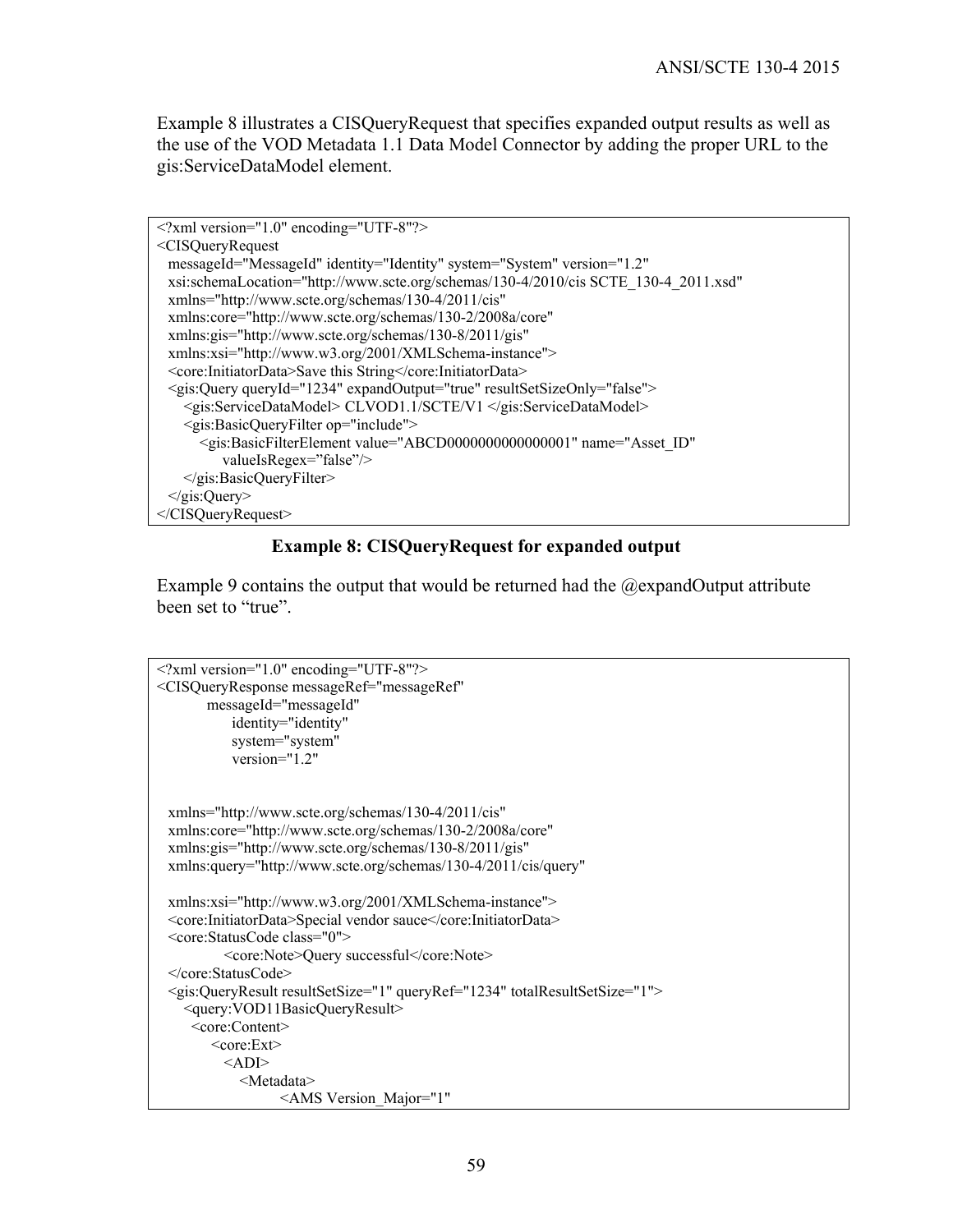```
 Provider="NBCU" 
                            Product="MOD" 
                           Provider_ID="Provider.com"
                           Version Minor="1"
                            Description="A Package" 
                            Creation_Date="2004-06-08" 
                           Asset Class="package"
                            Asset_ID="ABCD0000000000000001" 
                           Asset Name="Guide To Life Package"/>
                  <App_Data App="MOD" Name="Metadata_Spec_Version" 
                         Value="CableLabsVOD1.1"/> 
            </Metadata> 
           <Asset> < Metadata> 
                     <AMS Version_Major="1" 
                              Provider="Provider" 
                              Product="MOD" 
                             Provider_ID="Provider.com"
                              Version Minor="0"
                              Description="A Title" 
                              Creation_Date="2004-06-08" 
                             Asset_Class="title"
                             Asset ID="ABCD0000000000000002"
                              Asset Name="Guide to Life Title"/>
                          <App_Data App="MOD" Name="Type" Value="title"/> 
                           <App_Data App="MOD" Name="Title" Value="Guide To Life"/> 
                  </Metadata> 
                 <Asset> <Metadata> 
                          <AMS Version_Major="1" 
                                    Provider="Provider" 
                                    Product="MOD" 
                                   Provider_ID="Provider.com"
                                   Version_Minor="0"
                                    Description="A Movie" 
                                    Creation_Date="2004-06-08" 
                                   Asset Class="movie"
                                   Asset ID="ABCD0000000000000003"
                                   Asset Name="Guide to Life Movie"/>
                          <App_Data App="MOD" Name="Type" Value="Movie"/> 
                     </Metadata> 
                 </Asset>
           </Asset>
         <ADI>
         <core:Ext> 
       <core:Content> 
    </query:VOD11BasicQueryResult> 
  </gis:QueryResult> 
</CISQueryResponse>
```
## **Example 9: CISQueryResponse**

Example 9 contains the complete metadata listing for the asset requested in the Example 6 query. In this case, the @expandOutput attribute of the CISQueryRequest have been set to "true" and the gis:ServiceDataModel URL has been set to CLVOD\_1.1/SCTE/V1,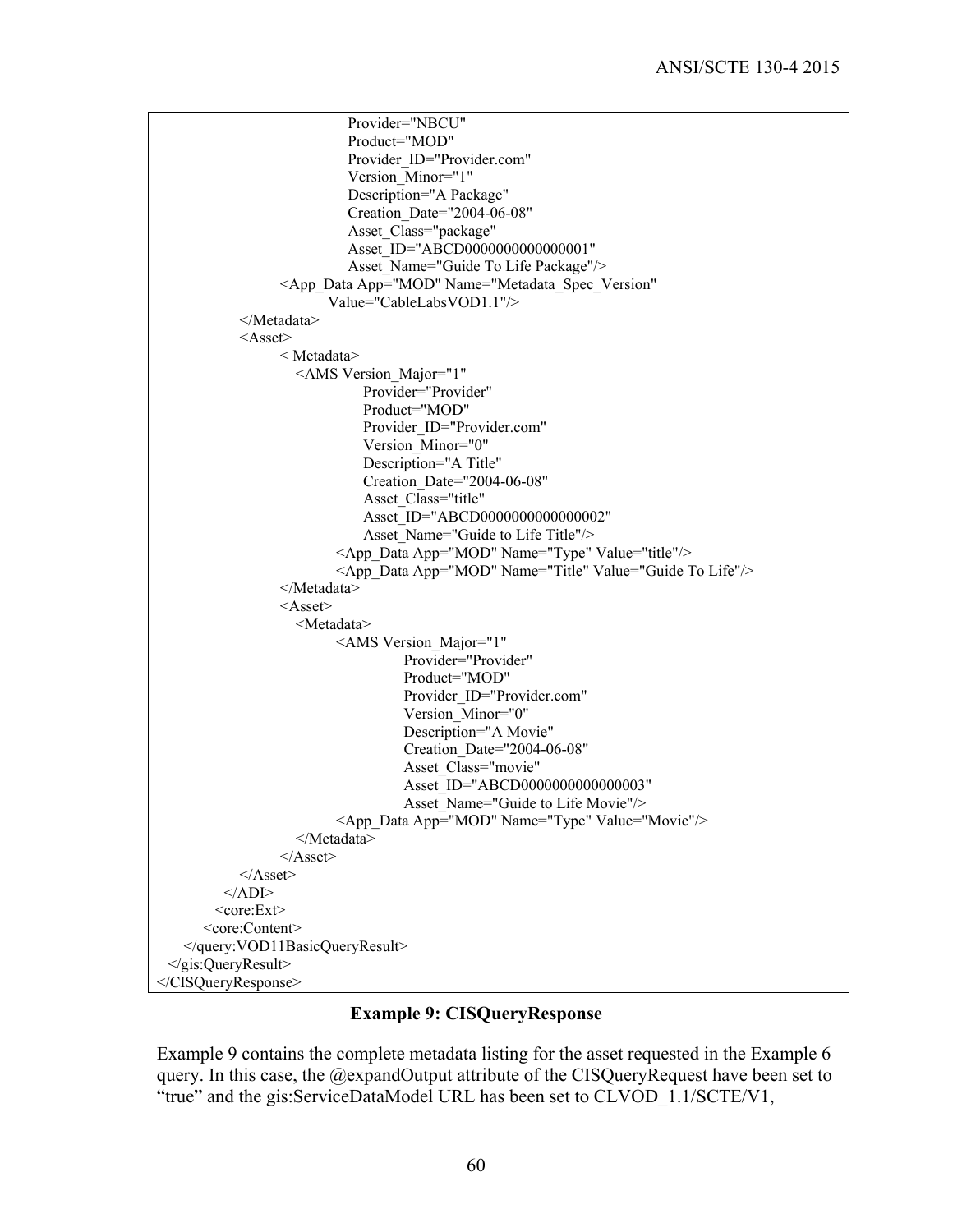indicating that the VOD Metadata 1.1 Data Model Connector should be utilized and the entire metadata listing for the asset should be provided in the output.

Example 10 contains a complete CISQueryRequest utilizing the Content Forecasting ServiceDataModel URL. This is an example of a request for information on linear spots within particular regions and for a specific start time.

| $\leq$ ?xml version="1.0" encoding="UTF-8"?>                                                                           |  |  |
|------------------------------------------------------------------------------------------------------------------------|--|--|
| <cisqueryrequest <="" identity="identity" messageid="messageId" system="system" td="" version="2.0"></cisqueryrequest> |  |  |
| xmlns="http://www.scte.org/schemas/130-4/2011/cis"                                                                     |  |  |
| xmlns:gis="http://www.scte.org/schemas/130-8/2011/gis"                                                                 |  |  |
| xmlns:query="http://www.scte.org/schemas/130-4/2011/cis/query"                                                         |  |  |
| xmlns:core="http://www.scte.org/schemas/130-2/2008a/core">                                                             |  |  |
|                                                                                                                        |  |  |
| $\leq$ gis:Query queryId="1234">                                                                                       |  |  |
| <gis:servicedatamodel>ContentForecasting</gis:servicedatamodel>                                                        |  |  |
| <gis:basicqueryfilter></gis:basicqueryfilter>                                                                          |  |  |
| <gis:basicfilterelement name="StartTime" value="2011-04-01T00:00:00.0-04:00"></gis:basicfilterelement>                 |  |  |
| <gis:basicfilterelement name="Region" value="DSW"></gis:basicfilterelement>                                            |  |  |
|                                                                                                                        |  |  |
| <gis:basicqueryfilter></gis:basicqueryfilter>                                                                          |  |  |
| <gis:basicfilterelement name="StartTime" value="2011-04-01T00:00:00.0-04:00"></gis:basicfilterelement>                 |  |  |
| <gis:basicfilterelement name="Region" value="DHL"></gis:basicfilterelement>                                            |  |  |
|                                                                                                                        |  |  |
| $\langle$ gis:Query>                                                                                                   |  |  |
| $\langle$ CISQueryRequest>                                                                                             |  |  |

**Example 10: Content Forecasting Data Model CISQueryRequest** 

Example 11 contains the complete response to the query illustrated in Example 10.

```
<?xml version="1.0" encoding="UTF-8"?> 
<CISQueryResponse messageRef="messageRef" messageId="messageId" identity="identity" 
system="system" version="2.0" 
  xmlns="http://www.scte.org/schemas/130-4/2011/cis" 
  xmlns:gis="http://www.scte.org/schemas/130-8/2011/gis" 
  xmlns:query="http://www.scte.org/schemas/130-4/2011/cis/query"
  xmlns:core="http://www.scte.org/schemas/130-2/2008a/core" > 
  <core:InitiatorData>Save This String</core:InitiatorData> 
  <core:StatusCode class="0"> 
           <core:Note>Query successful</core:Note> 
  </core:StatusCode> 
  <gis:QueryResult resultSetSize="1" queryRef="1234" totalResultSetSize="1"> 
     <query:ContentBasicQueryResult> 
       <query:ContentBundle startTime="2011-04-10T00:00:00.0-04:00"> 
           <query:DataModelContent> 
                   <gis:UniqueQualifier> 
                            <gis:Qualifier name="SpotId" value="N24782340001"/>
```